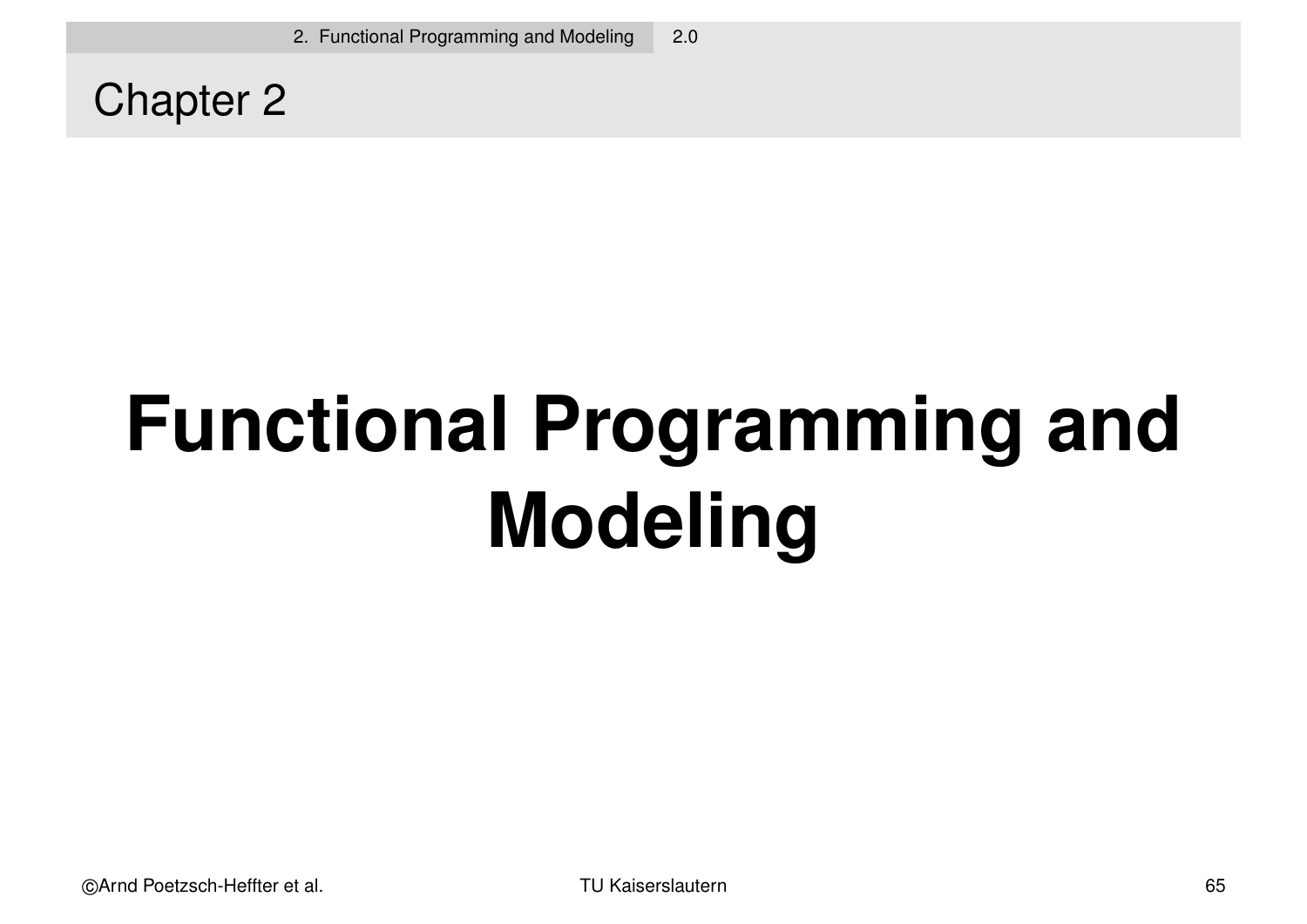# Overview of Chapter

#### 2. Functional Programming and Modeling

2.1 Overview

#### 2.2 Functional Programming in Isabelle/HOL Primitive datatypes and definitions Type definitions and recursive functions Parameterized datatypes

#### 2.3 Implementing Simple Theorem Provers **Introduction**

A Very Simple Prover for Propositional Logic Generic Application of Proof Rules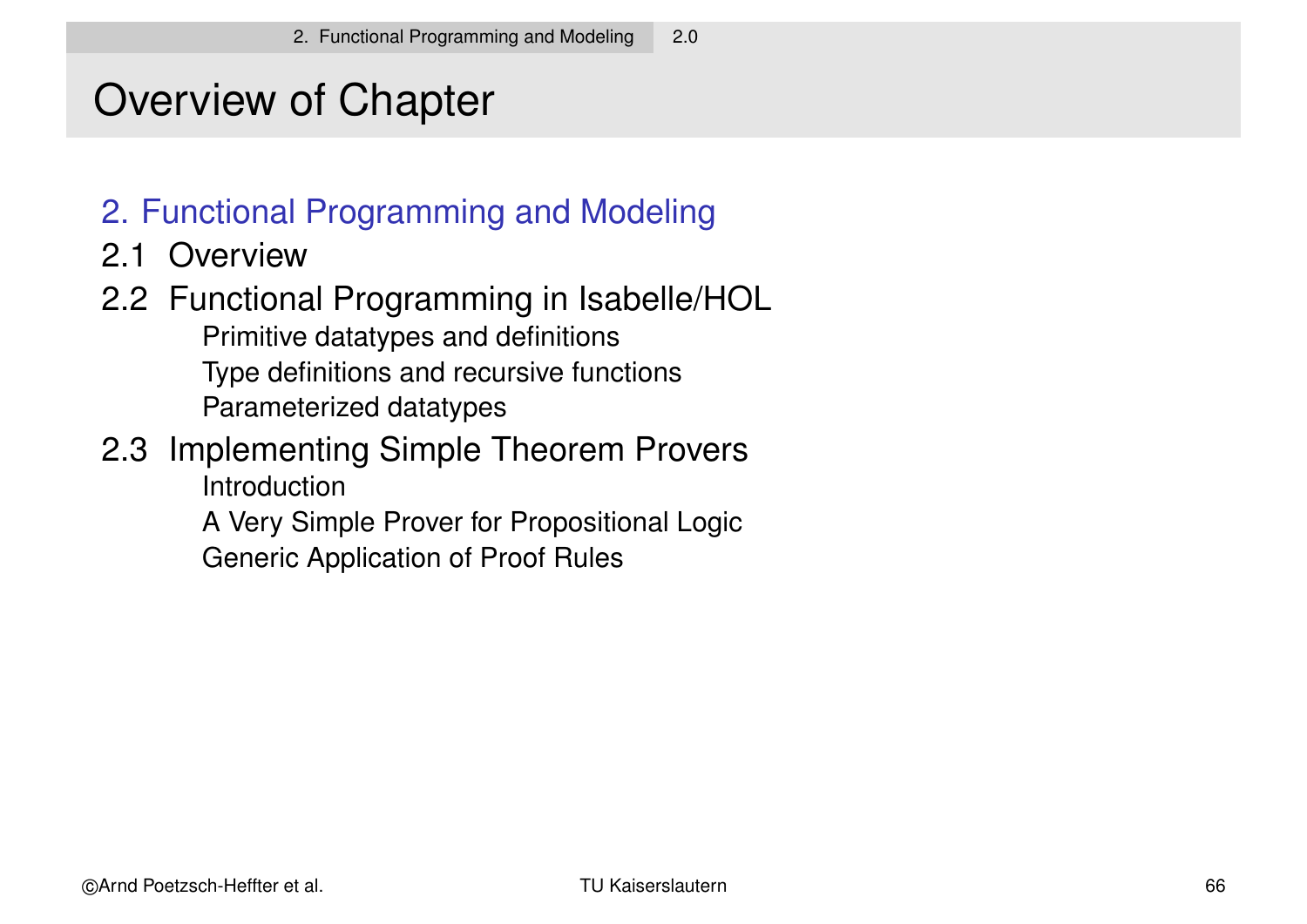# Functional programming and modeling

- 1. Review of functional programming
- 2. Functional modeling in Isabelle/HOL
- 3. A simple theorem prover, substitution, and unification

#### **HOL = Functional programming + Logic**

» Chapter 2 and 3 of Isabelle/HOL Tutorial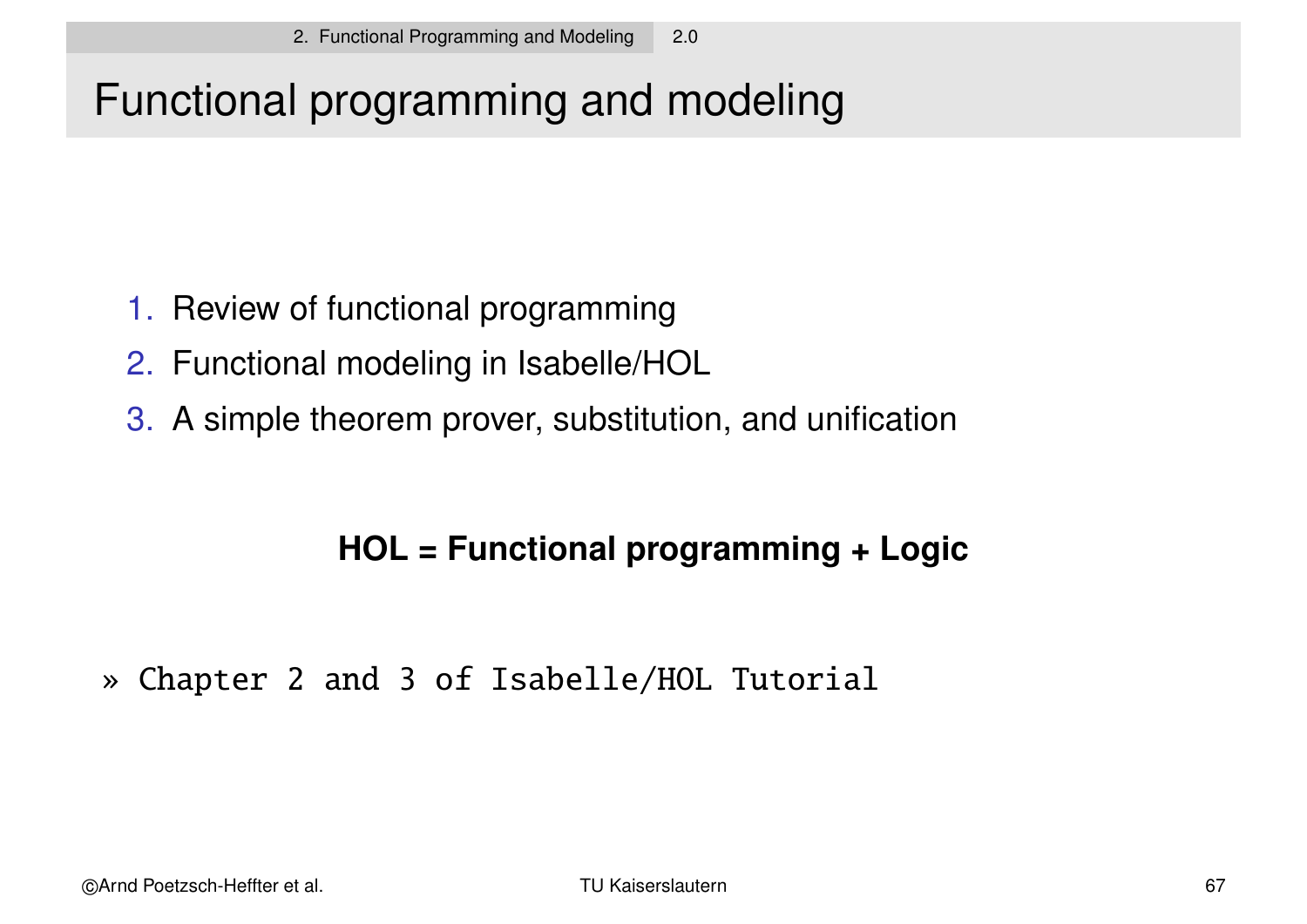# Section 2.1

# **Overview**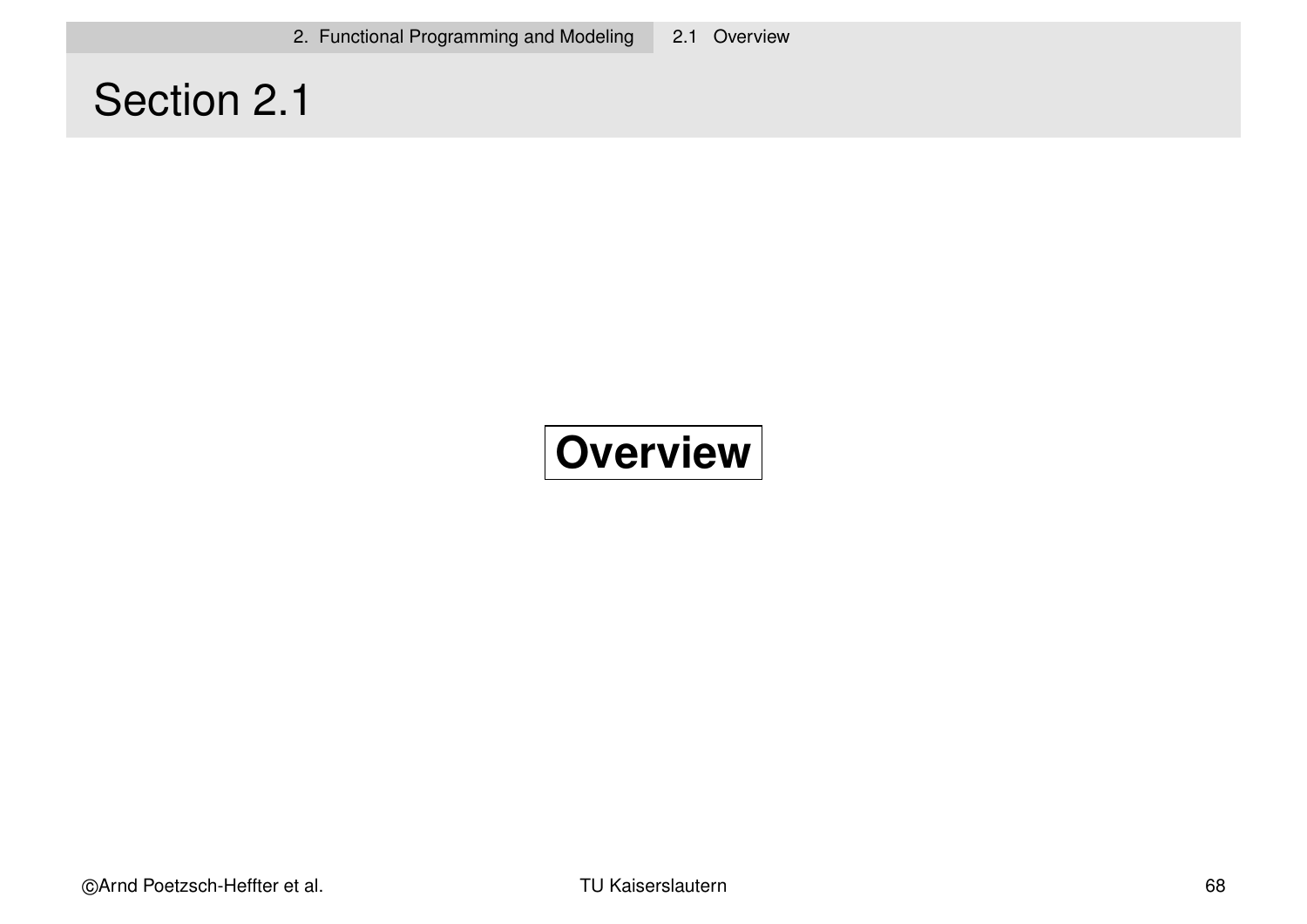# Functional programming

#### **Fact**

A functional program consists of

- function declarations
- data type declarations
- an expression

#### Functional programs

- do not have variables, assigments, statements, loops, ...
- instead:
	- $\blacktriangleright$  let-expressions
	- $\triangleright$  recursive functions
	- $\blacktriangleright$  higher-order functions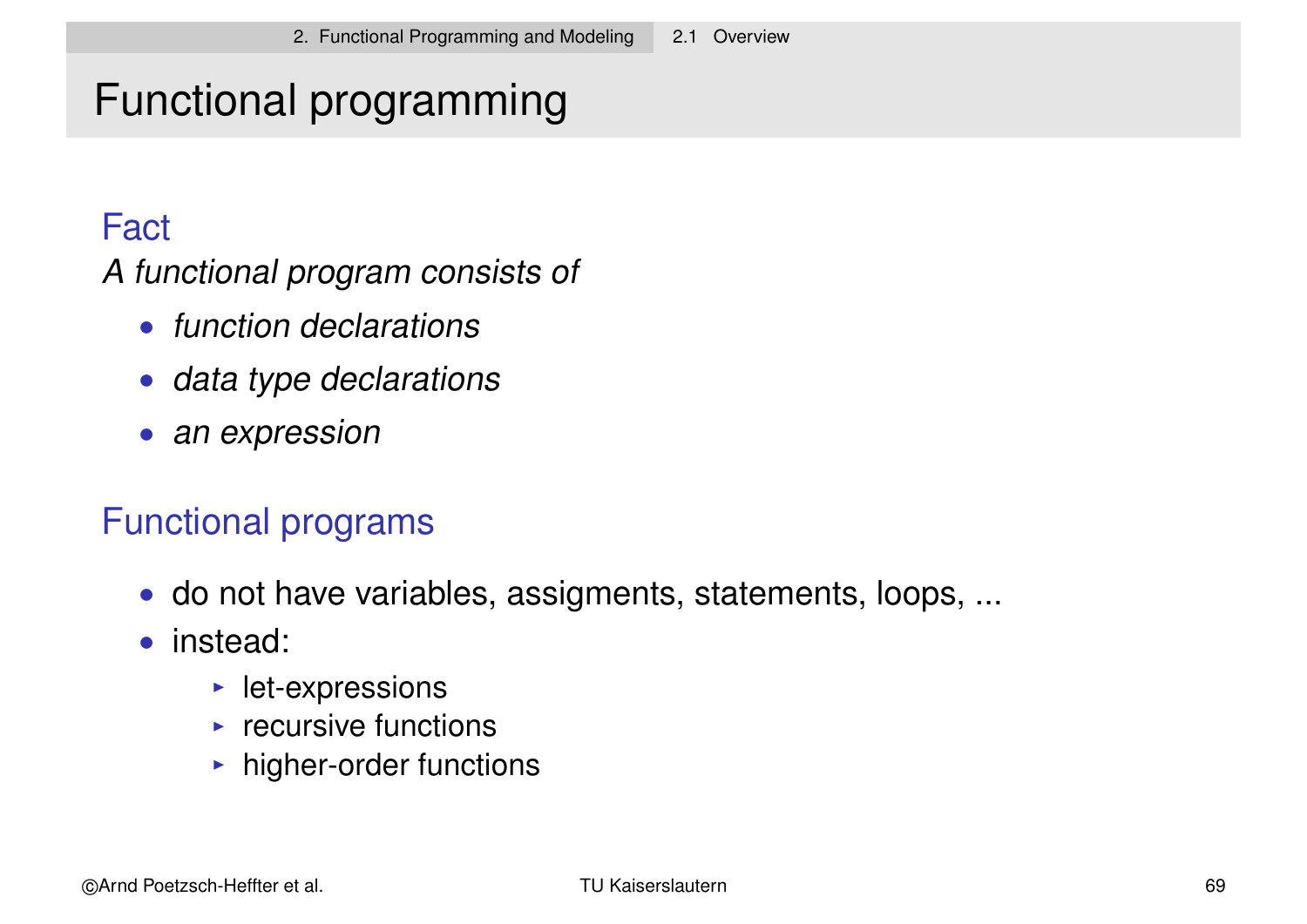# Functional programming

#### Advantages

- state-independent semantics
- corresponds more directly to abstract mathematical objects
- can express "computational" and "static" aspects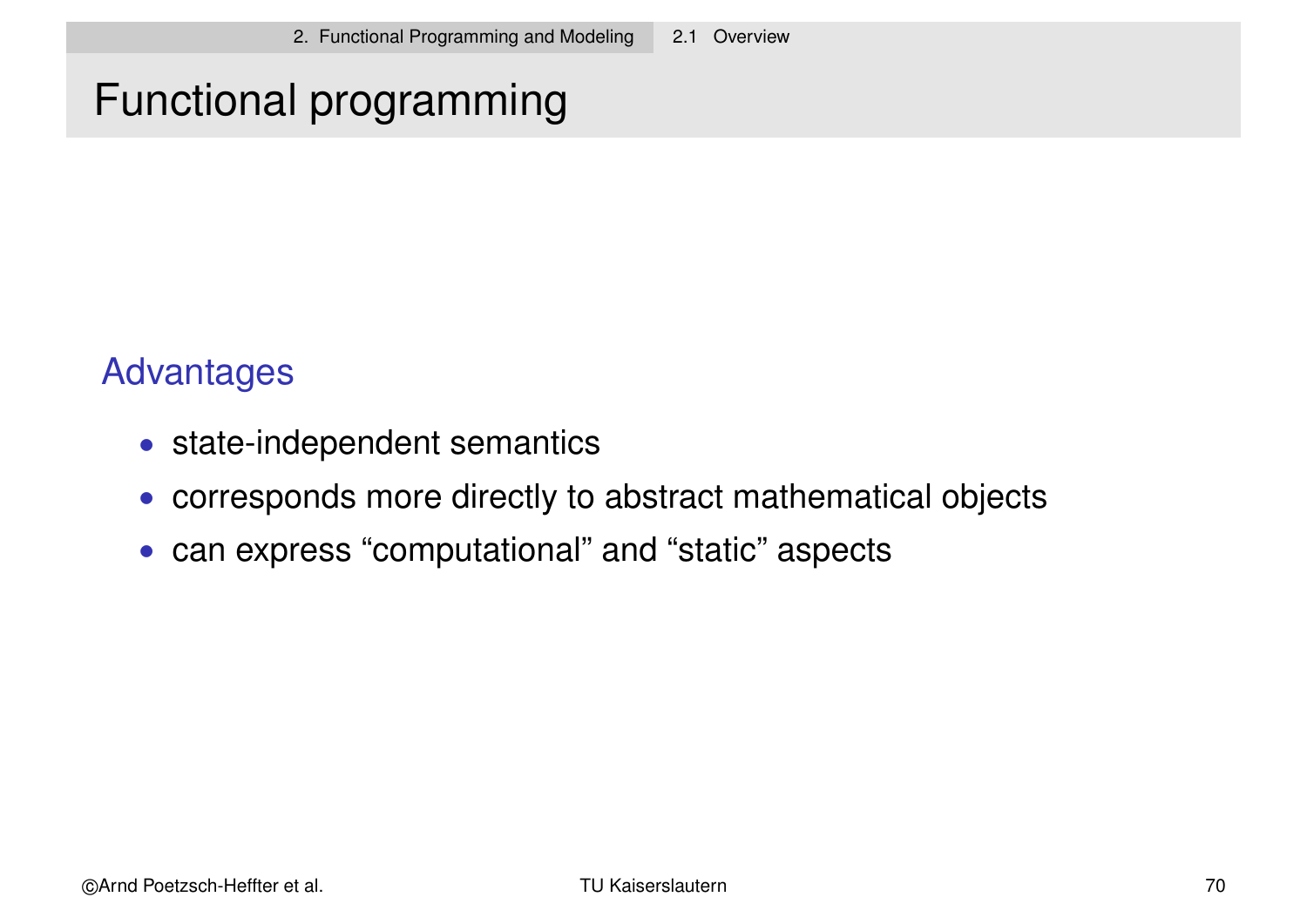# Functional programming and modeling

#### Functional programming

- function definitions describe execution plan
- functions may be partial
- exception-handling mechanisms

#### Functional modeling

- function definitions play two roles:
	- $\triangleright$  representing programs (as above)
	- $\triangleright$  used to express properties
- functions have to be total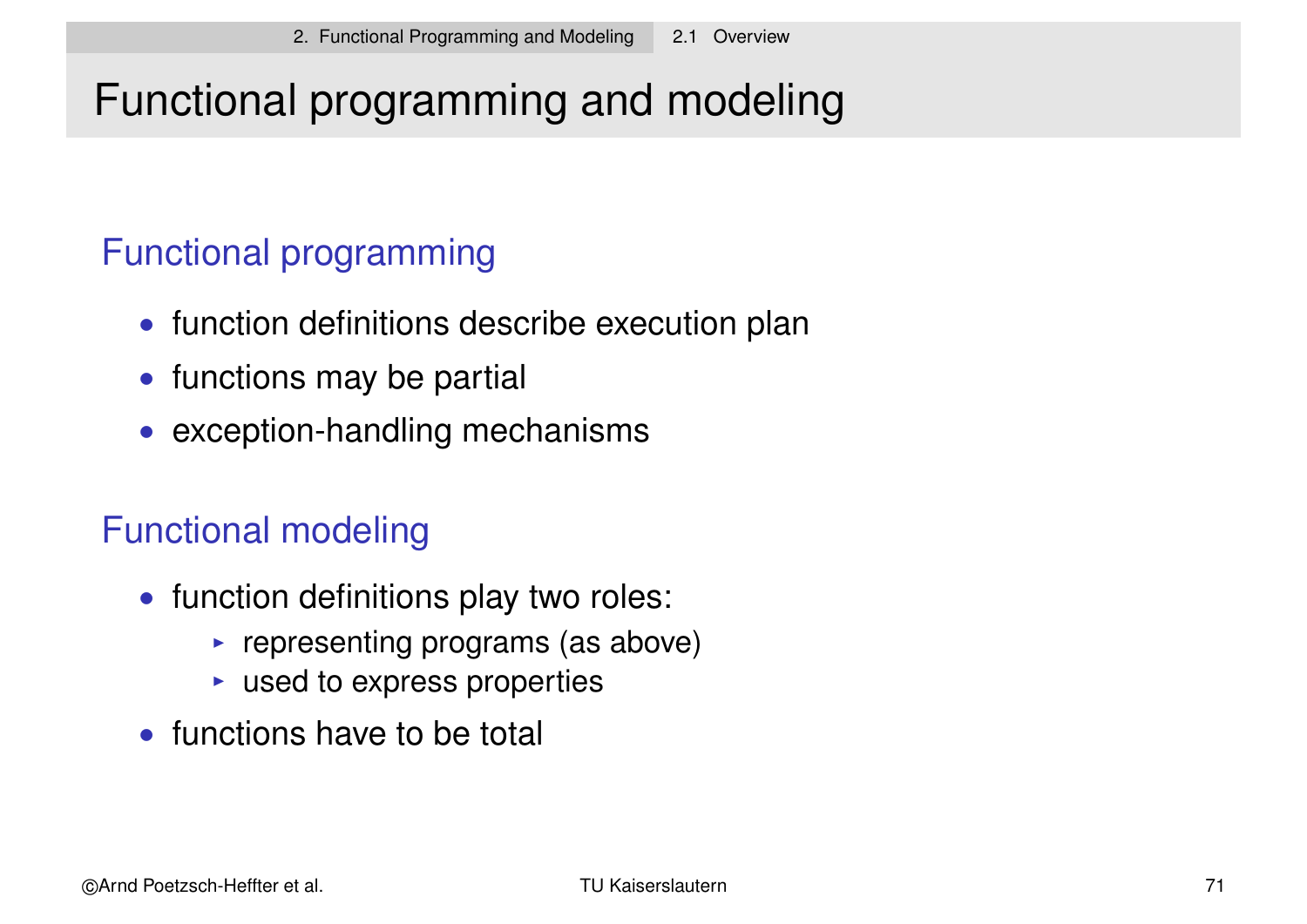# Functional programming and modeling (2)

#### Common aspects

- recursive definition is central for functions and data
- strongly typed with:
	- $\rightarrow$  type inference
	- $\blacktriangleright$  parametric polymorphism
	- $\blacktriangleright$  type classes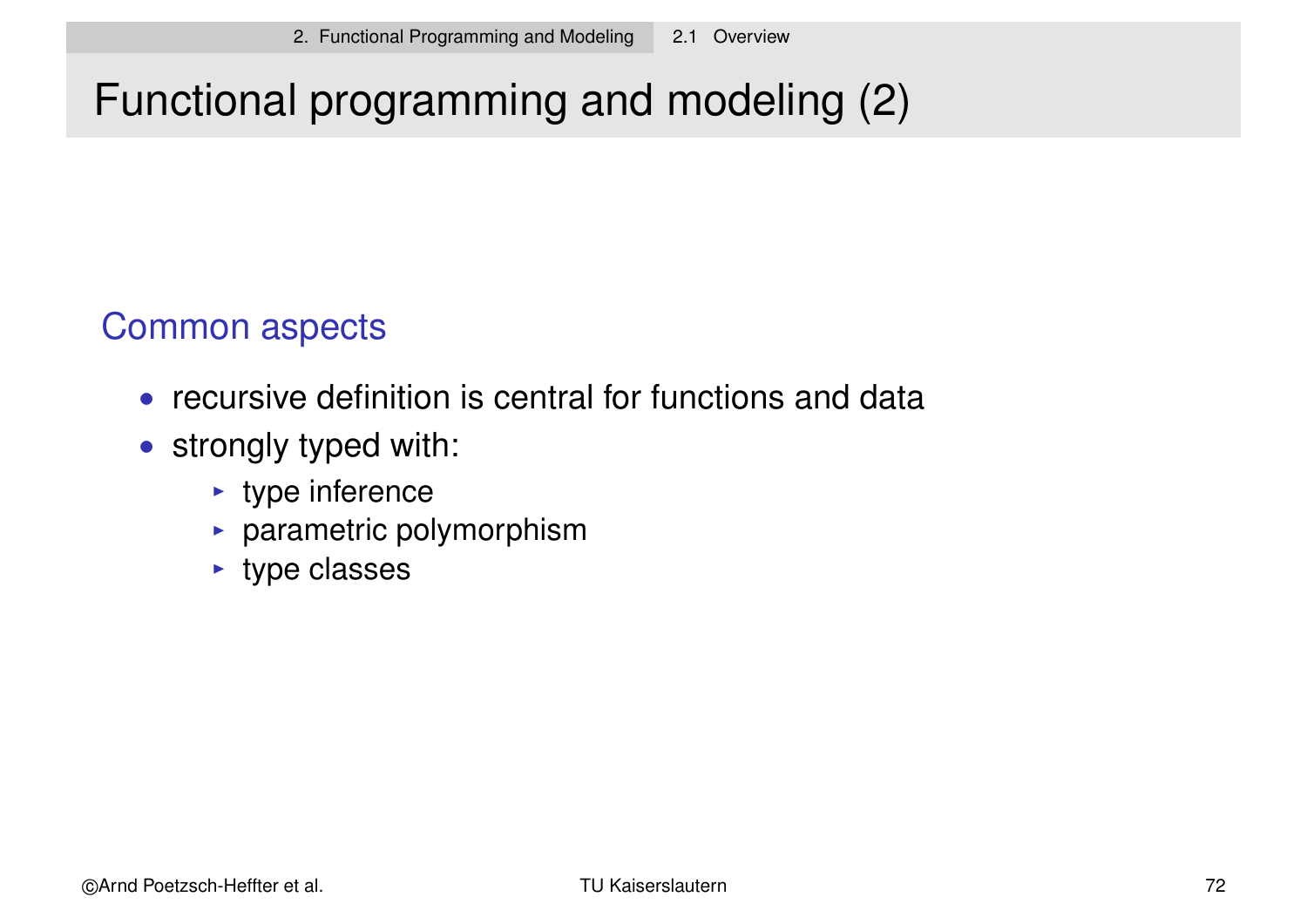## Section 2.2

# **Functional Programming in Isabelle/HOL**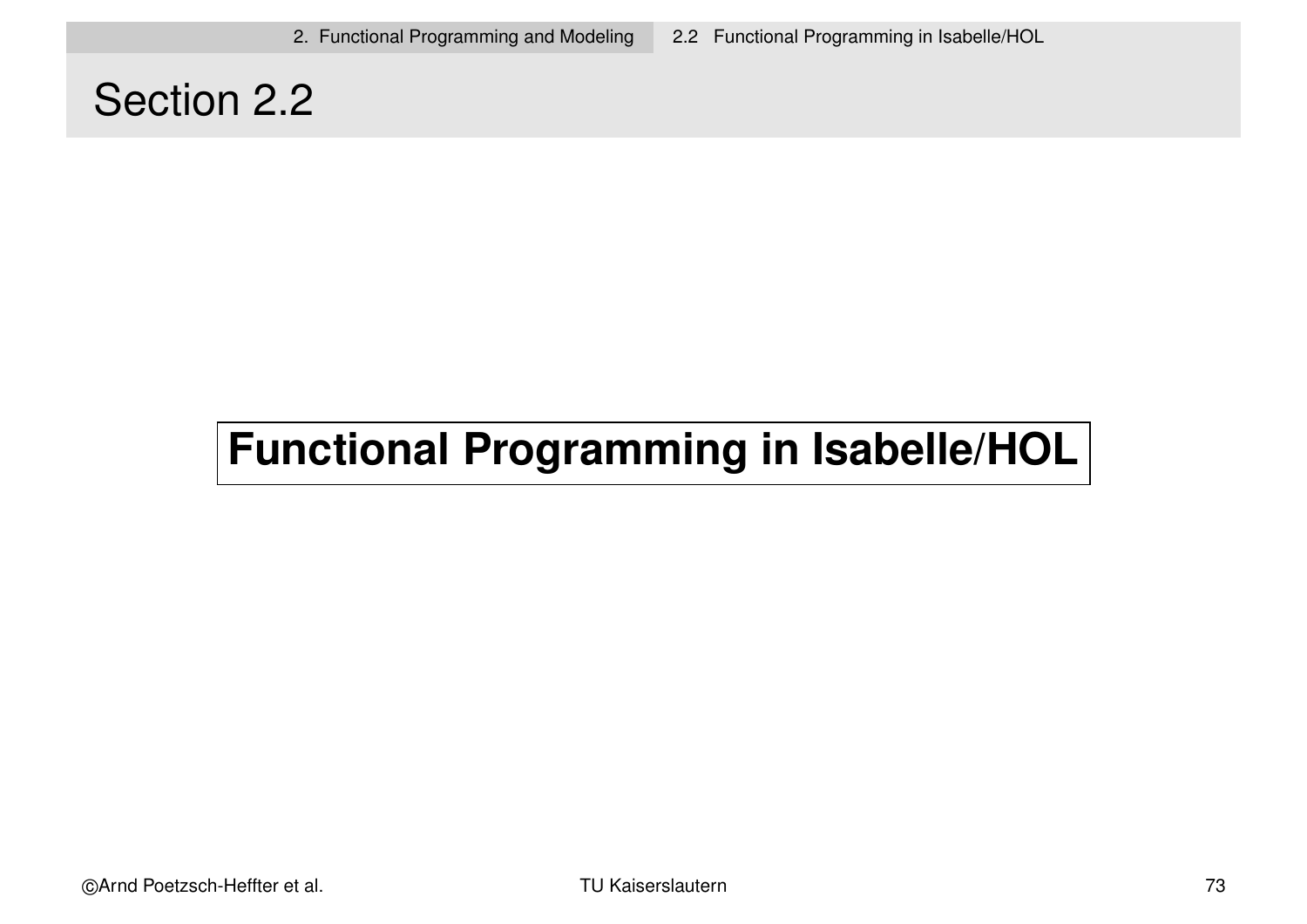## Subsection 2.2.1

# **Primitive datatypes and definitions**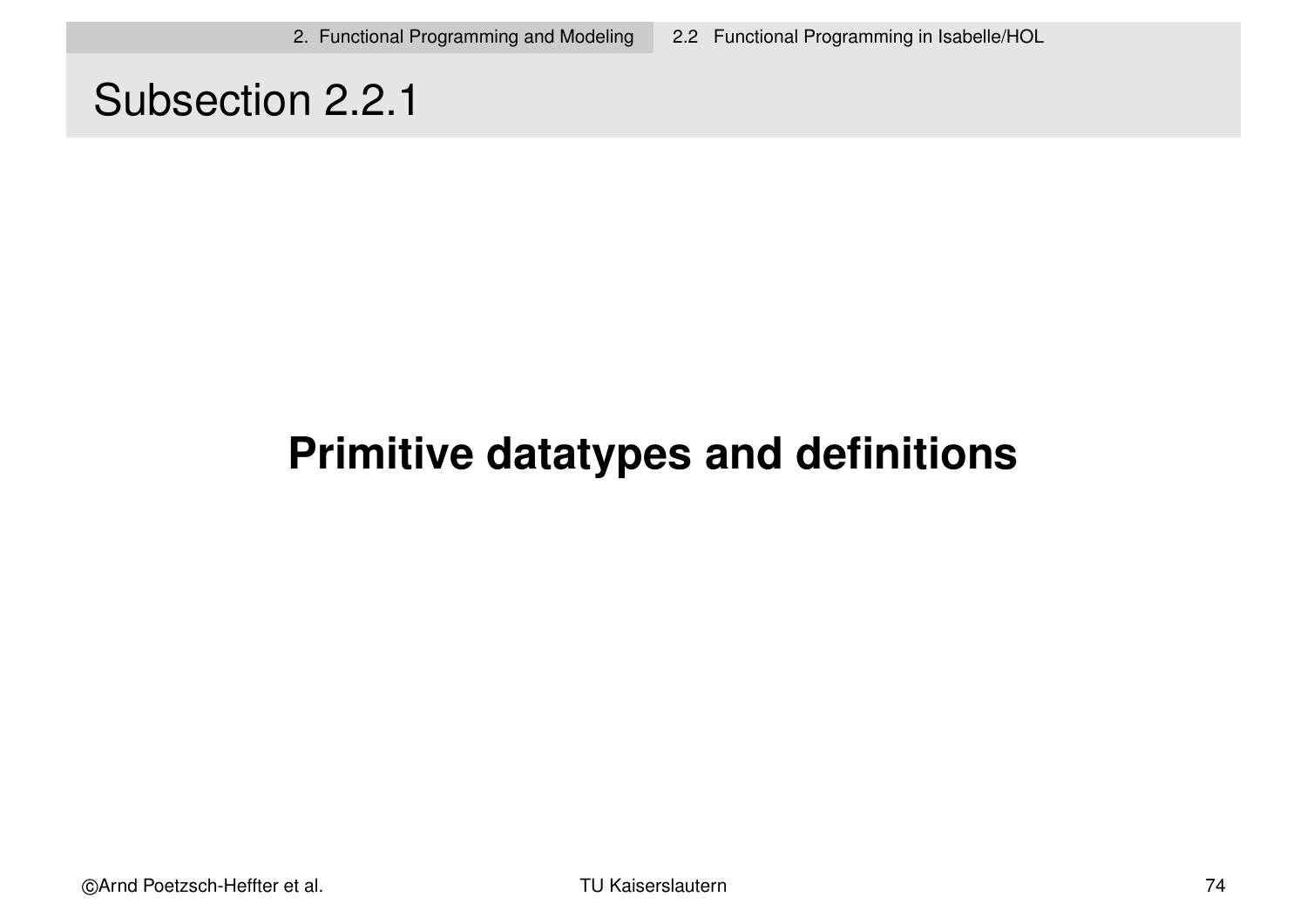```
Primitive datatypes
```

```
Example (Constant definition and use)
definition k :: int where "k = 7"
value k
value "k+1"definition m :: nat where "m \equiv 7"
definition by :: bool where "by \equiv True"
```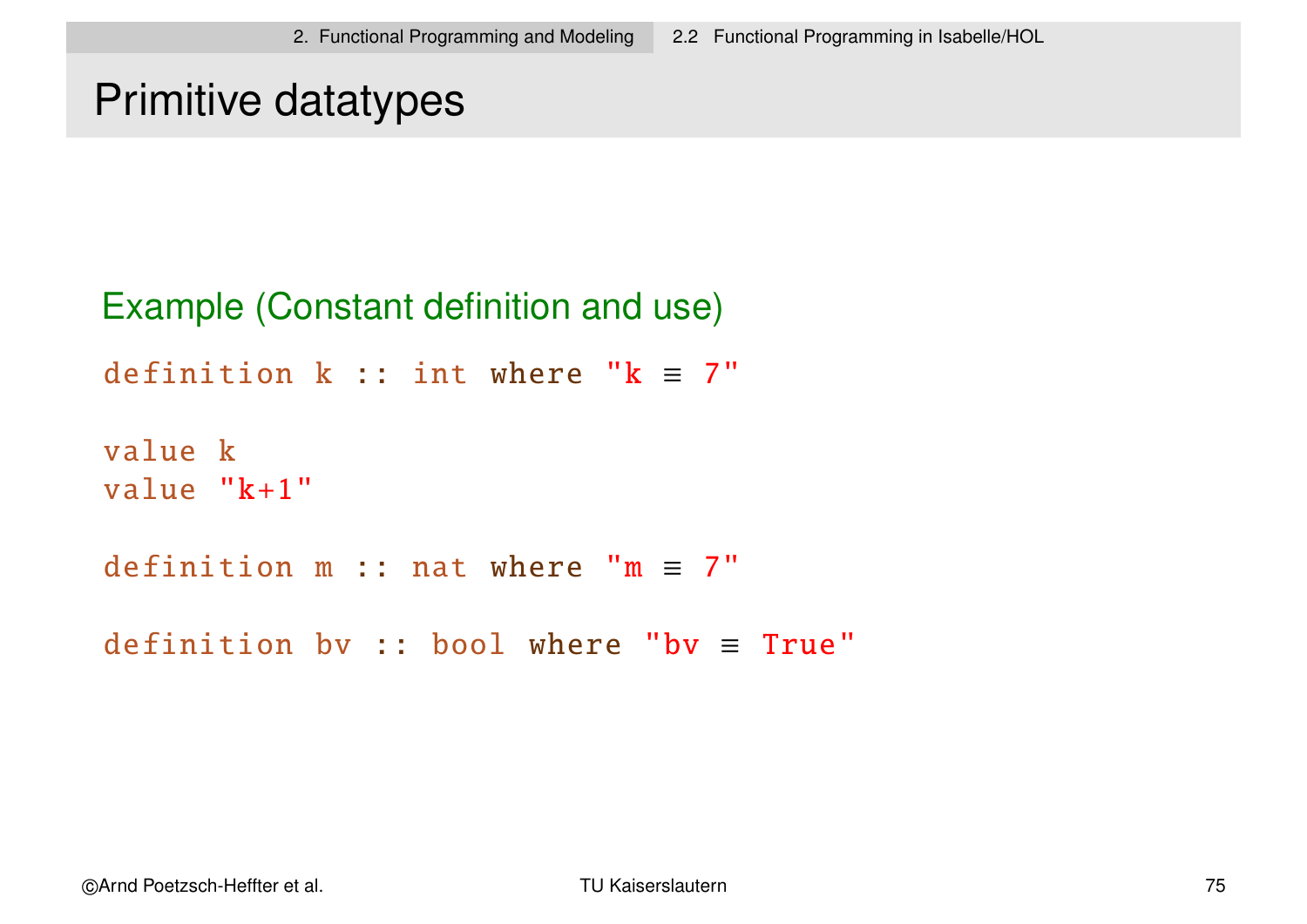## Overloading of literals

|          | value $"37+m"$ | $--$ nat |
|----------|----------------|----------|
|          | value $"37+k"$ | $--$ int |
| value 37 |                | $---'a$  |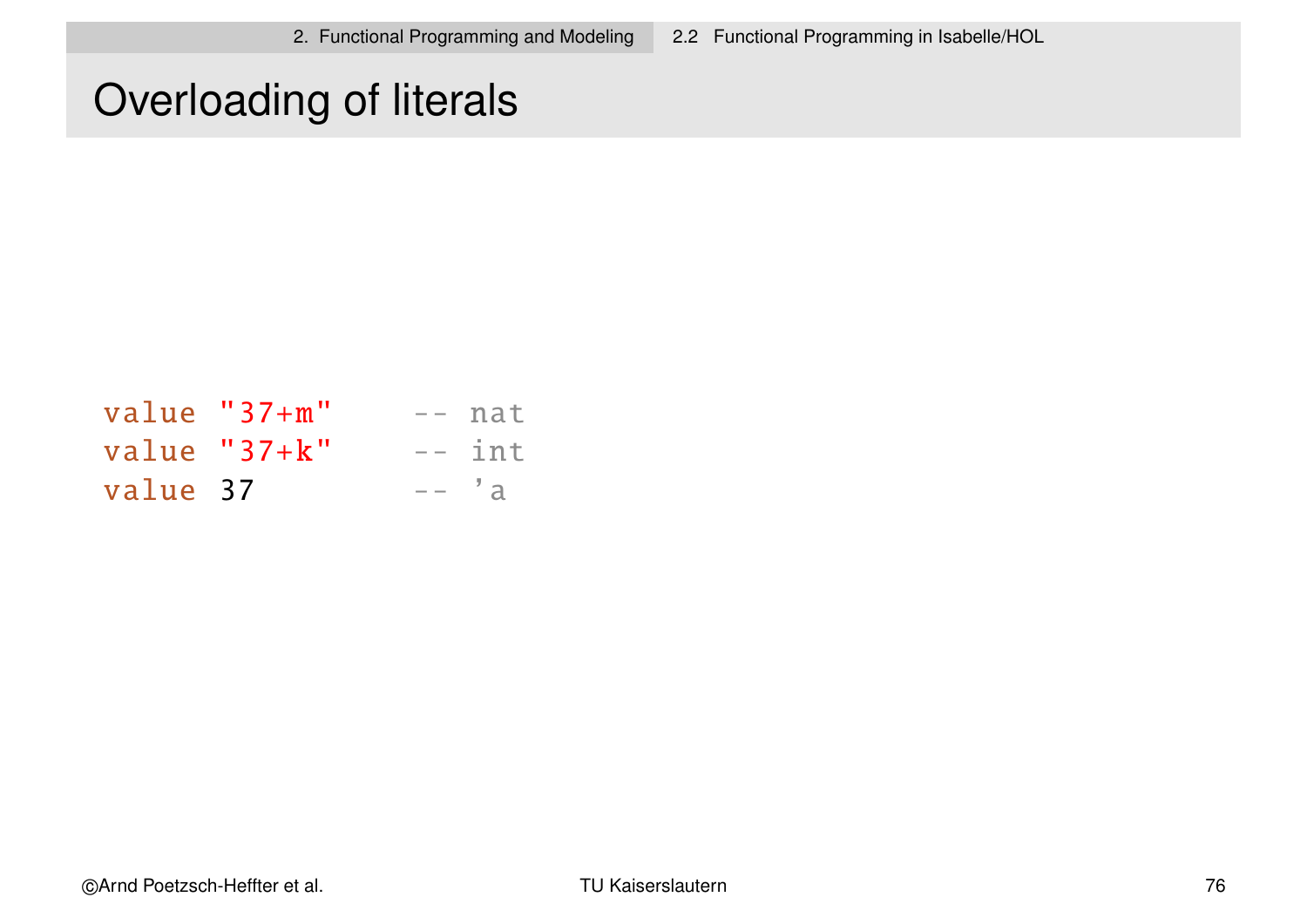## Non-recursive function definitions

```
Example (Simple functions)
definition inc :: "int \Rightarrow int" where
"inc j \equiv j+1"
value "inc 1234567890"
definition nand :: "bool \Rightarrow bool \Rightarrow bool" where
"nand A B \equiv \neg (A \land B)"
value "nand (- bv) False"
```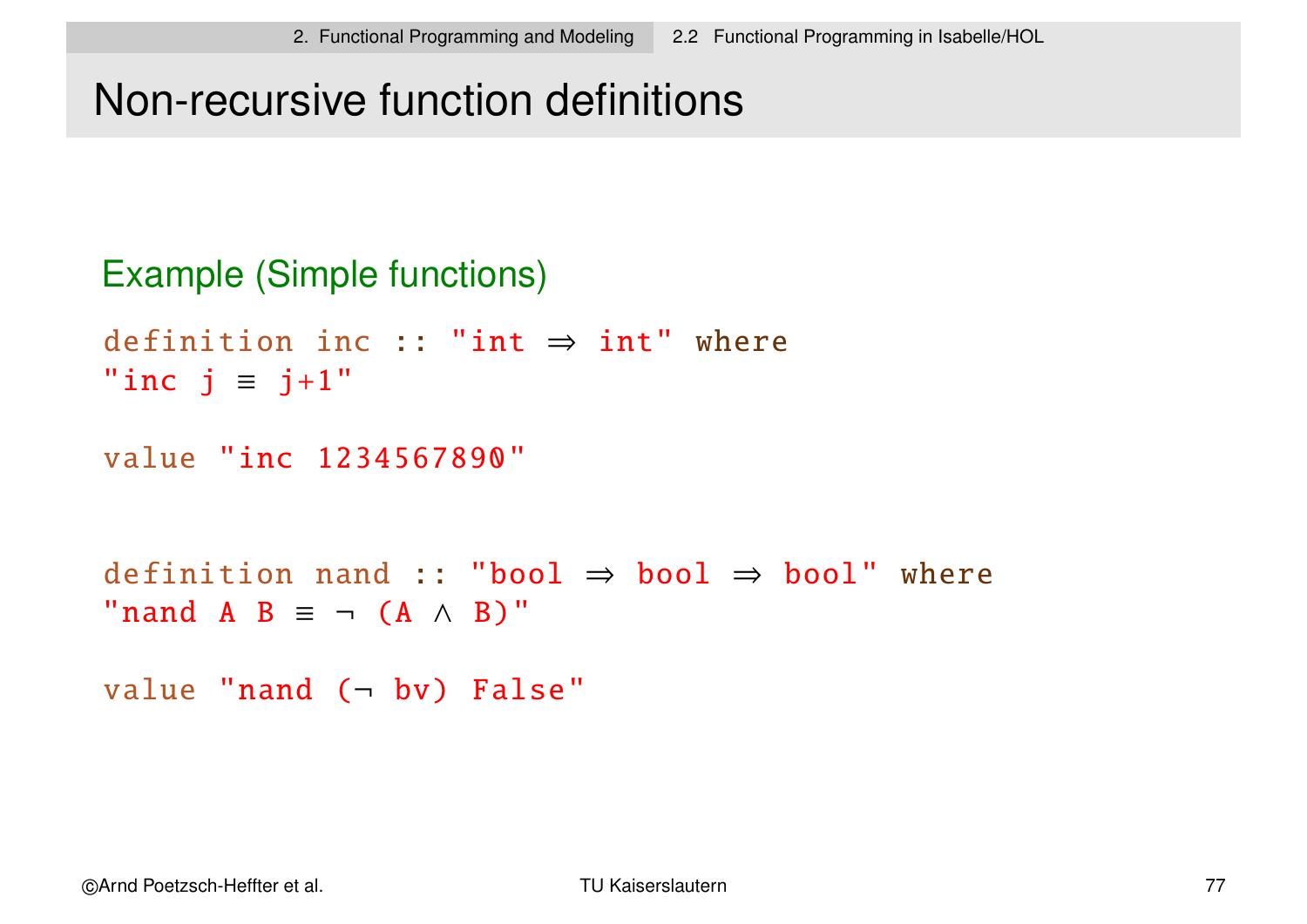```
Higher-order functions
```

```
Example (Simple higher-order function)
```

```
definition appl2 :: "(int \Rightarrow int) \Rightarrow int \Rightarrow int" where
"appl2 f j = f(f')"
```

```
value "appl2 inc (-5)"
```

```
Example (Lambda abstraction)
```

```
value "appl2 (\lambda x::int. x+1) k"
```

```
definition plusN :: "int \Rightarrow (int \Rightarrow int)" where
"plusN j = (\lambda x : int. x+j)"
```

```
value "plusN 3"
value "plusN 3 45"
```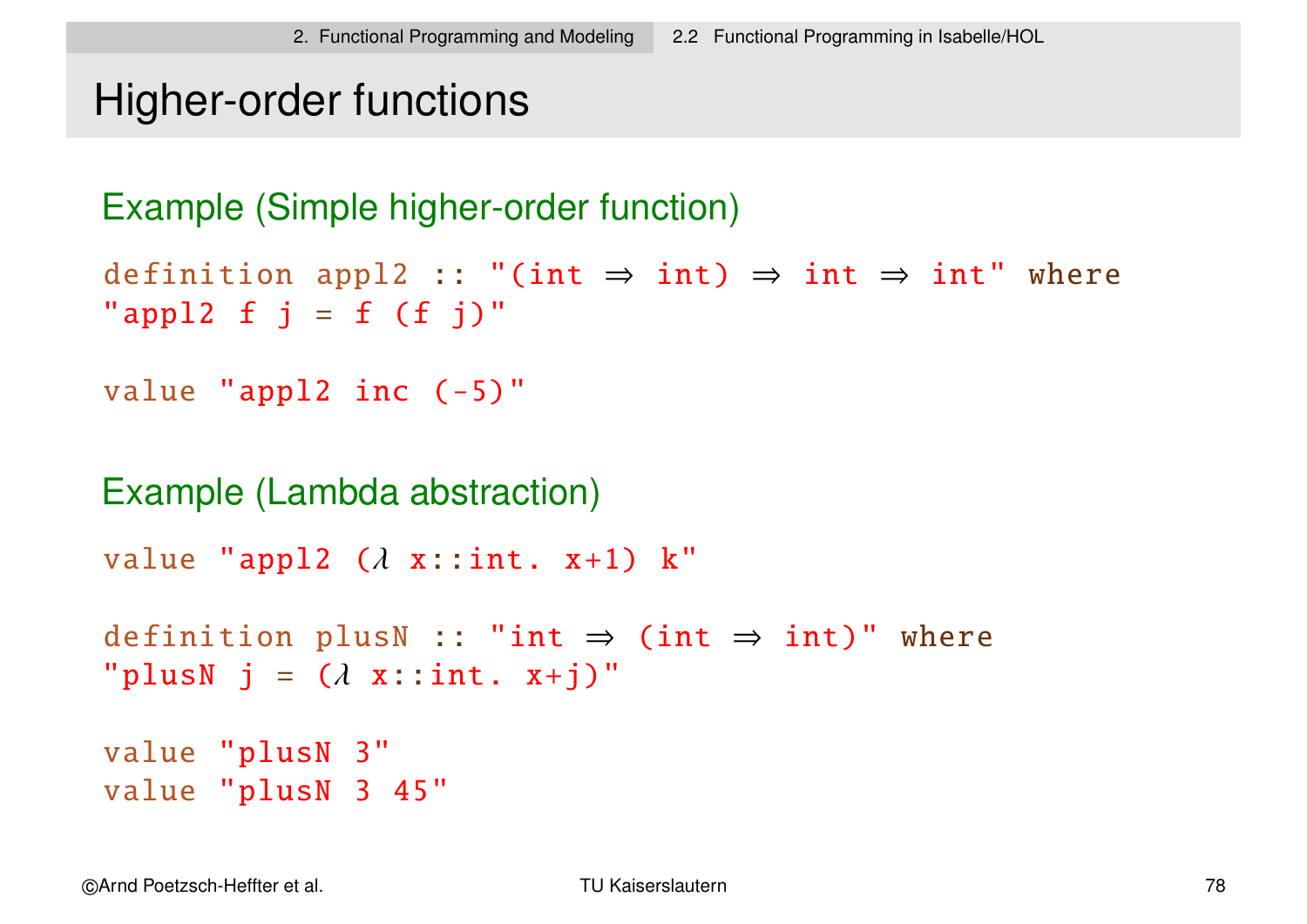#### Pairs, tuples, type "unit"

#### Example (Pairs)

value " $(k, inc 7)$ " -- "type is int  $\times$  int" value "fst (snd (True, (False, bv)))"

#### Example (Tuples)

-- "Tuples are realized as pairs nested to the right"

value "(True,True,True) =  $(True,True)$ "

#### Example (Type "unit")

value "()" -- "denotes the only and unique element of type unit"

©Arnd Poetzsch-Heffter et al. TU Kaiserslautern 79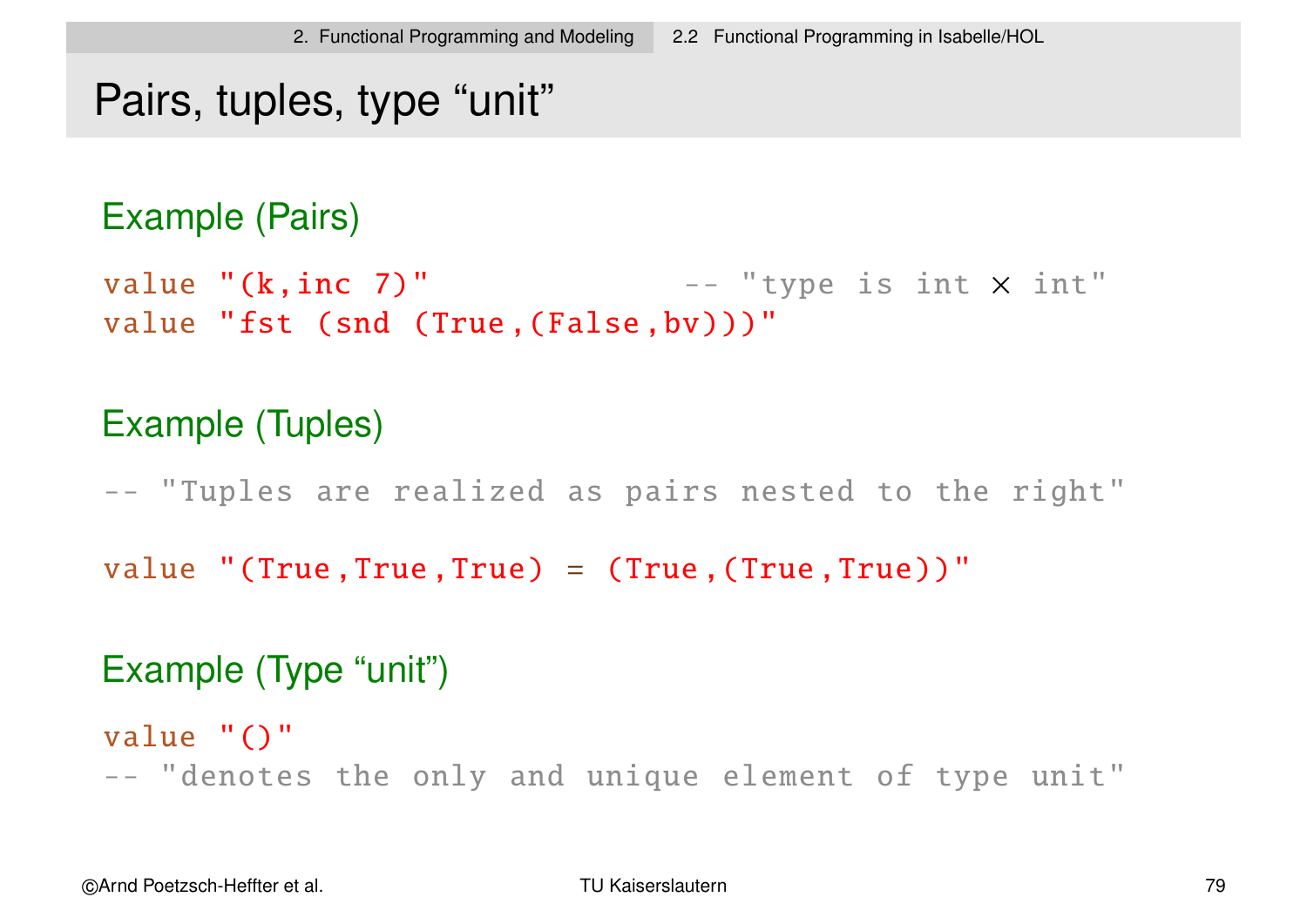#### Function arguments

Functions have one argument!

```
Example (A pair as argument)
definition nand2 :: "(bool \times bool) \Rightarrow bool" where
"nand2 PAB \equiv \neg ((fst PAB) \land (snd PAB))"
```

```
value "nand2 (- bv, False)"
```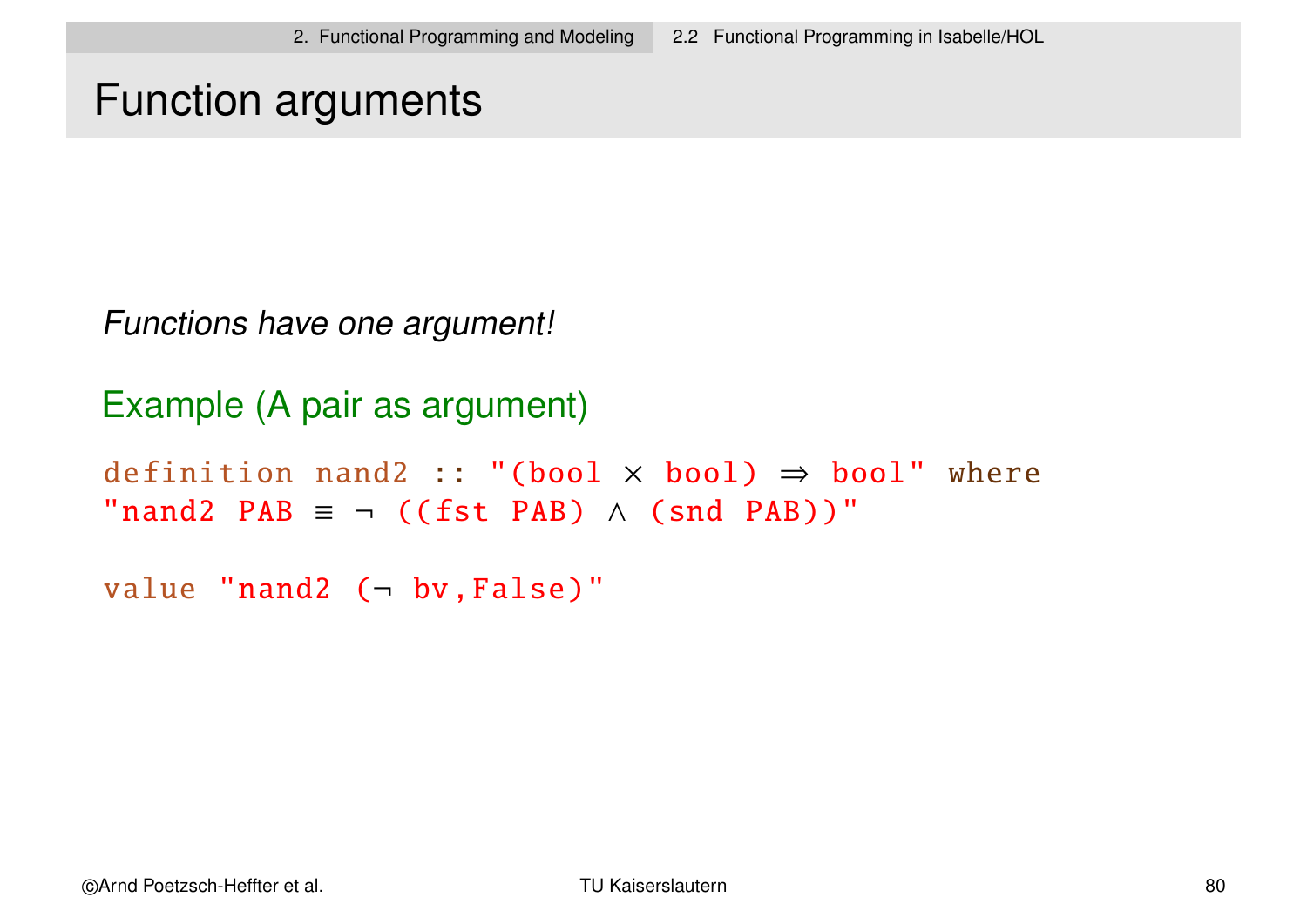# Remark

#### Goal is

- not to execute functions
- but to prove properties

However, functional programs can be generated.

```
Example (Property formulated as lemma)
```

```
lemma "nand x y = nand2 (x, y)"
```

```
by (simp add: nand_def nand2_def)
```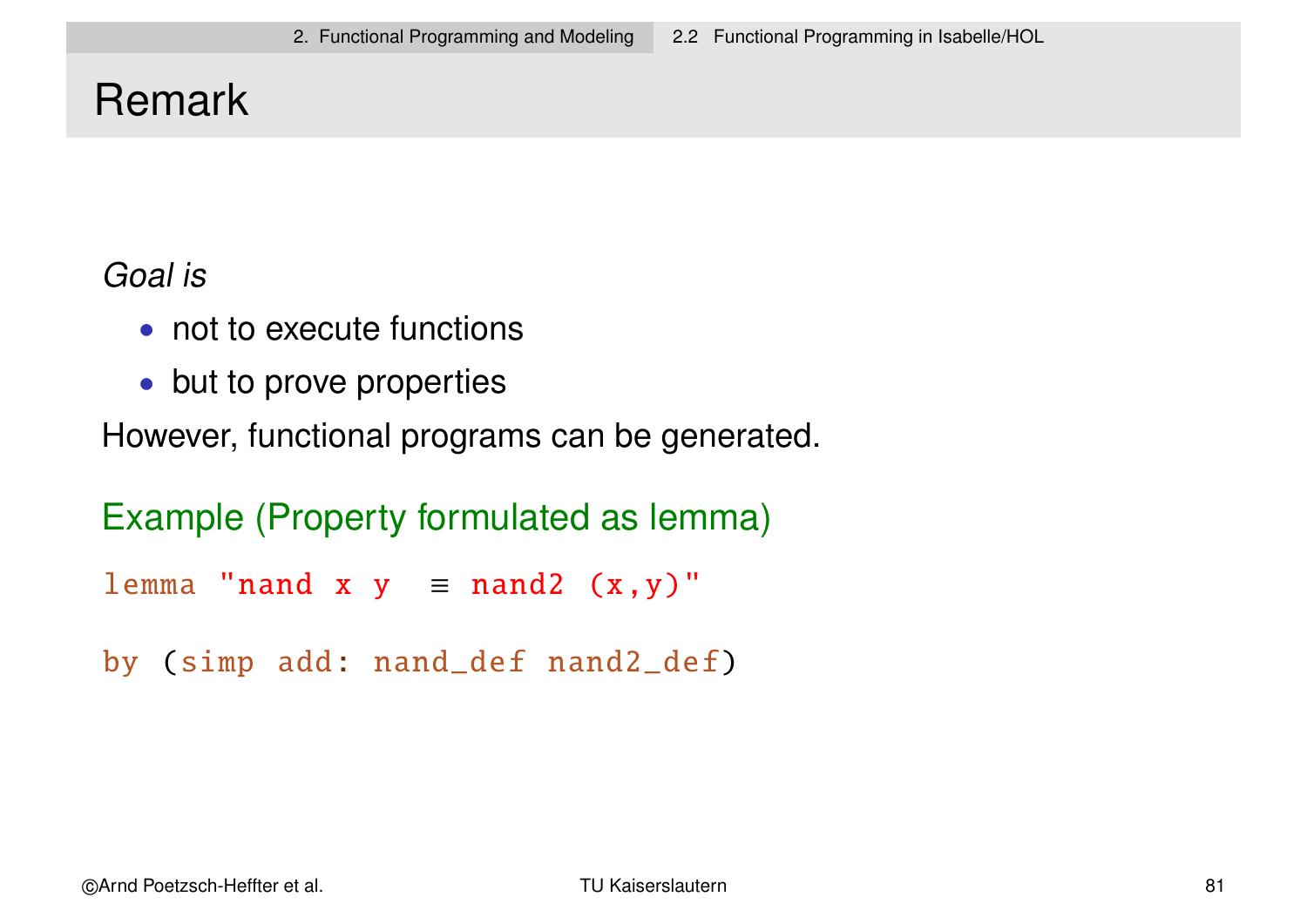## Subsection 2.2.2

# **Type definitions and recursive functions**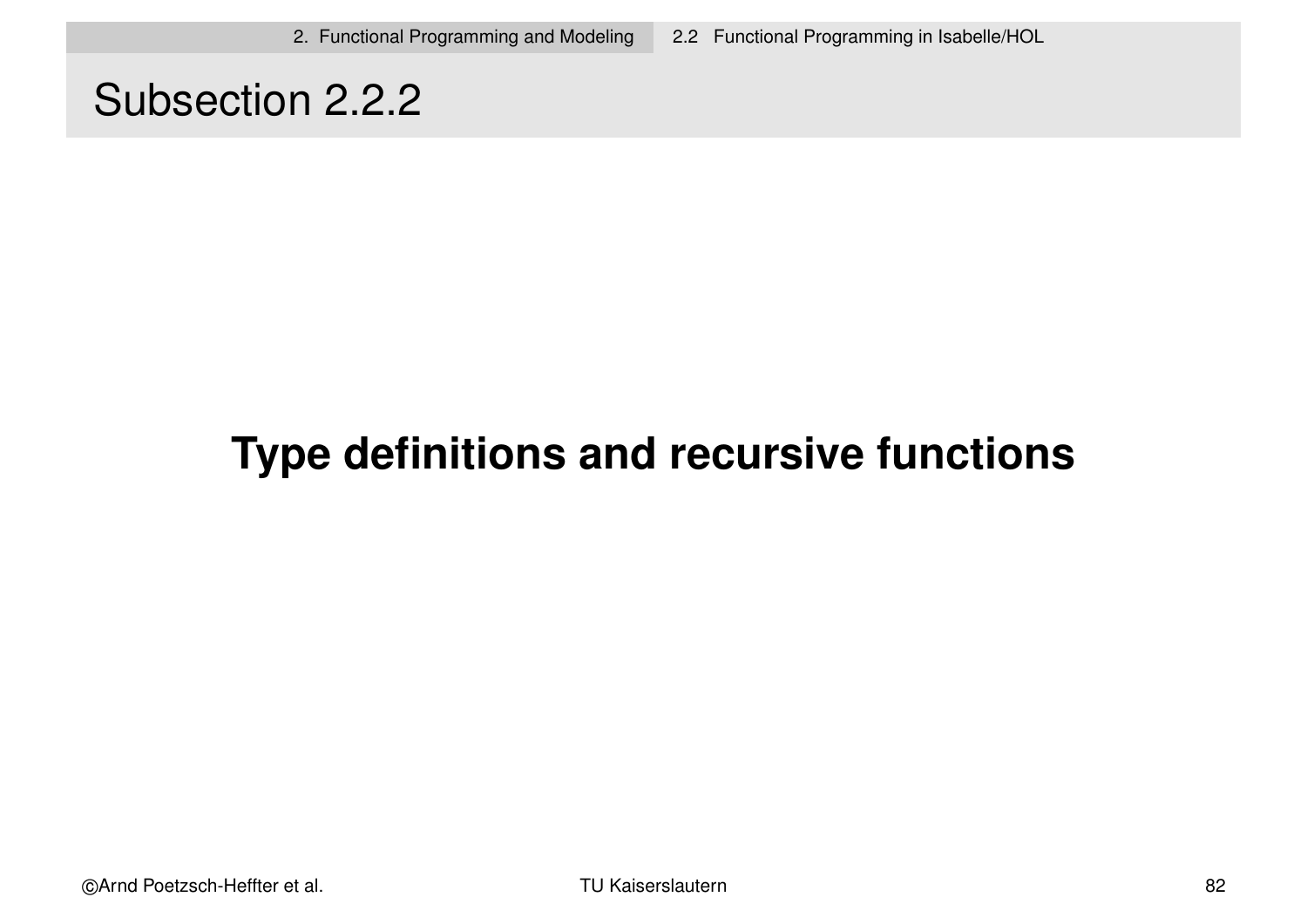# Type system

- Primitive types
- Predefined type constructor  $\alpha \Rightarrow \beta$
- User-defined types and type constructors ("datatype definitions")
- Type synonyms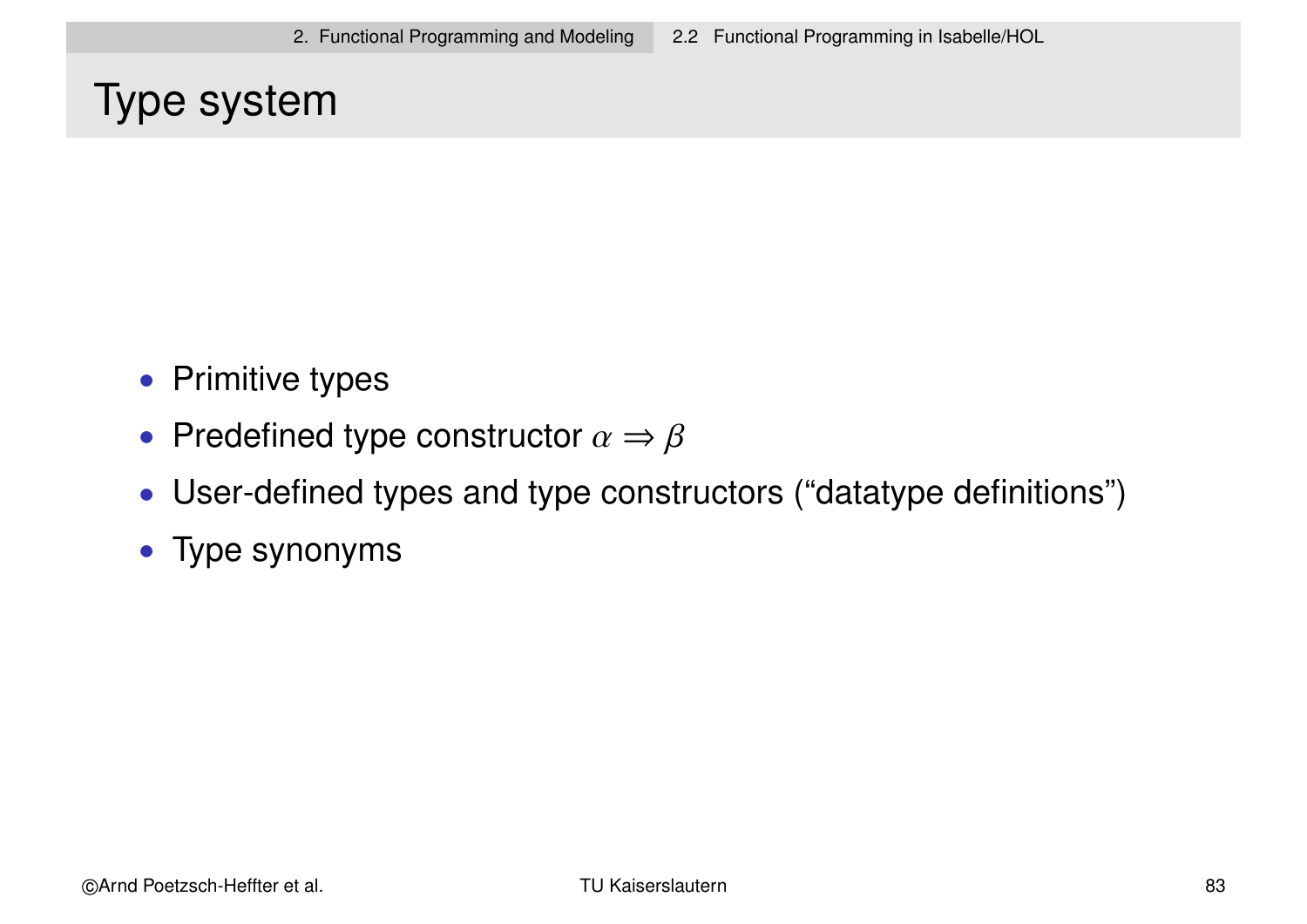# Type synonym

```
type_synonym nat2nat =
"nat ⇒ nat"
```

```
definition double :: nat2nat where
"double n = 2*n"
```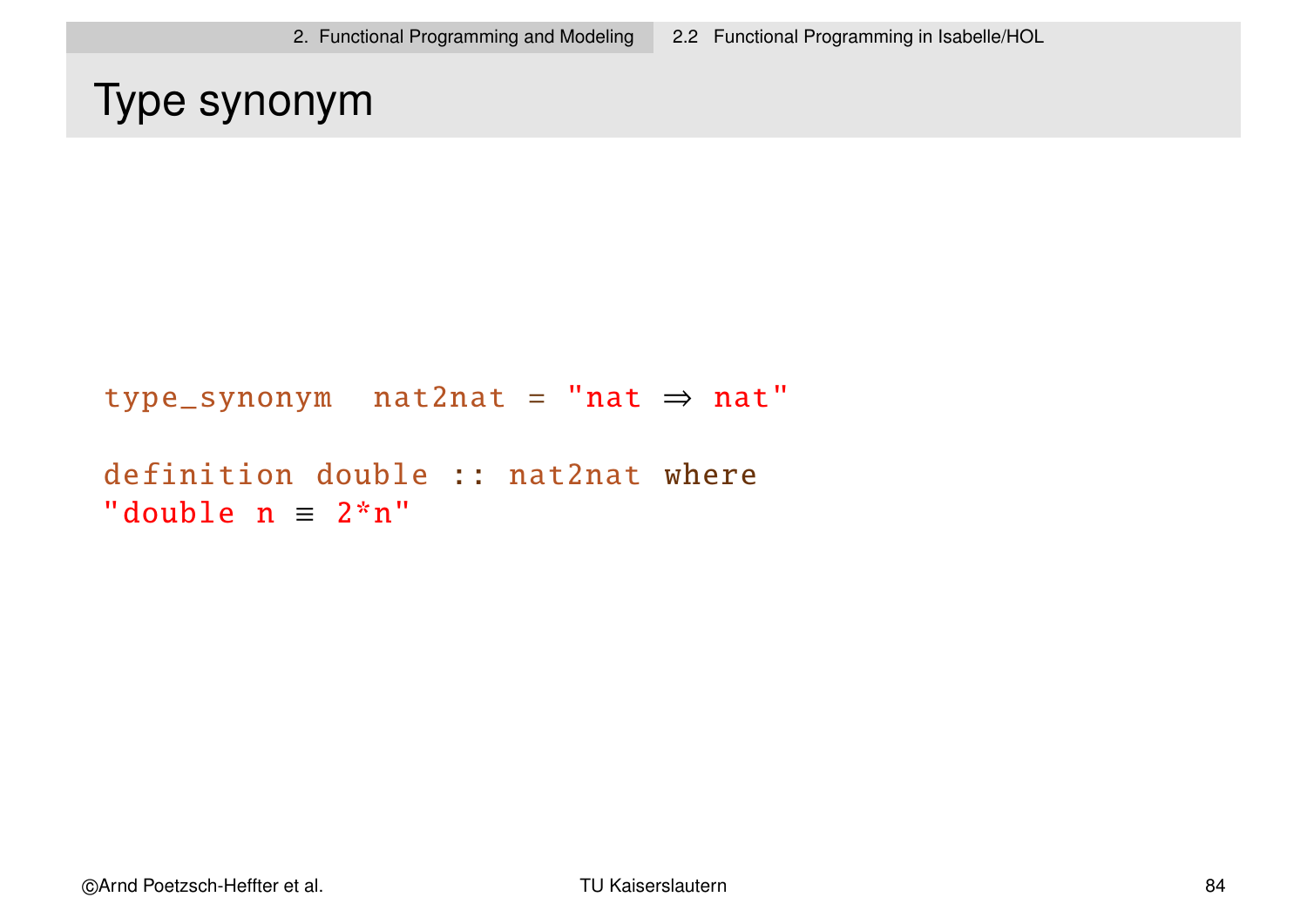## Datatype definition

```
datatype weekday =
    Mon | Tue | Wed | Thu | Fri | Sat | Sun
lemma "∀ x. x=Mon ∨ x=Tue ∨ x=Wed ∨ x=Thu ∨ x=Fri
                  ∨ x=Sat ∨ x=Sun"
apply clarify
apply (case_tac x)
apply auto
done
```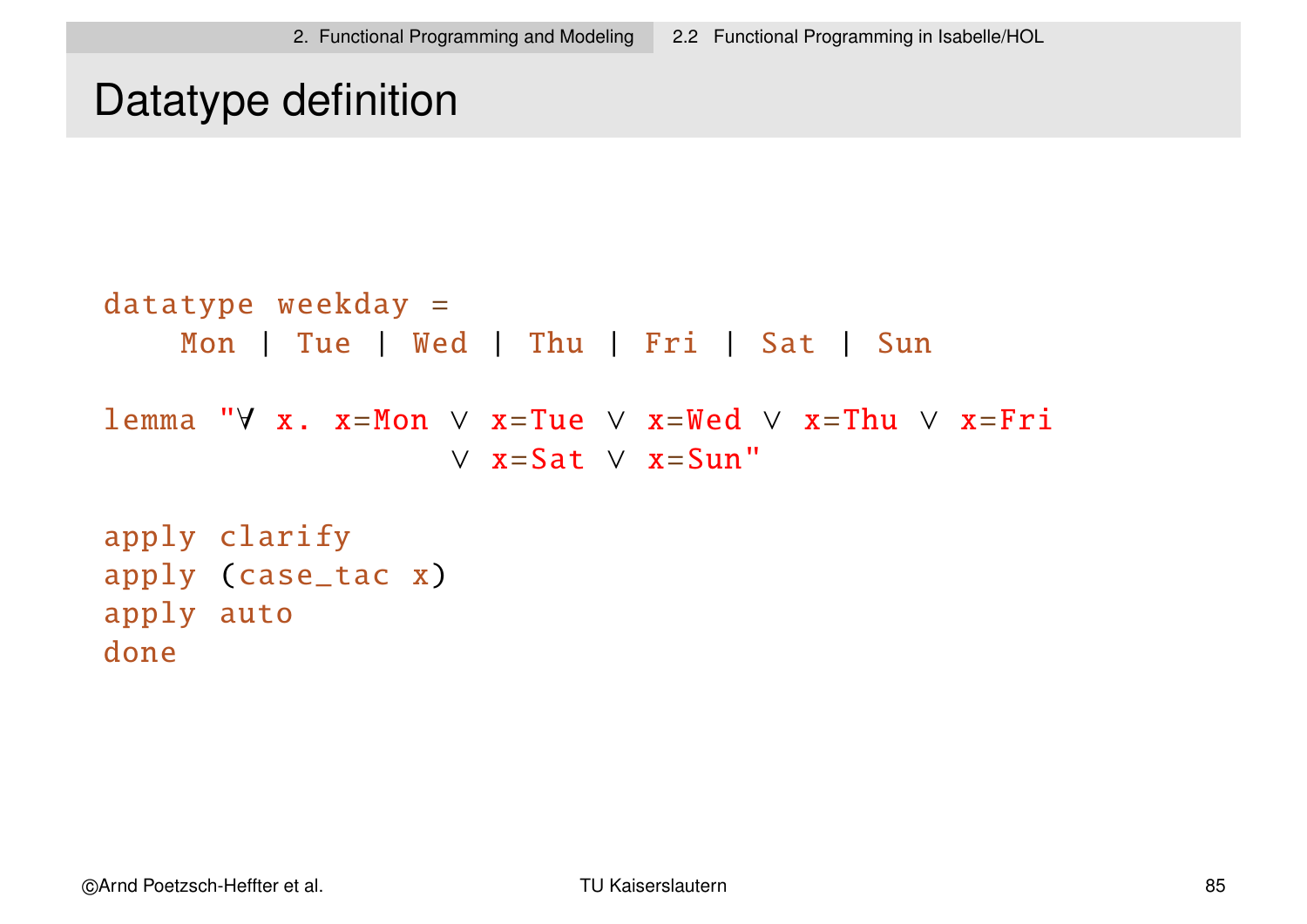## Recursive datatype definition

```
datatype plformula = Var string
                   | TTrue
                    | FFalse
                      | Not plformula
                      | Imp plformula plformula
```
value "Imp (Var ''x'') TTrue"

#### Remark

Recursive datatypes are in particularly used to represent the abstract syntax of languages.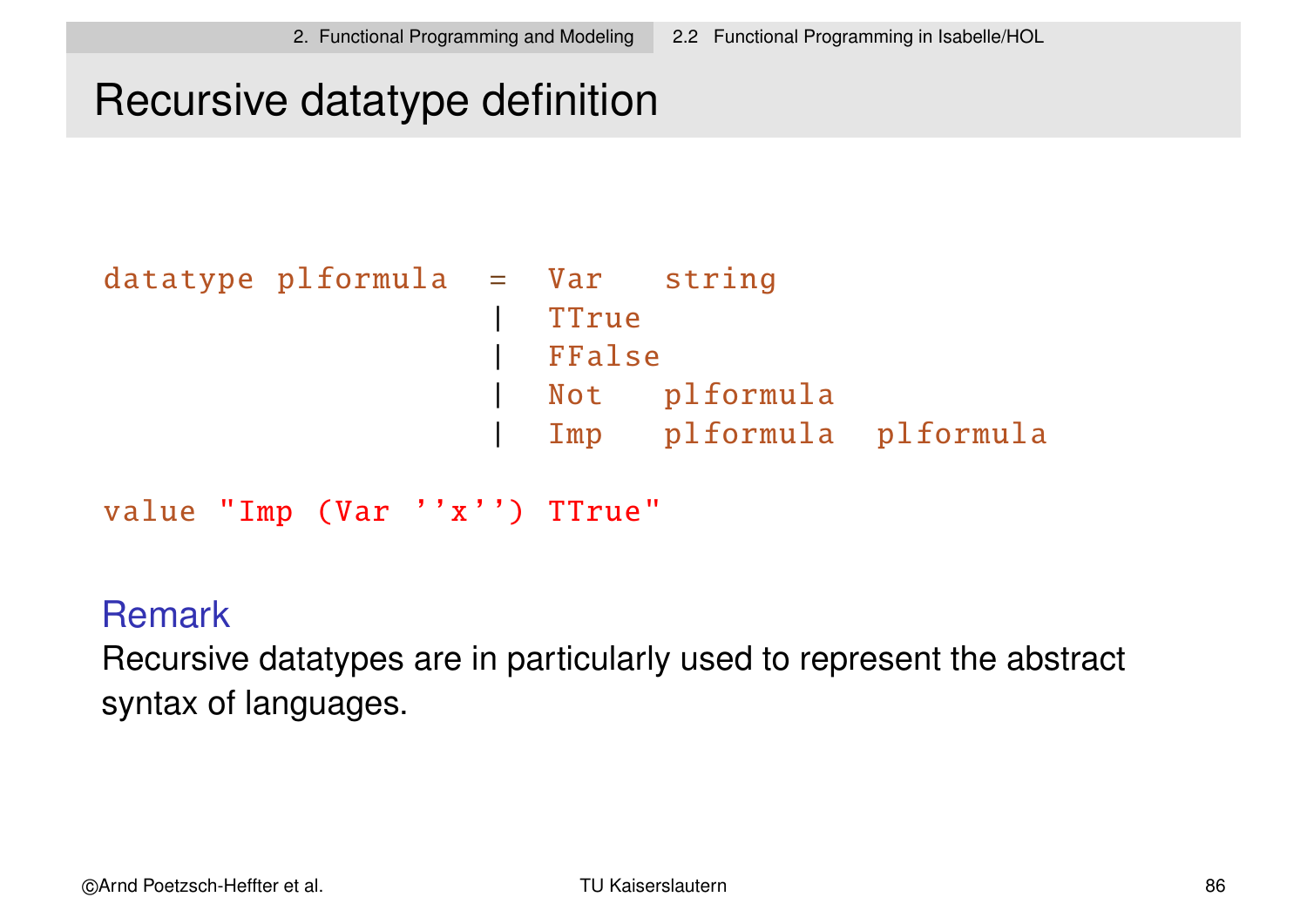# Primitive recursive function definitions

#### **Definition**

A recursive function definition of f is called primitive recursive if

- the *i*-th argument is of a datatype dt and
- all equations are of the form:

$$
f x_1 \ldots x_{i-1} (C y_1 \ldots y_k) \ldots x_n = R
$$

where C is a constructor of dt and all recursive calls of f in R are of the form f  $t_1 \ldots t_{i-1}$  y<sub>j</sub> . . . for some j where  $t_i$  are arbitrary well-typed terms.

#### Remark

For primitive recursive definitions, it is easy to show that the defined function is total/well-defined ("terminates")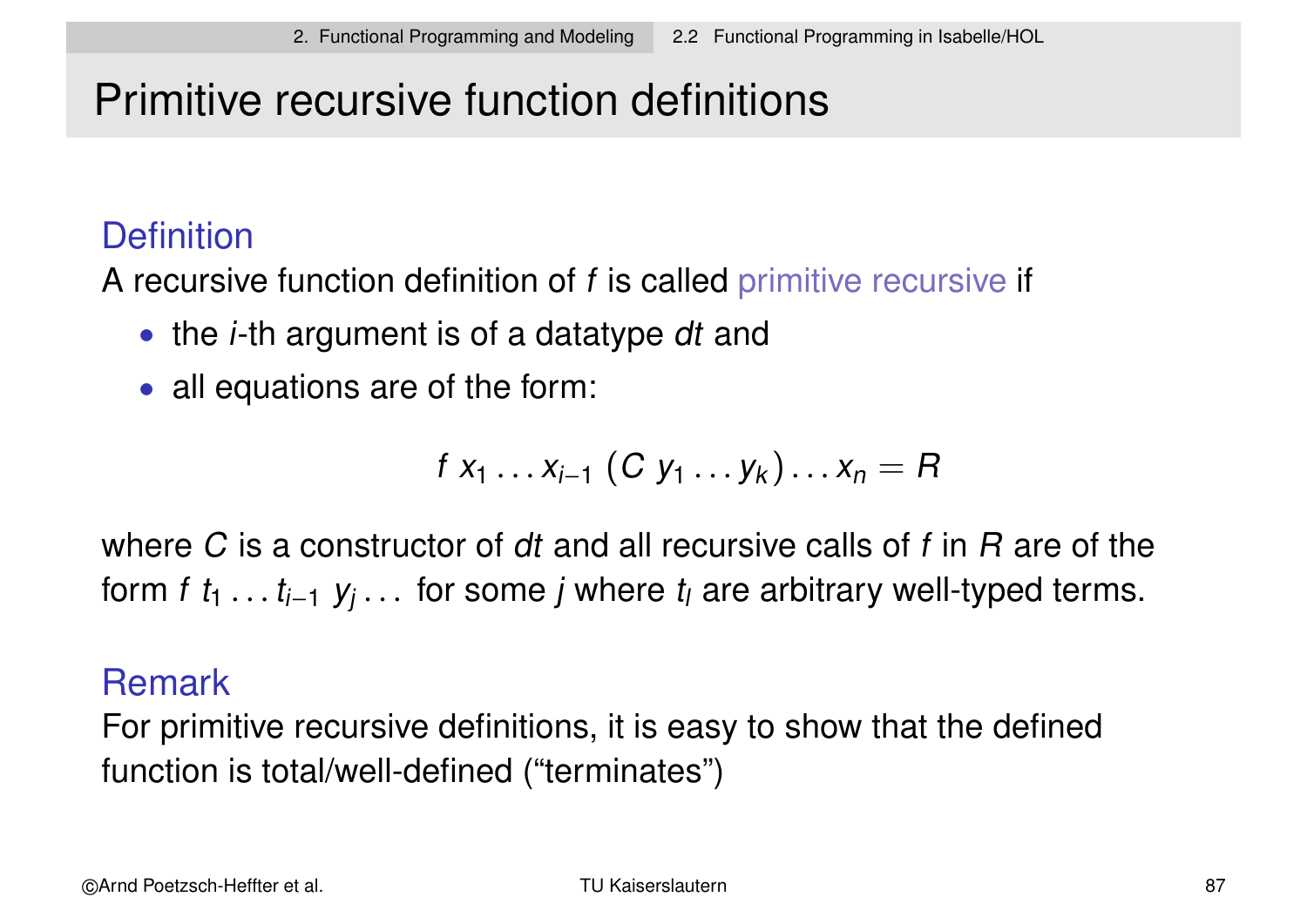# Primitive recursive function definitions

#### Example

| primrec varfree :: "plformula $\Rightarrow$ bool" where |  |                                         |  |  |  |
|---------------------------------------------------------|--|-----------------------------------------|--|--|--|
| "varfree (Var s)                                        |  | $=$ False"                              |  |  |  |
| "varfree TTrue                                          |  | $=$ True"                               |  |  |  |
| "varfree FFalse"                                        |  | $=$ True"                               |  |  |  |
| "varfree (Not p)                                        |  | $=$ varfree $p''$                       |  |  |  |
| "varfree (Imp p q)                                      |  | $=$ ((varfree p) $\wedge$ (varfree q))" |  |  |  |

value "varfree (Imp (Var ''x'') TTrue)" value "varfree (Imp FFalse TTrue))"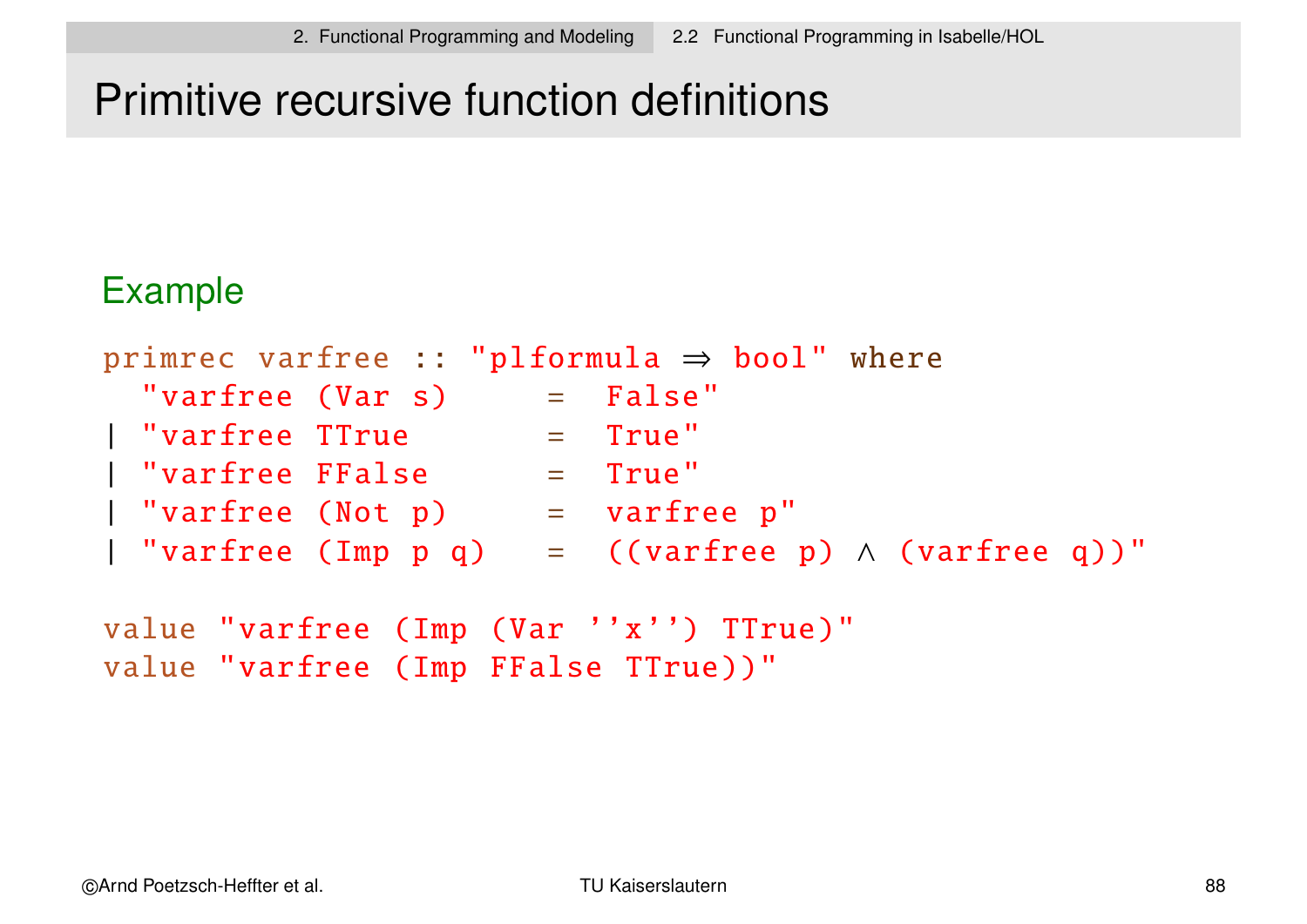## Datatypes, nat, and primitive recursion

#### **Remark**

nat is a defined as datatype with constructors 0 and Suc in Isabelle/HOL.

```
primrec pow :: "nat \Rightarrow nat \Rightarrow nat" where
  "pow b \theta = 1"
| "pow b (Suc e) = ((pow b e) * b)"
```
value "pow 6 7"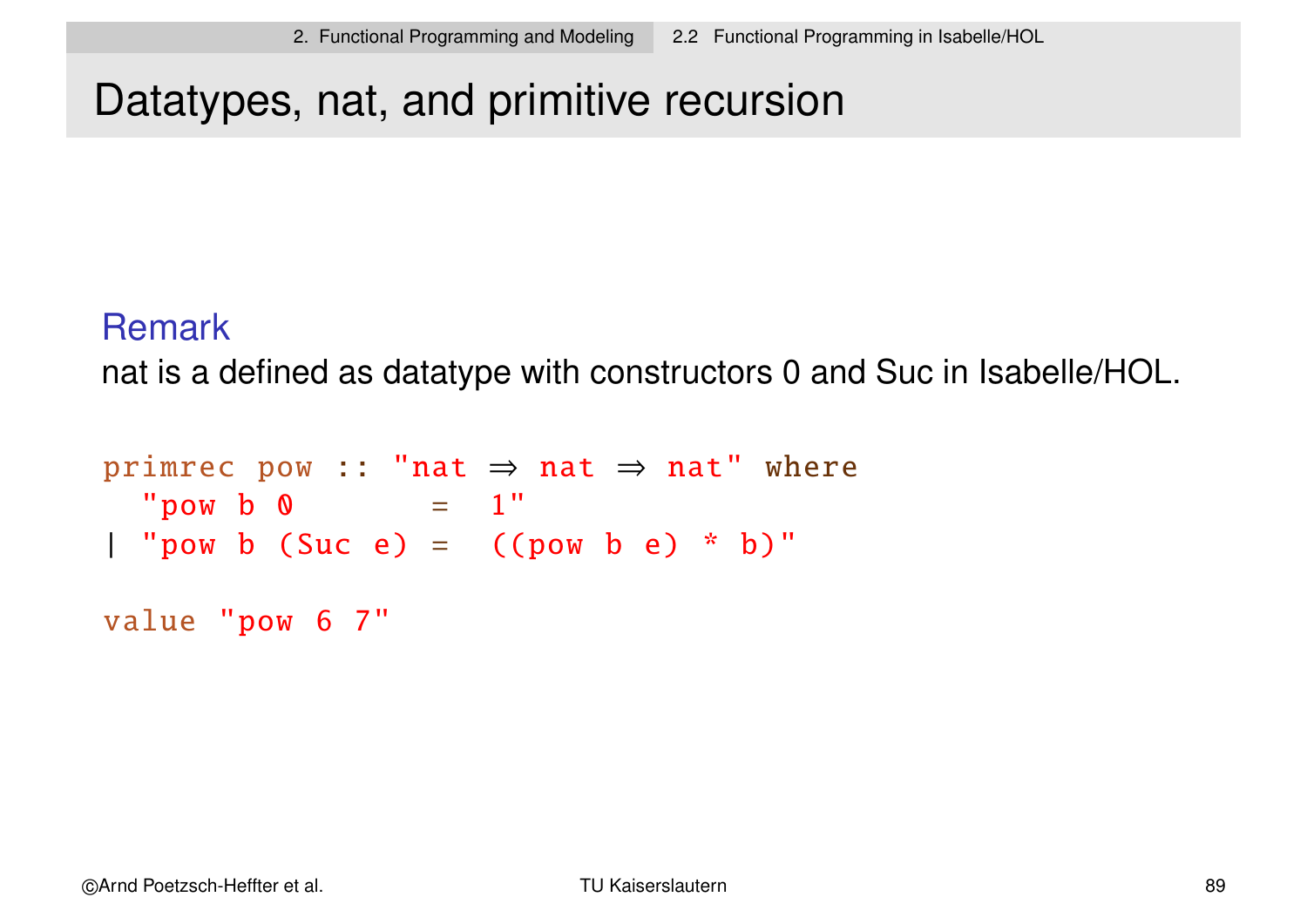# More general forms of recursion

#### Example

```
fun even :: "nat \Rightarrow bool" where
  "even 0 = True"
| "even (Suc (Suc n)) = even n"
 \mathsf{``even \_} \qquad \qquad = \qquad \mathsf{False \, ''}
```
#### **Remarks**

- Isabelle/HOL supports more general forms of recursive function definition.
- In general, the user has to verify that the function is well-defined (see below and later chapters).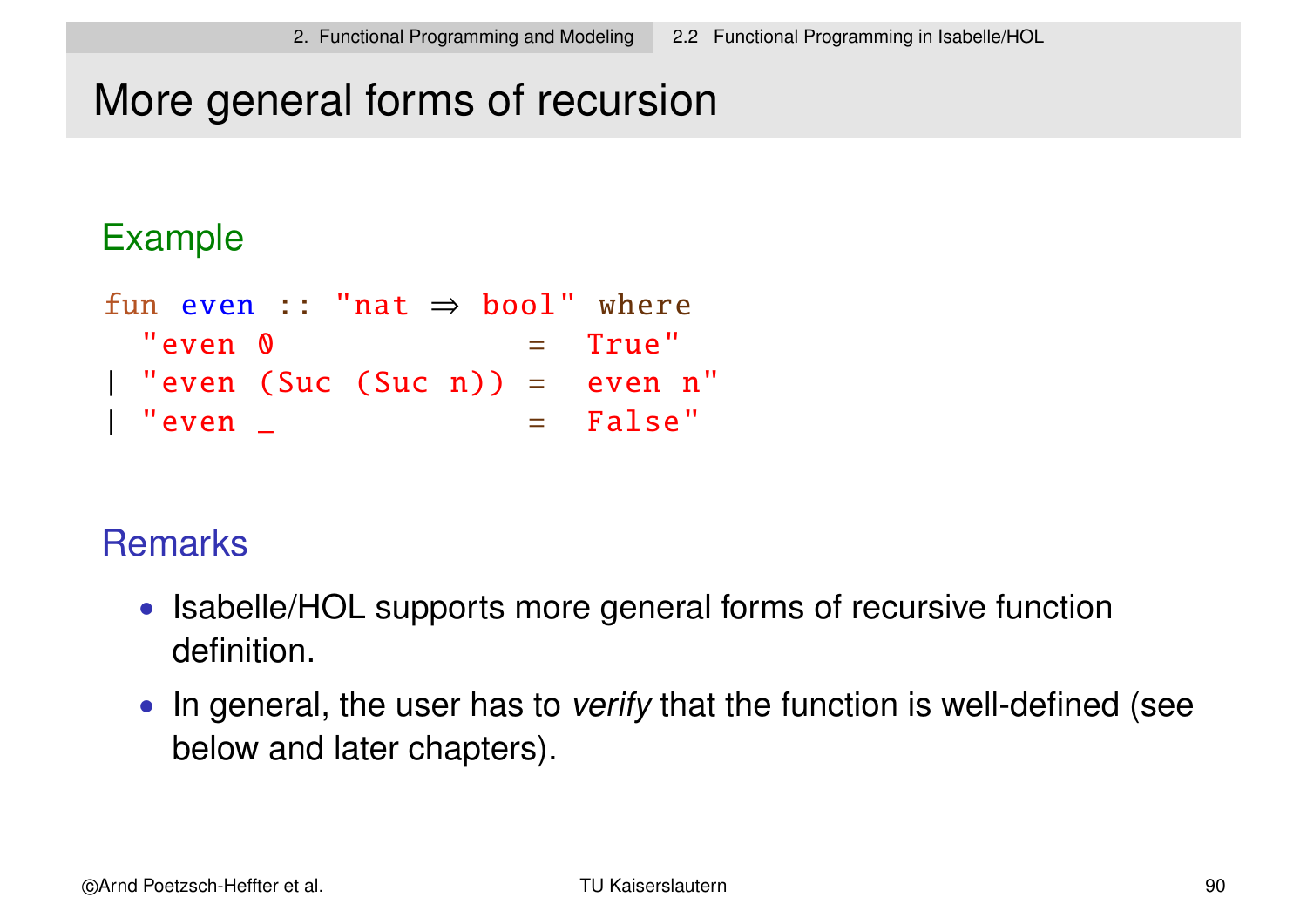## Subsection 2.2.3

# **Parameterized datatypes**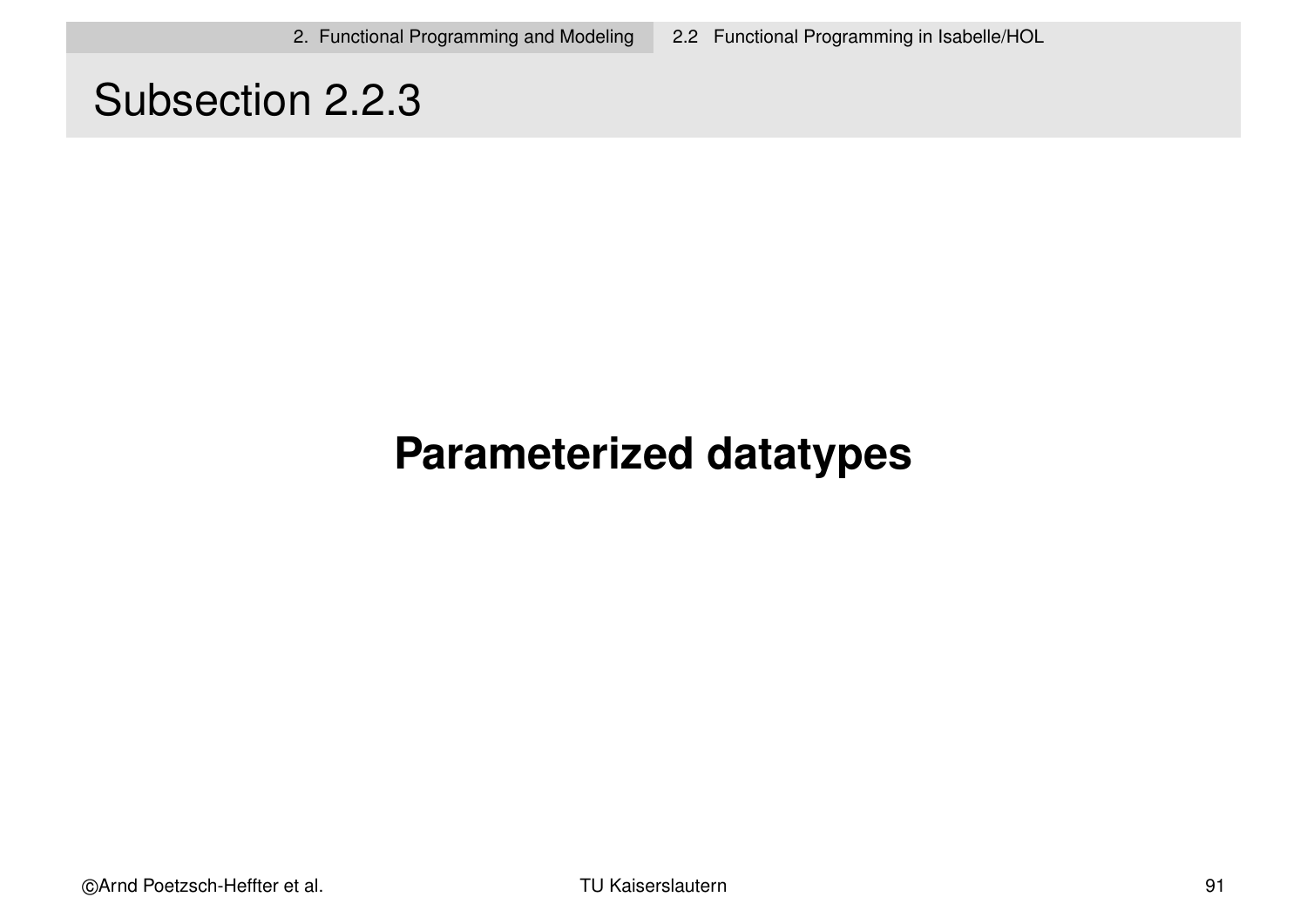## Polymorphism

#### **Motivation**

To increase reuse, type systems in funtional languages usually support parameterized types, i.e., the definition and use of types that have type parameters.

Example (Pair type with two parameters)

datatype ('a, 'b) pair = MkPair 'a 'b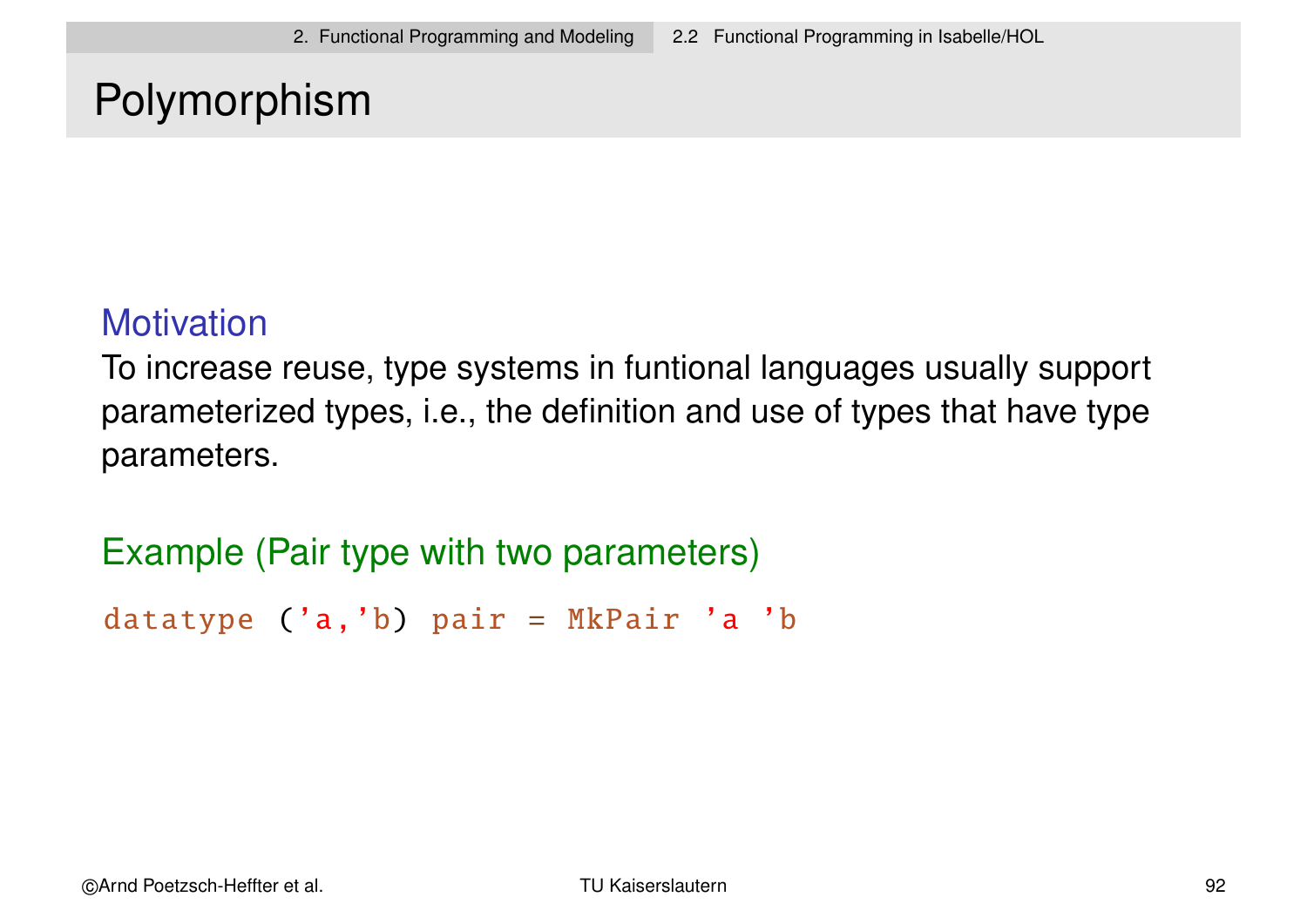#### Parameterized list datatype

```
datatype 'a list = Nil ("[]")
                | Cons 'a "'a list" (infixr "#" 65)
primrec app::"'a list=>'a list=>'a list" (infixr "@1" 65)
where
"[] @1 ys = ys" |
"(x # xs) @1 ys = x # (xs @1 ys)"
value "rev ([True] @1 [True ,False])"
primrec rev :: "'a list \Rightarrow 'a list" where
"rev [] = []""rev (x # xs) = (rev xs) @ (x # [1)"
```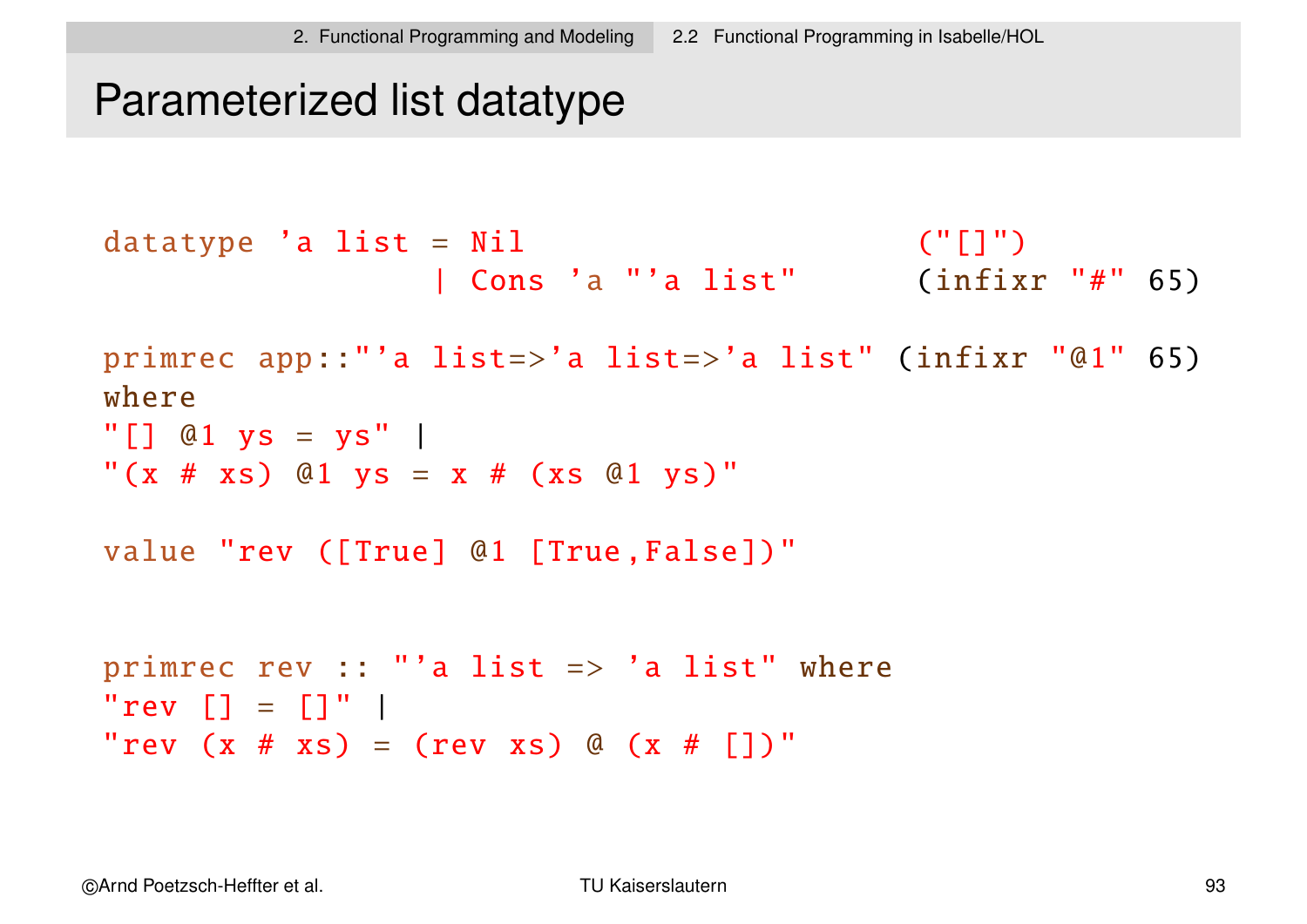#### Digression: properties

```
lemma rev_app [simp]:
"rev (xs@ys) = (revys)@(revxs)'
```
by (induct xs) auto

---------------------------------------------------

lemma rev2 [simp]: "rev  $(rev xs) = xs"$ 

by (induct xs) auto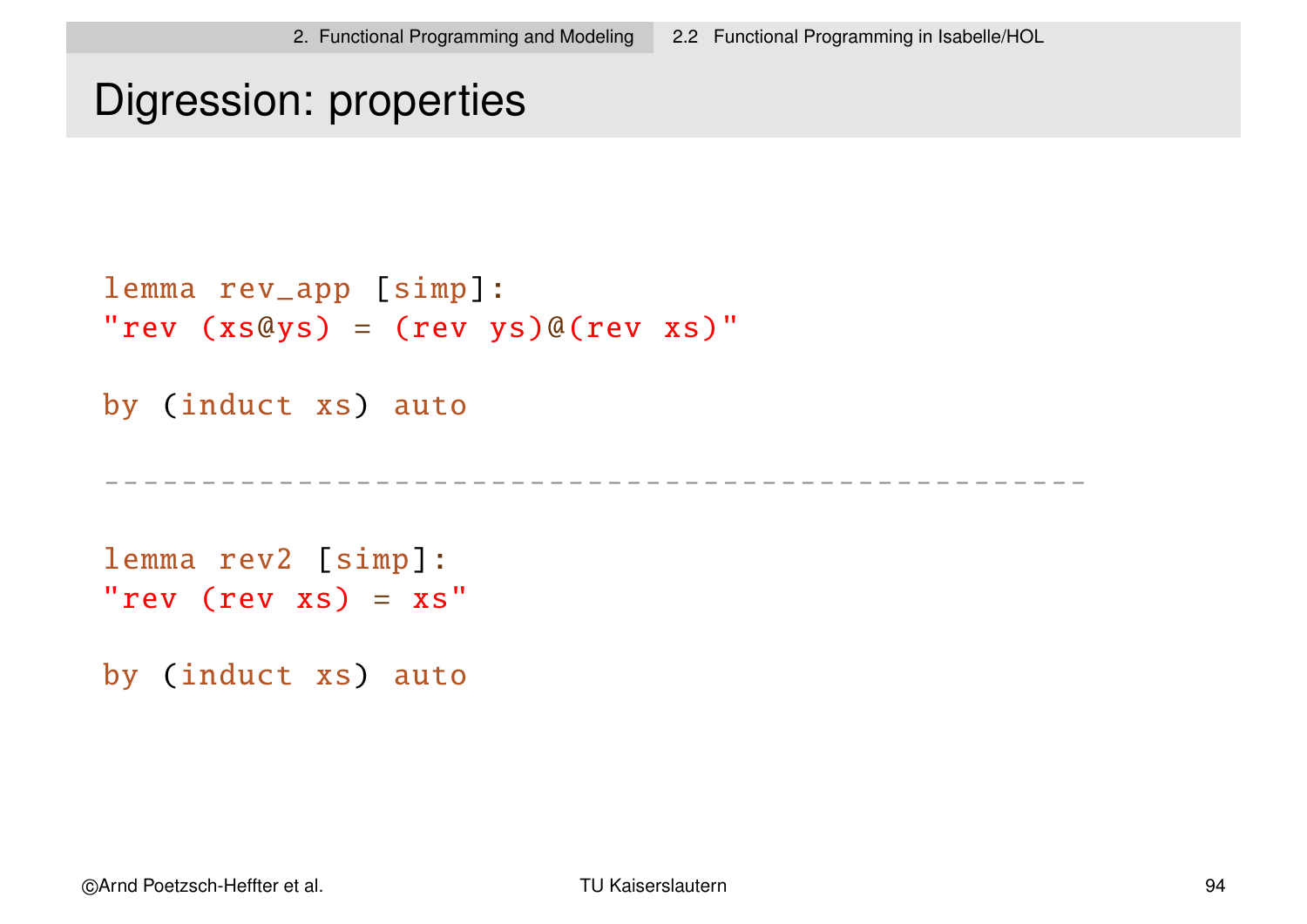## Parameterized tree datatype

```
datatype 'a btree = Tip
                    | Node "'a btree" 'a "'a btree"
primrec consbtree :: "nat \Rightarrow 'a \Rightarrow 'a btree" where
  "consbtree 0 x = Tip"
 | "consbtree (Suc n) x =
           ( Node (consbtree n x) x (consbtree n x) )"
primrec countnodes :: "'a btree \Rightarrow nat" where
   "countnodes Tip = 0"
 | "countnodes (Node l x r) =
           ( (countnodes l) + 1 + (countnodes r) )"
```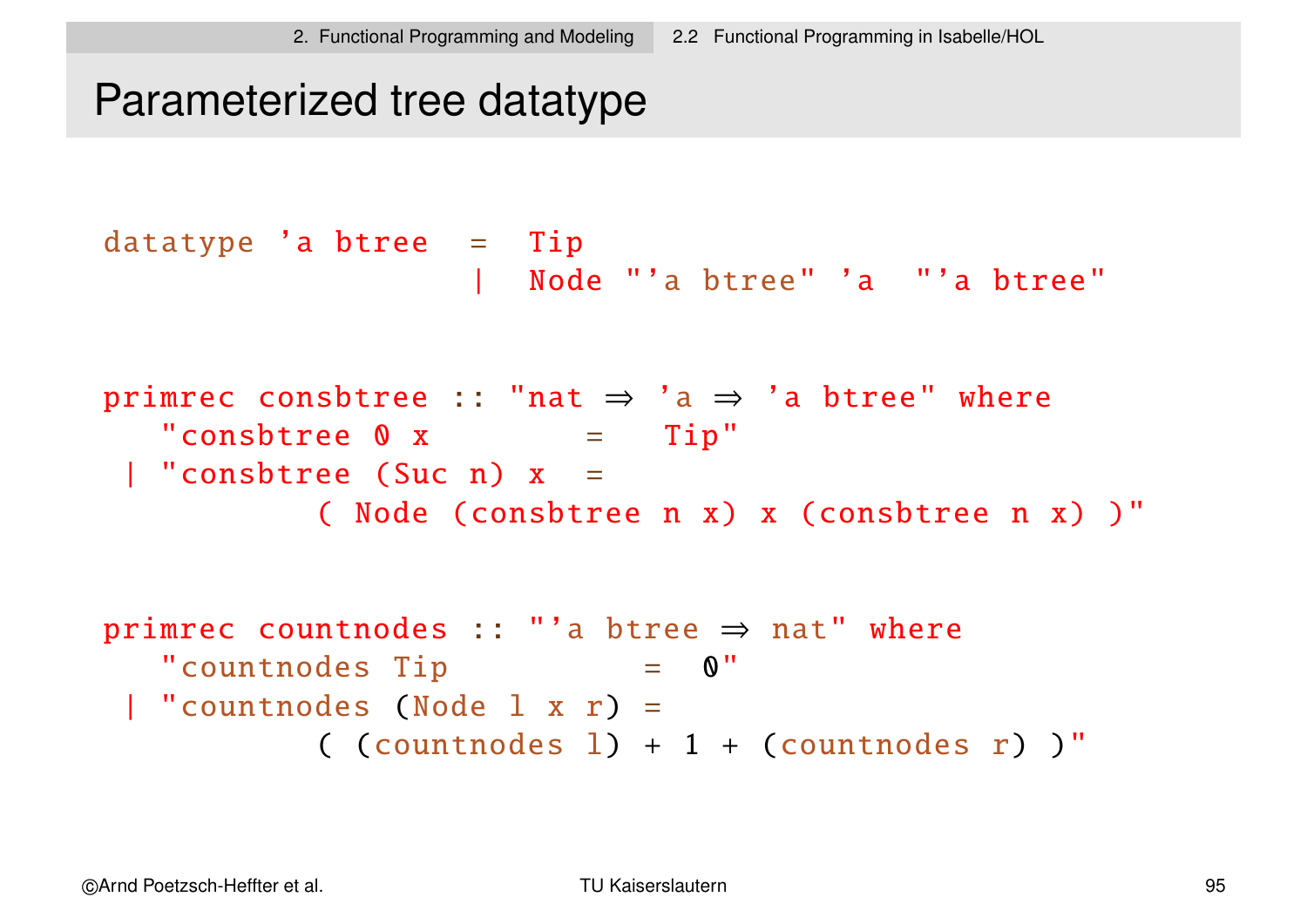## Digression: properties

lemma pow0 [simp]: "0 < pow 2 x"

```
by (induct x) auto
```
lemma "countnodes (consbtree n x) = (pow 2 n) -  $(1:nat)$ " by (induct n) auto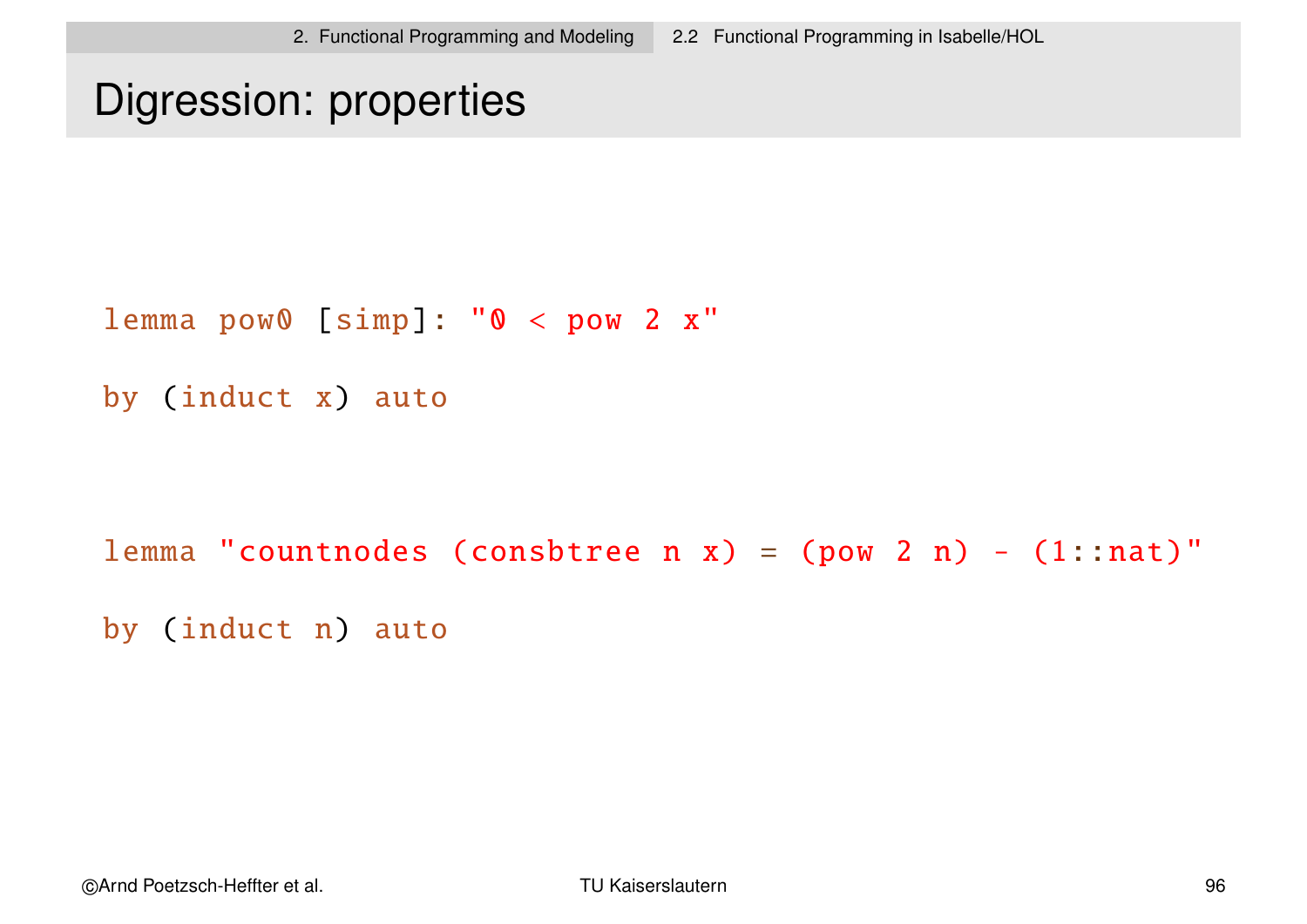# Well-definedness of functions

#### Keep in mind:

- Isabelle/HOL only supports total functions.
- Well-definedness has to be proven:
	- $\blacktriangleright$  automatically: keywords "primrec", "fun"
	- $\blacktriangleright$  interactively: keyword "function"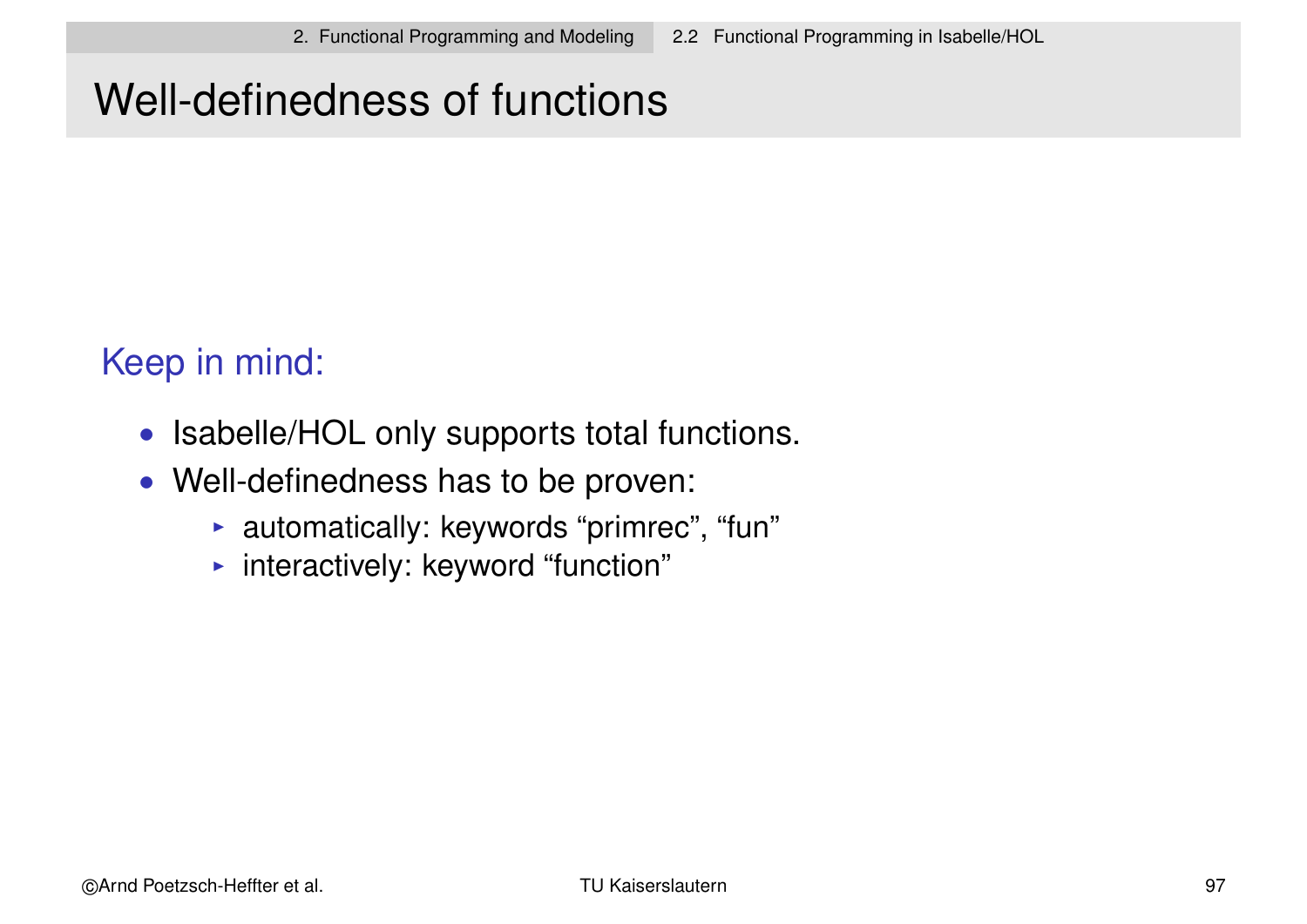# Well-definedness of functions (2)

#### Example

Automatic proof fails for:

```
fun consbtree2 :: "nat \Rightarrow 'a \Rightarrow 'a btree" where
   "consbtree2 0 x = Tip"| "consbtree2 (Suc n) x =(if even n
        then Node (consbtree2 (n div 2) x) x
                   (consbtree2 (n div 2) x)
        else Node (consbtree2 (n div 2) x) x
                   (consbitree2 ((n div 2)+1) x))"
```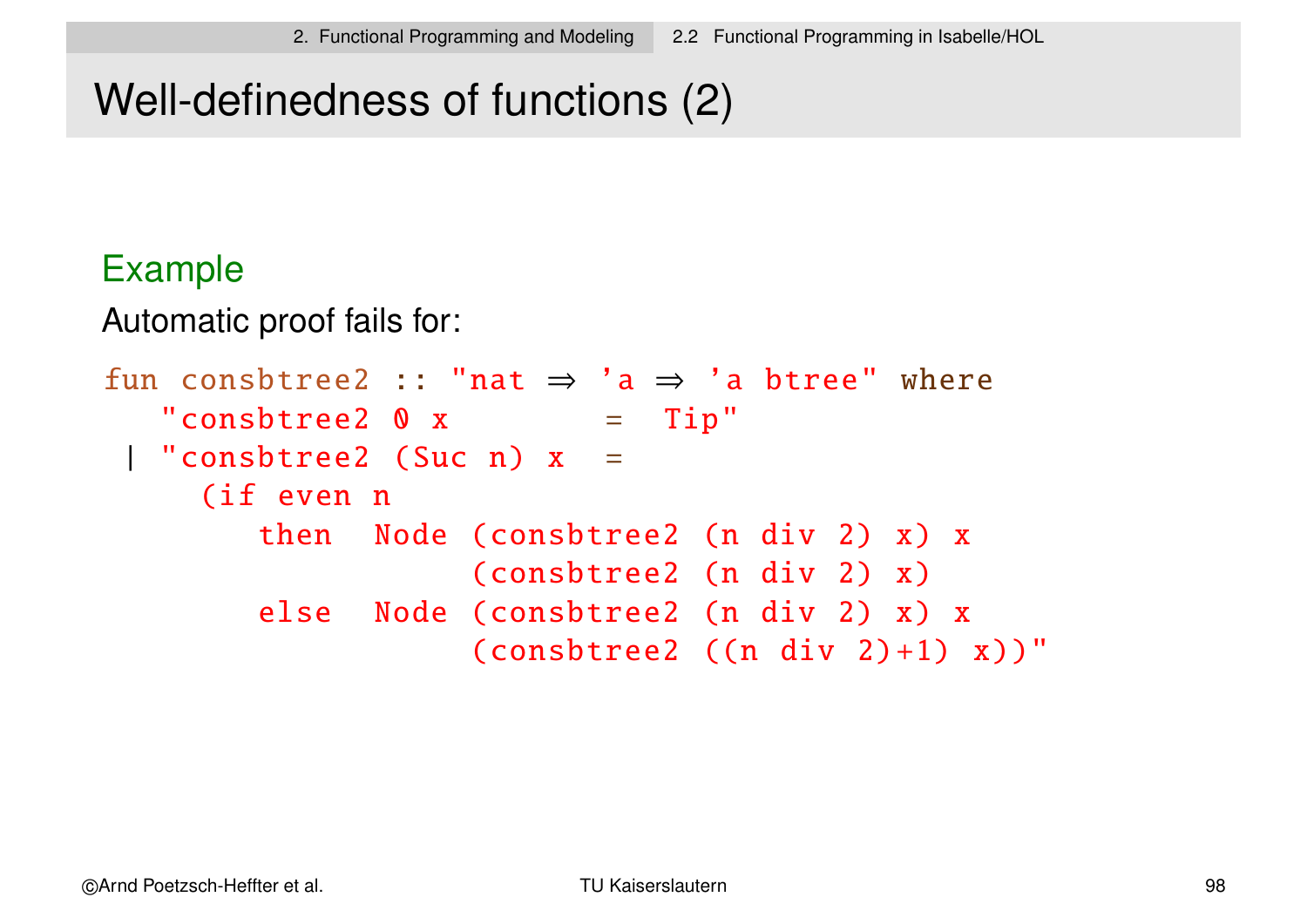# Handling of partial functions

#### Techniques:

Let R be the range/result type of the partial function. Alternatives to handle partiality:

- use some "defined" value of  $R$  as dummy result
- use the specific constant "undefined" that is member of all types
- change the range type into "R option"
- use a relation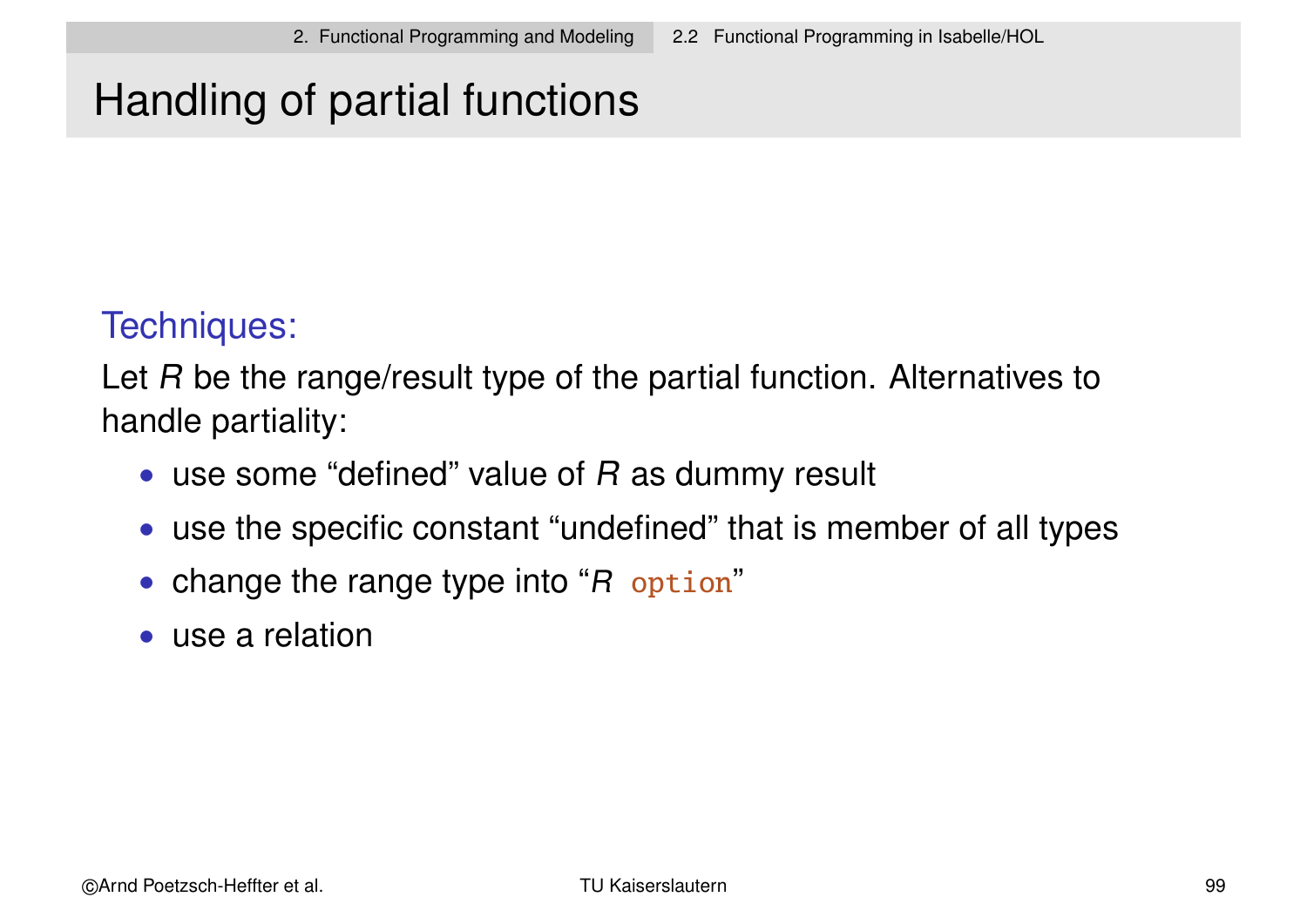## Illustration of alternatives 1 and 2

```
value "(1::nat) div 0" (* 1. alternative *)
```

```
(* 2. alternative *)
primrec head :: "'a list \Rightarrow 'a" where
  "head (x \# xs) = x"
| "head |] = undefined"
```

```
value "head []"
```

```
(* Automatic completion if pattern list is incomplete *)
primrec head2 :: "'a list \Rightarrow 'a" where
   "head2 (x \# xs) = x"
```

```
value "head2 []"
```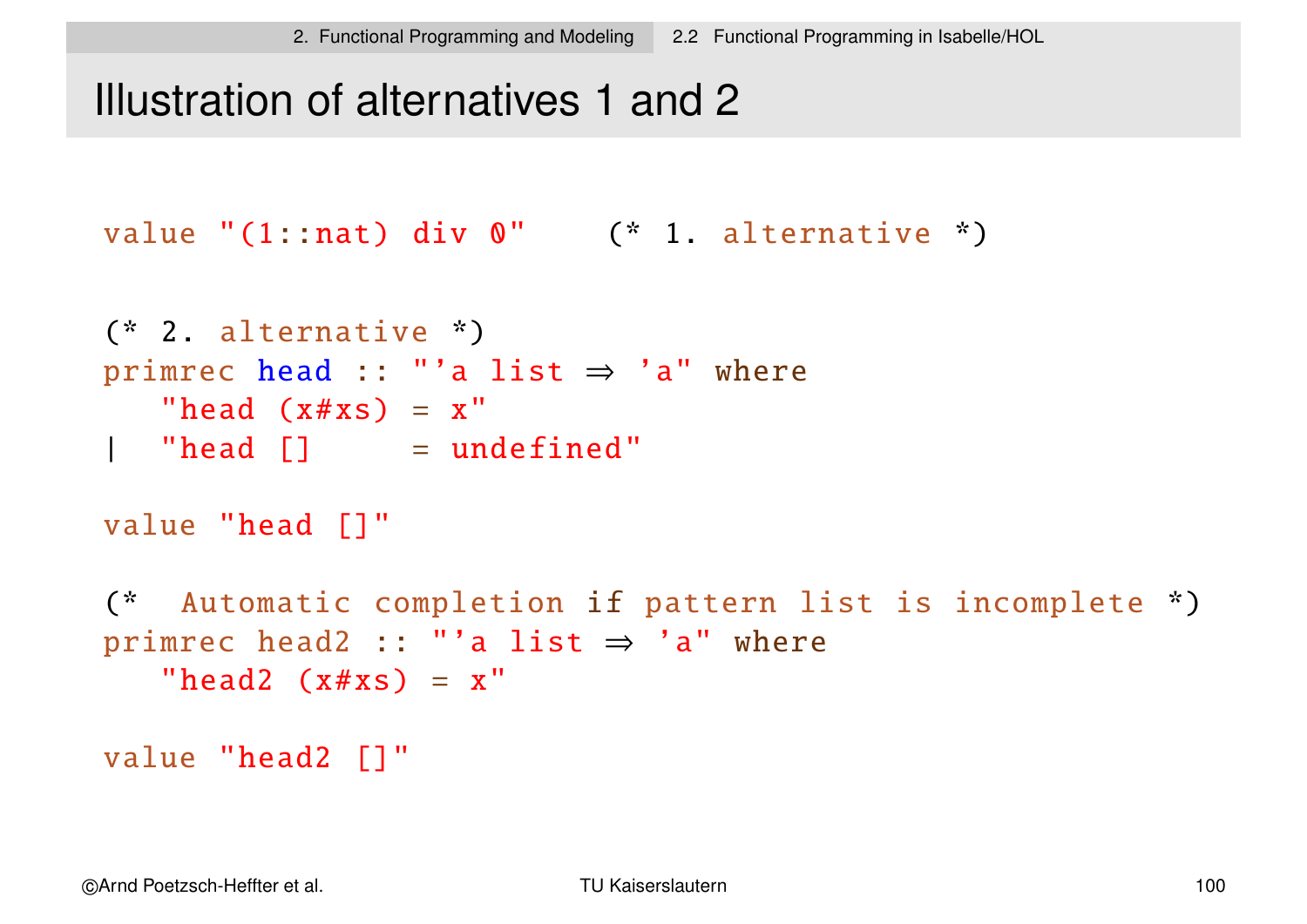## Digression: the constant "undefined"

```
datatype myunit = MyUnity
```

```
lemma unity: "x = MyUnity"
by (case_tac x)
```

```
lemma "undefined = MyUnity"
by (rule unity)
```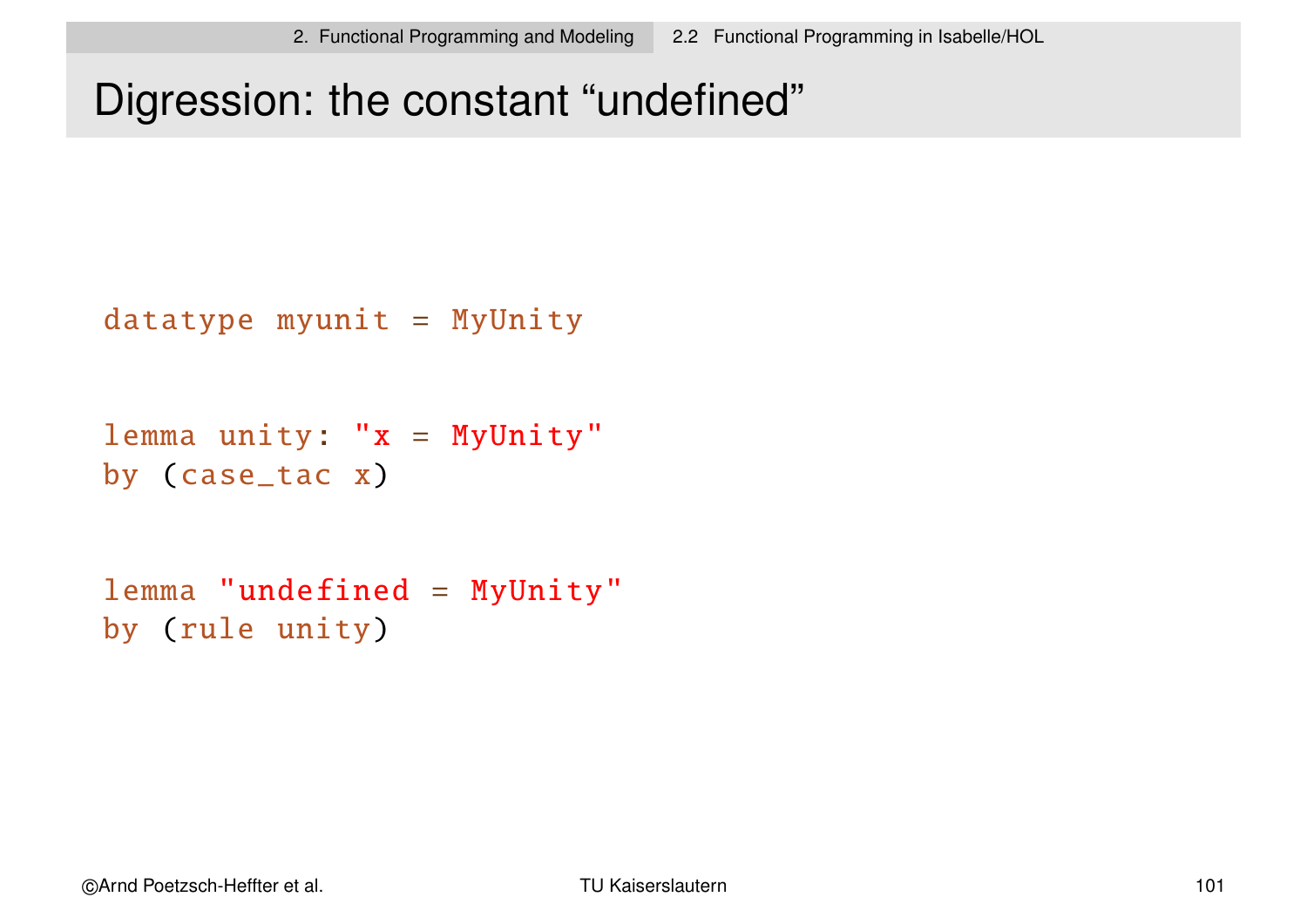## Illustration of alternative 3

```
datatype 'a option = None | Some 'a
```

```
primrec head3 :: "'a list \Rightarrow 'a option" where
   "head3 (x \# xs) = Some x"| "head3 |] = None"
value "head3 []"
value "head3 ([]:: nat list)"
```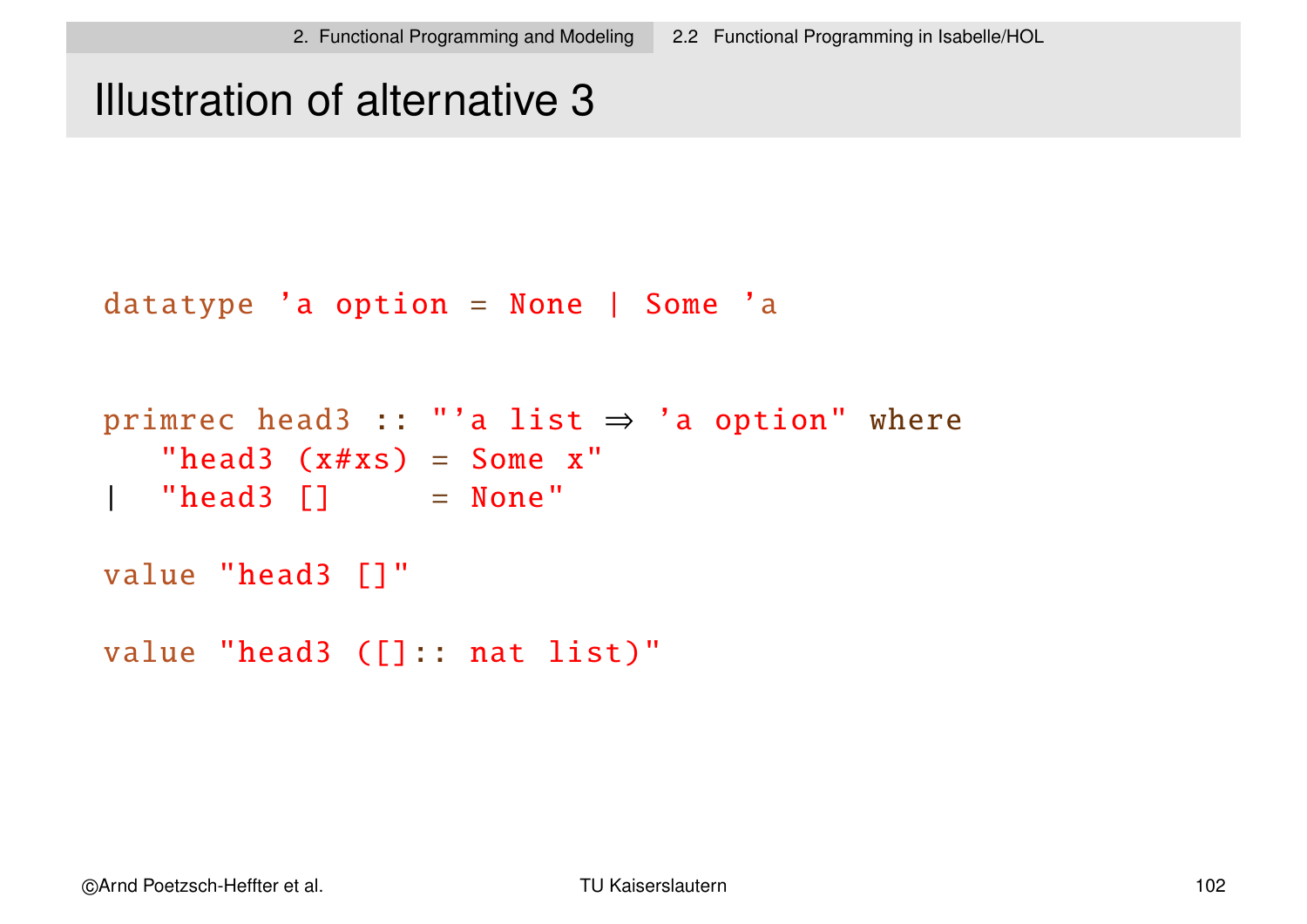# **Equality**

#### Equality on function types

Unlike in functional programming, equality is defined on function types:

```
primrec facprimrec :: "nat \Rightarrow nat" where
  "facprimrec \theta = 1"
| "facprimrec (Suc n) = (Suc n) * (facprimrec n)"
definition facfold :: "nat ⇒ nat" where
  "facfold n = foldl (op*) 1 [1 \cdot \cdot \cdot (Suc n)]"
lemma faceq: "facprimrec = facfold"
apply (rule ext)
apply (induct_tac x)
apply (simp add: facfold_def)
apply (simp add: facfold_def)
done
```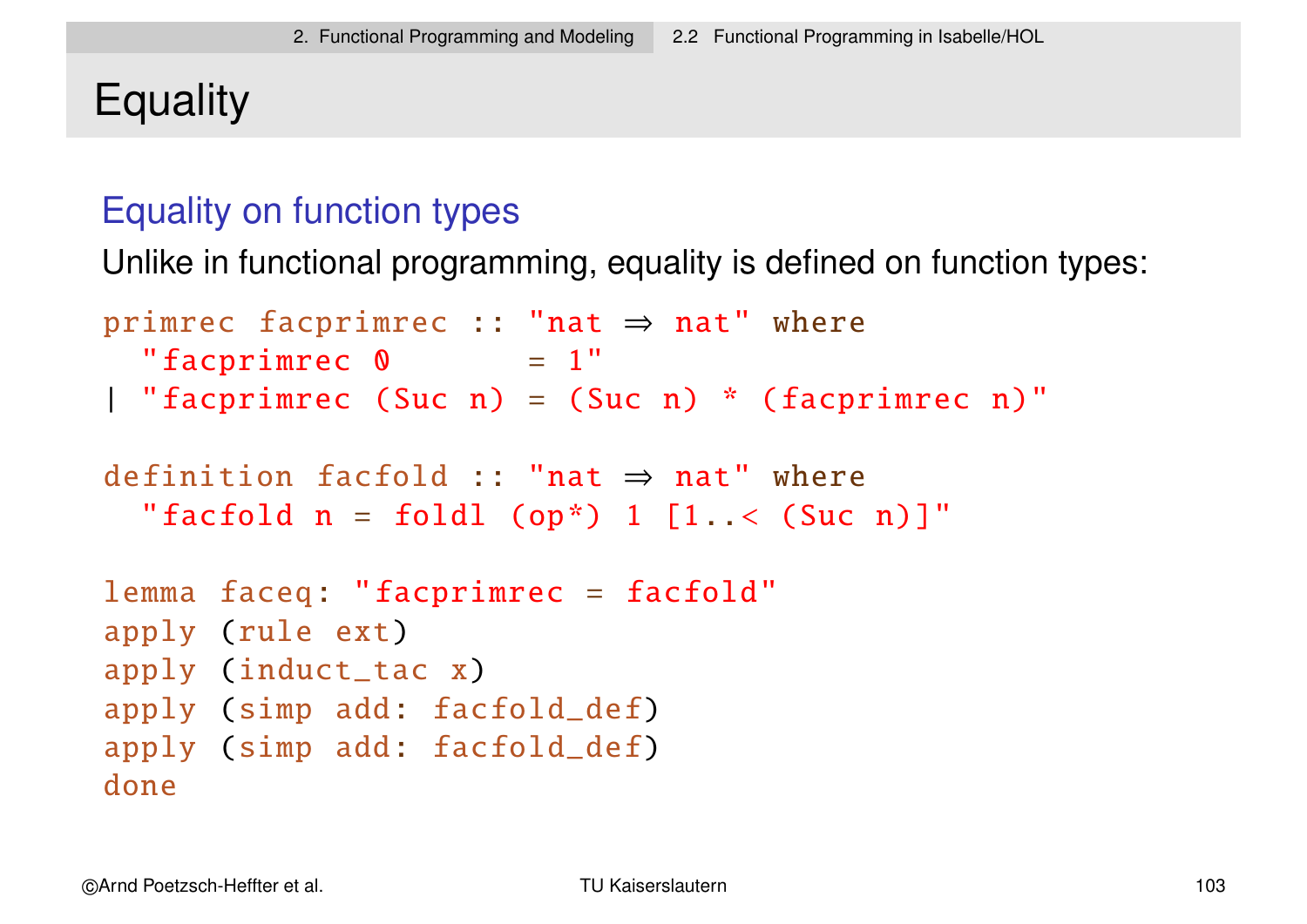## Further typing aspects

#### Remarks

- Isabelle/HOL infers and checks the types for all expressions/subexpressions
- Isabelle/HOL supports type classes:

```
value "op +"
"op +" :: "'a::plus \Rightarrow 'a::plus \Rightarrow 'a::plus"
```
Thus, "op+" only works for types providing a plus-operation. E.g., it fails for strings and functions:

value  $''''a'' + ''b''''$  -- fails value "facfold + facprimrec" -- fails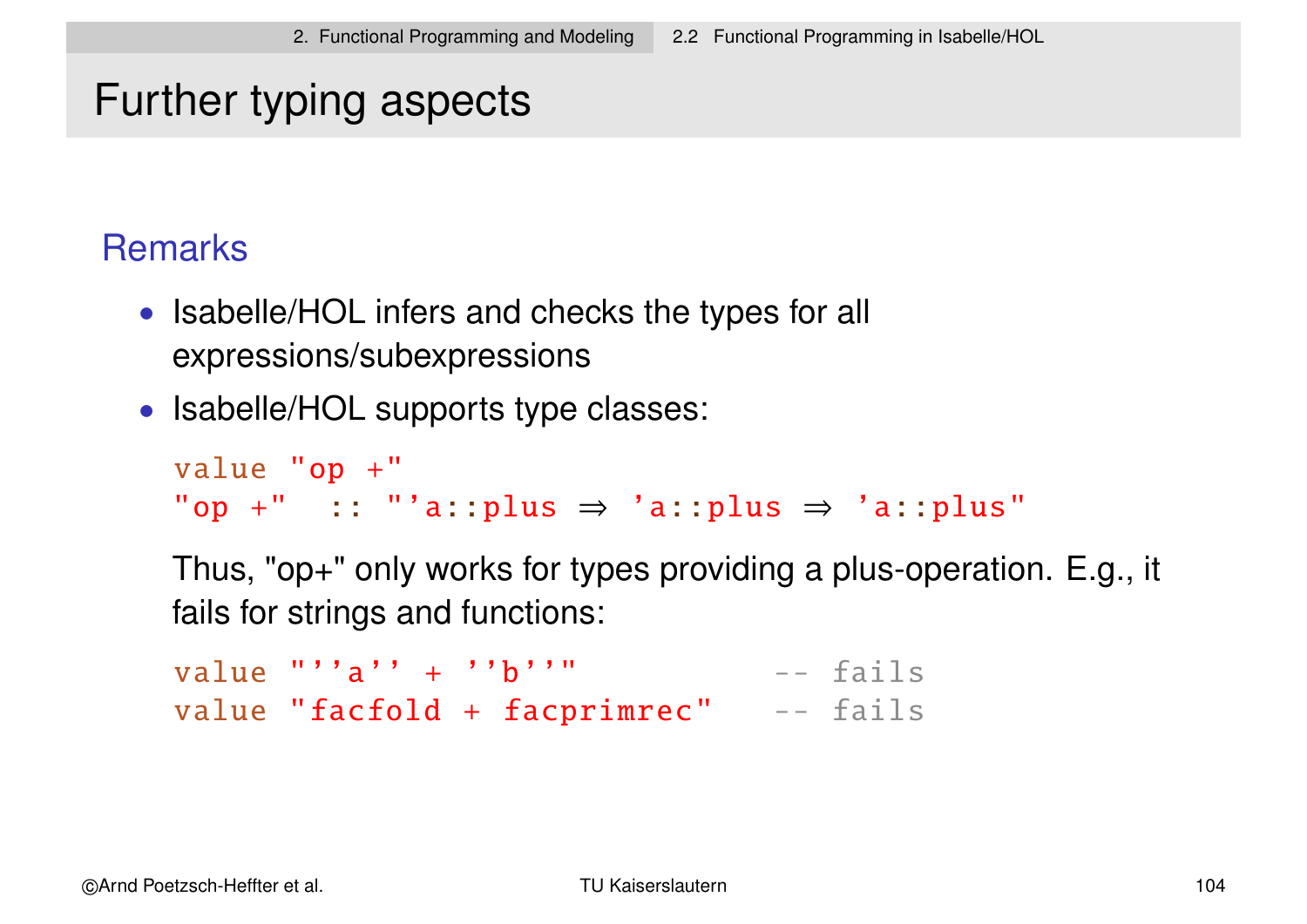## Section 2.3

# **Implementing Simple Theorem Provers**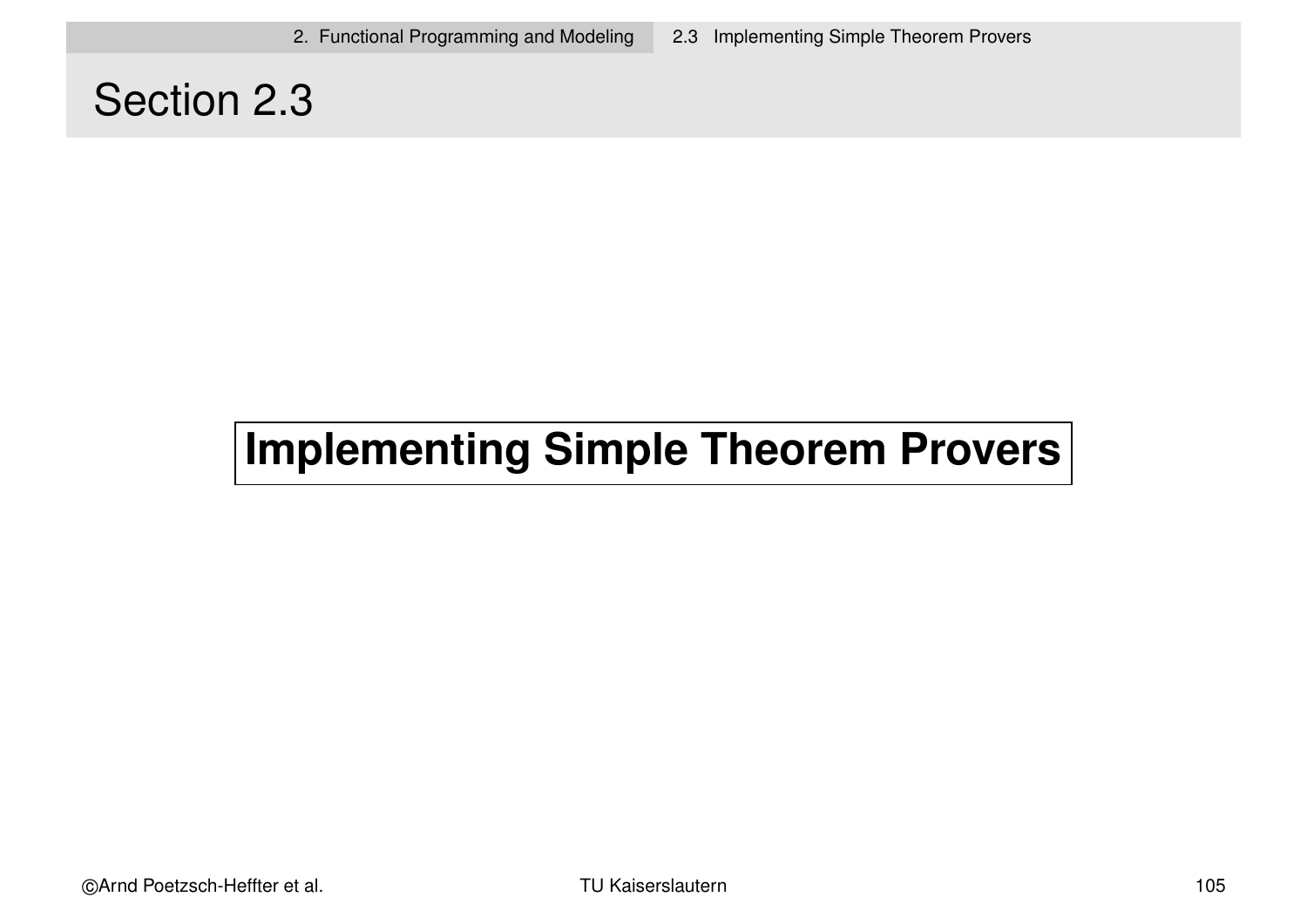## Subsection 2.3.1

# **Introduction**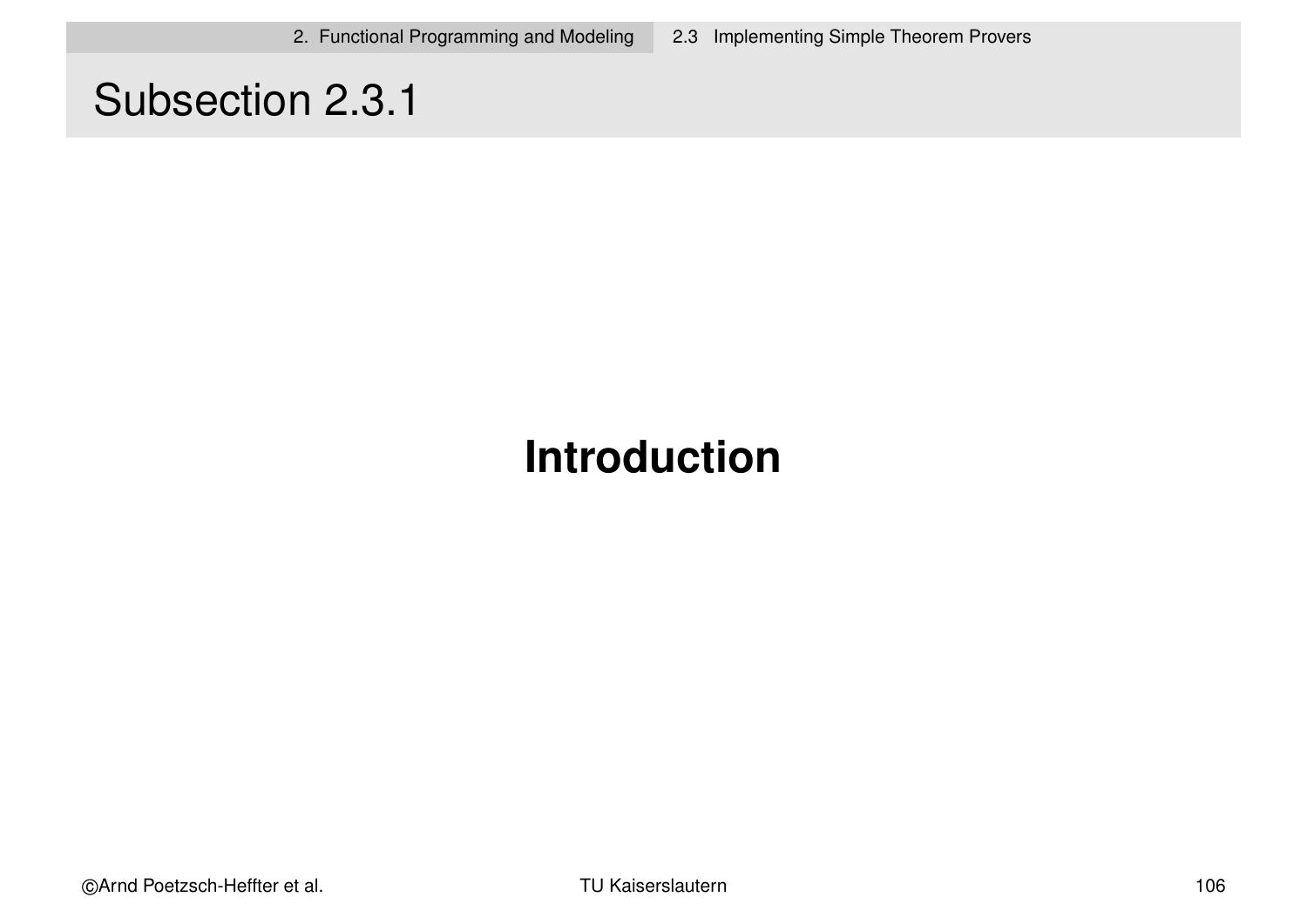## **Overview**

#### Theorem Prover

- theorem prover implements language and proof system
- used for proof checking and automated theorem proving

#### Goals of this subsection

- understanding the concepts and structure of a theorem prover
- illustrating how Isabelle/HOL can be used for system modeling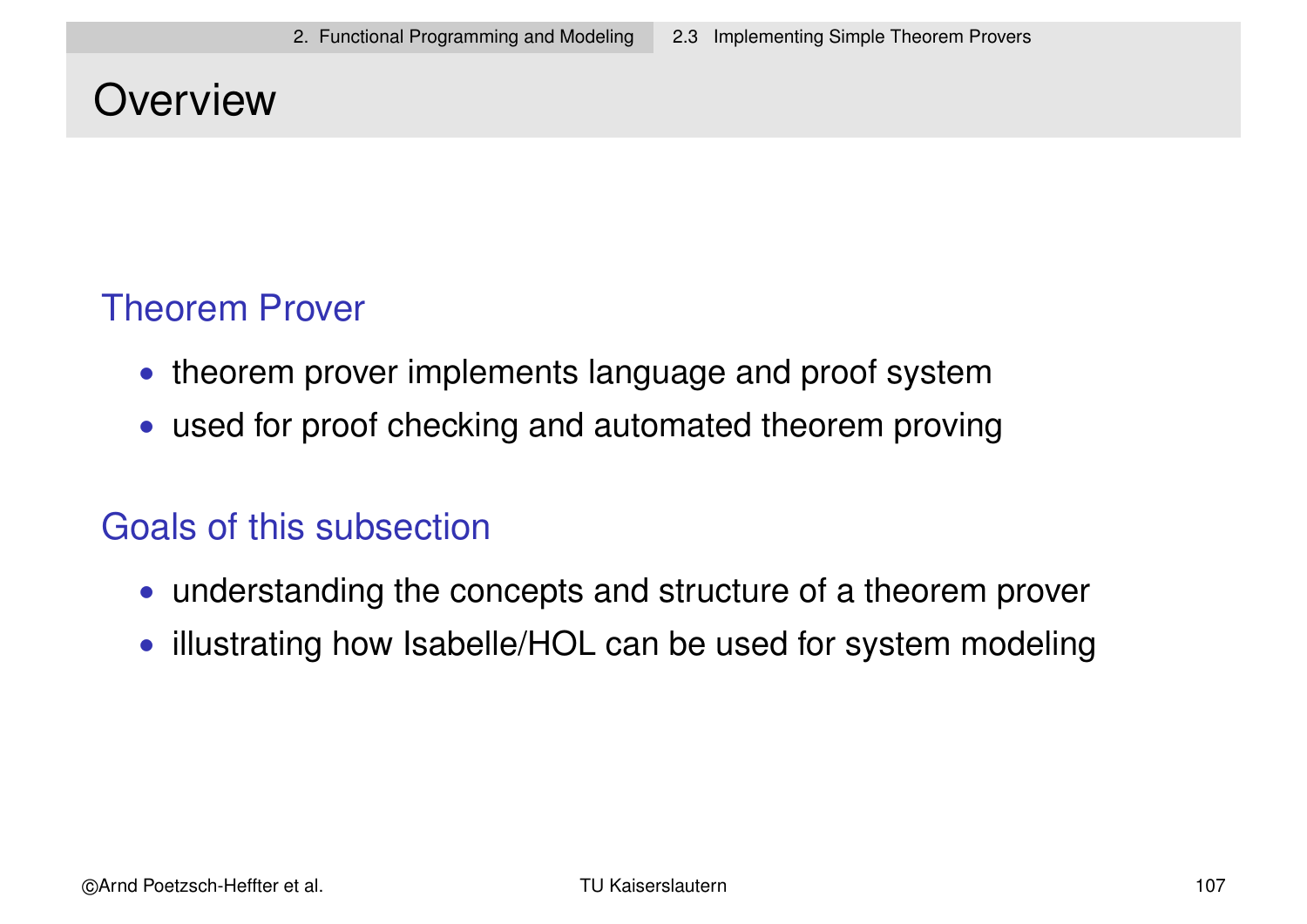## Subsection 2.3.2

# **A Very Simple Prover for Propositional Logic**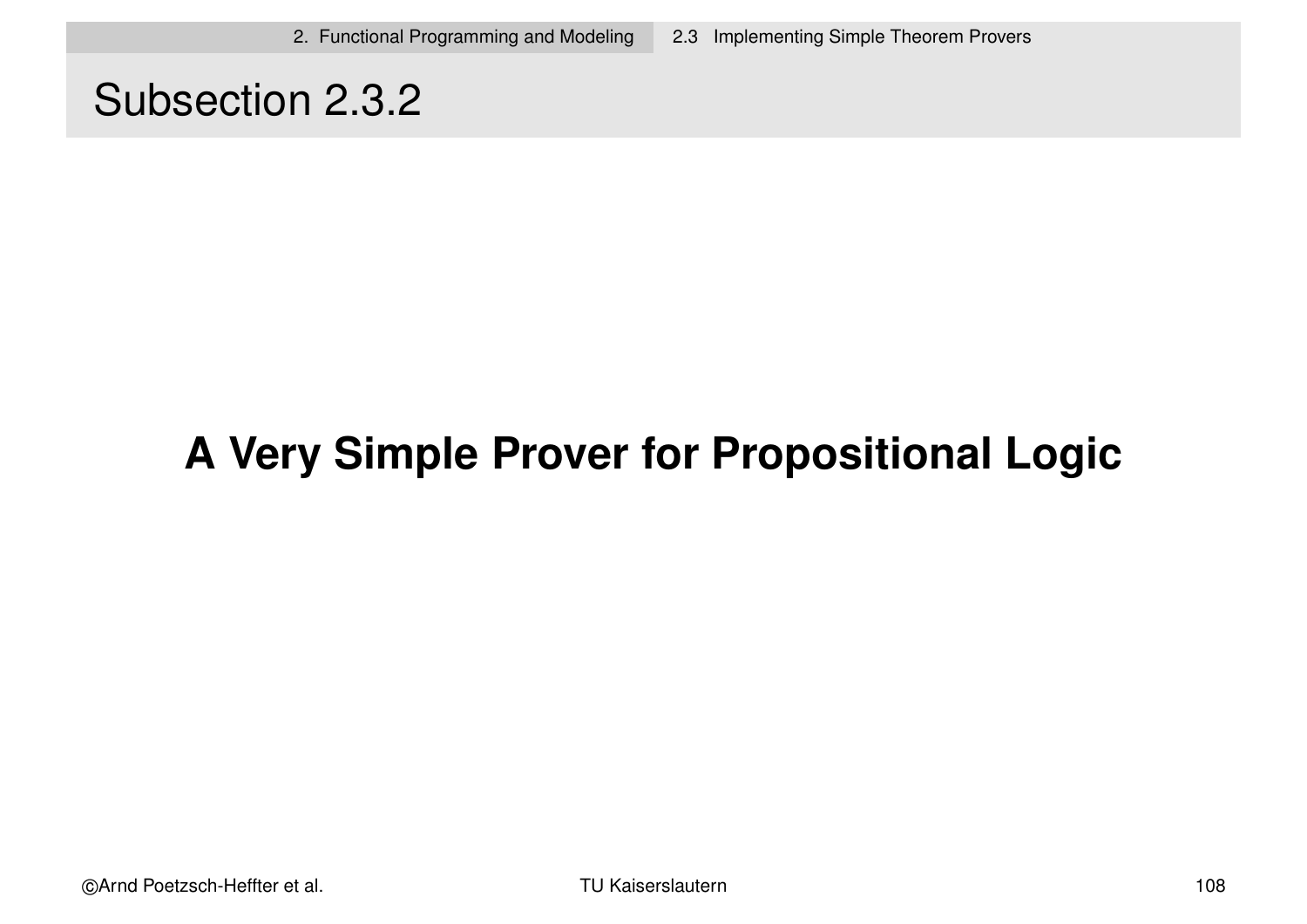Abstract syntax of propositional logic

```
datatype plformula =
    Var string
    | TTrue
   | FFalse
    | Neg plformula
    | Imp plformula plformula (infixr "~~>" 100)
```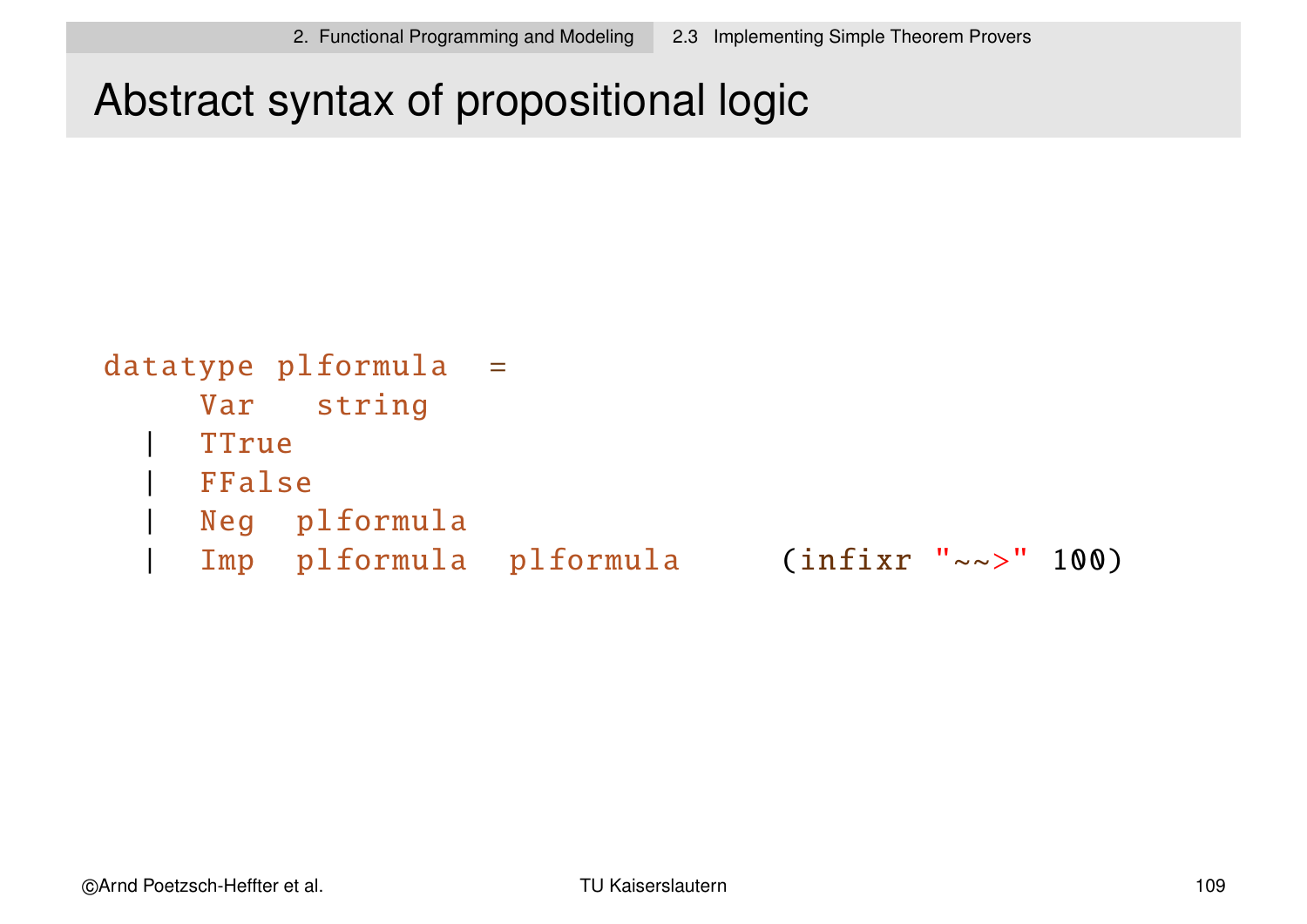# Representation of variable assignments

A variable assignment is a mapping from string to bool.

```
definition mkVAssign :: "string set ⇒ (string ⇒ bool)"
where
  "mkVAssign strs s = (s \in strs)"
definition someva :: "(string \Rightarrow bool)" where
   "someva = mkVASSign {''p'', ''q''}"
```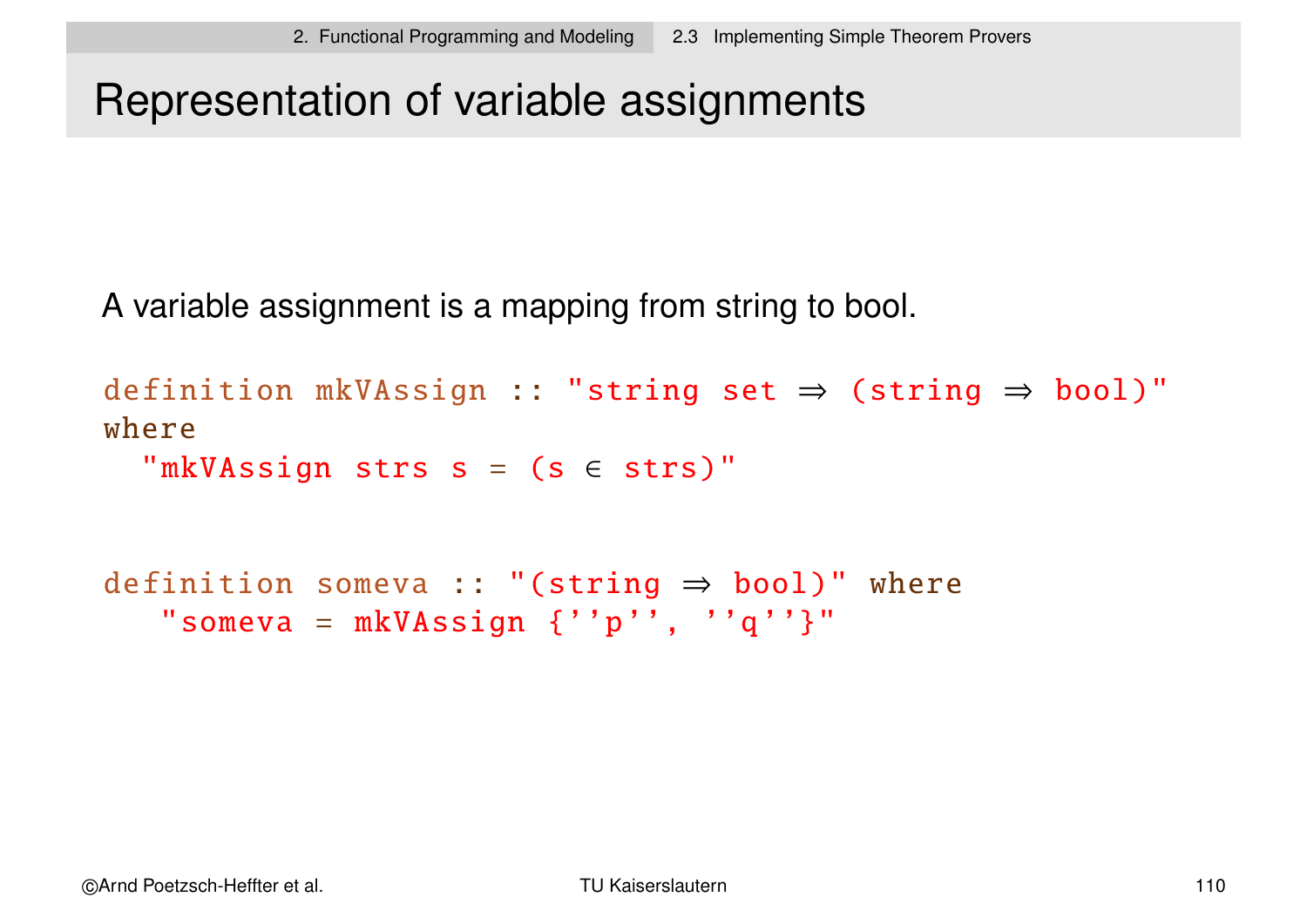## Semantics of propositional logic

```
primrec plfsem :: "(string \Rightarrow bool) \Rightarrow plformula \Rightarrow bool"
where
"plfsem va (Var s) = va s"
"plfsem va TTrue = True"
"p1fsem va FFalse = False""plfsem va (Neg p) = (\neg (plfsem va p))"
"plfsem va (Imp p q) = ((plfsem va p) \longrightarrow (plfsem va q))"
```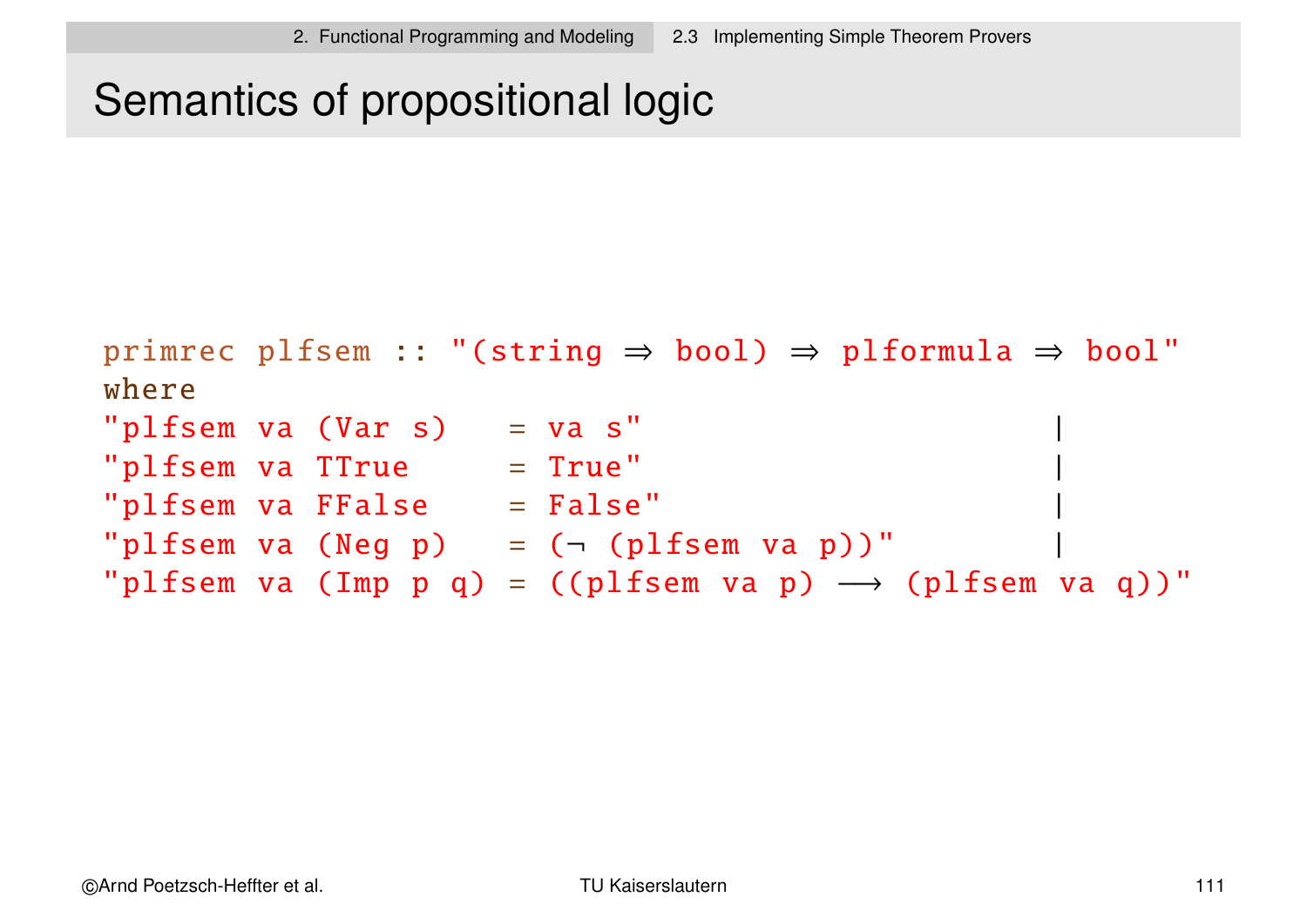#### Sequents and their semantics

```
datatype plsequent =Sq "plformula list" plformula (infix "\vdash-" 50)
```

```
definition plf1 :: plformula where
"p1f1 = ((Var 'p'') \sim \rightarrow \text{True})"
```

```
definition pls2 :: plsequent where
"pls2 = ([Var 'a';p1f1] \vdash (War 'p') )"
```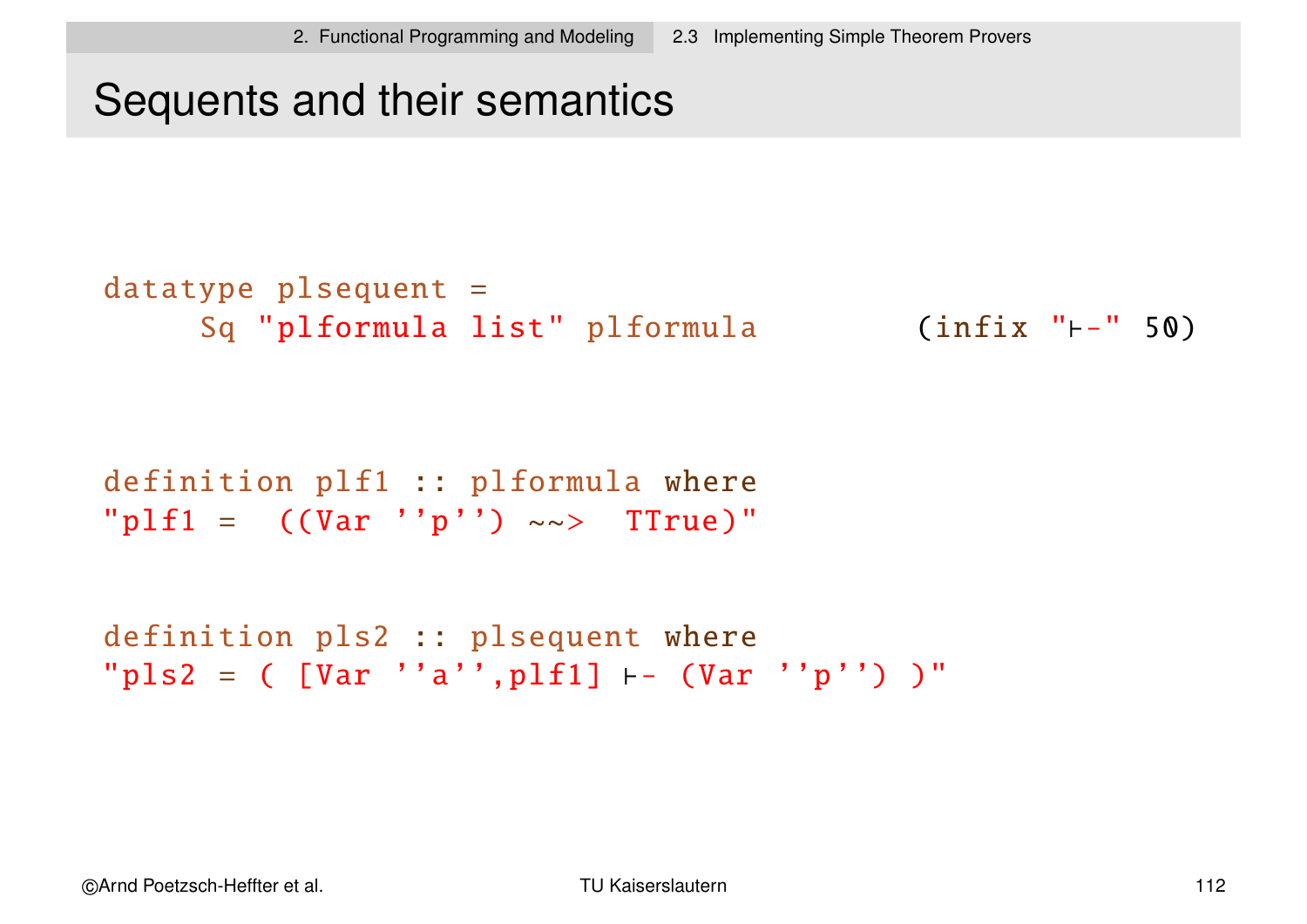# Proof system

We build a simple proof system for backward proofs in natural deduction style. It consists of

• a proof state

type\_synonym proofstate = "plsequent list"

• a collection of rule-specific functions to manipulate the proof state according to the rules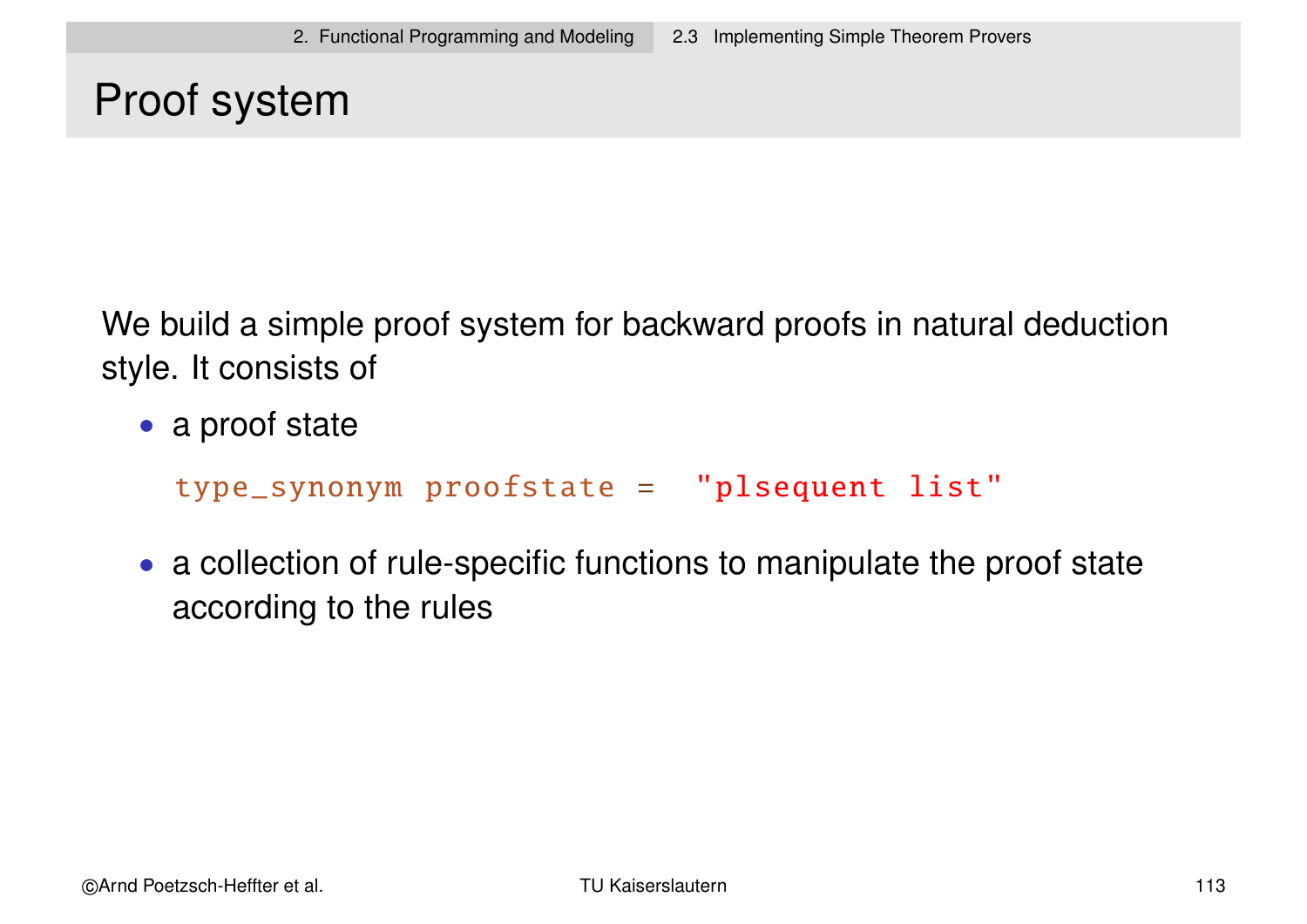## Application of implication elimination and introduction

```
fun applImpE :: "proofstate \Rightarrow plformula \Rightarrow proofstate"
where
  "applImpE ((Sq \text{ asms } q) # psl) pH =(Sq asms (plf \sim > q)) # (Sq asms plf) # psl "
| "applImpE psl plf = psl"
fun applImpI :: "proofstate \Rightarrow proofstate" where
  "applImpI ((Sq asms (p \sim \gg q)) # psl) =
                                     ((Sq (p#asmus) q) # ps])"| "applImpI psl = psl"
```
#### Remark

The arguments of the application functions depend on the rule.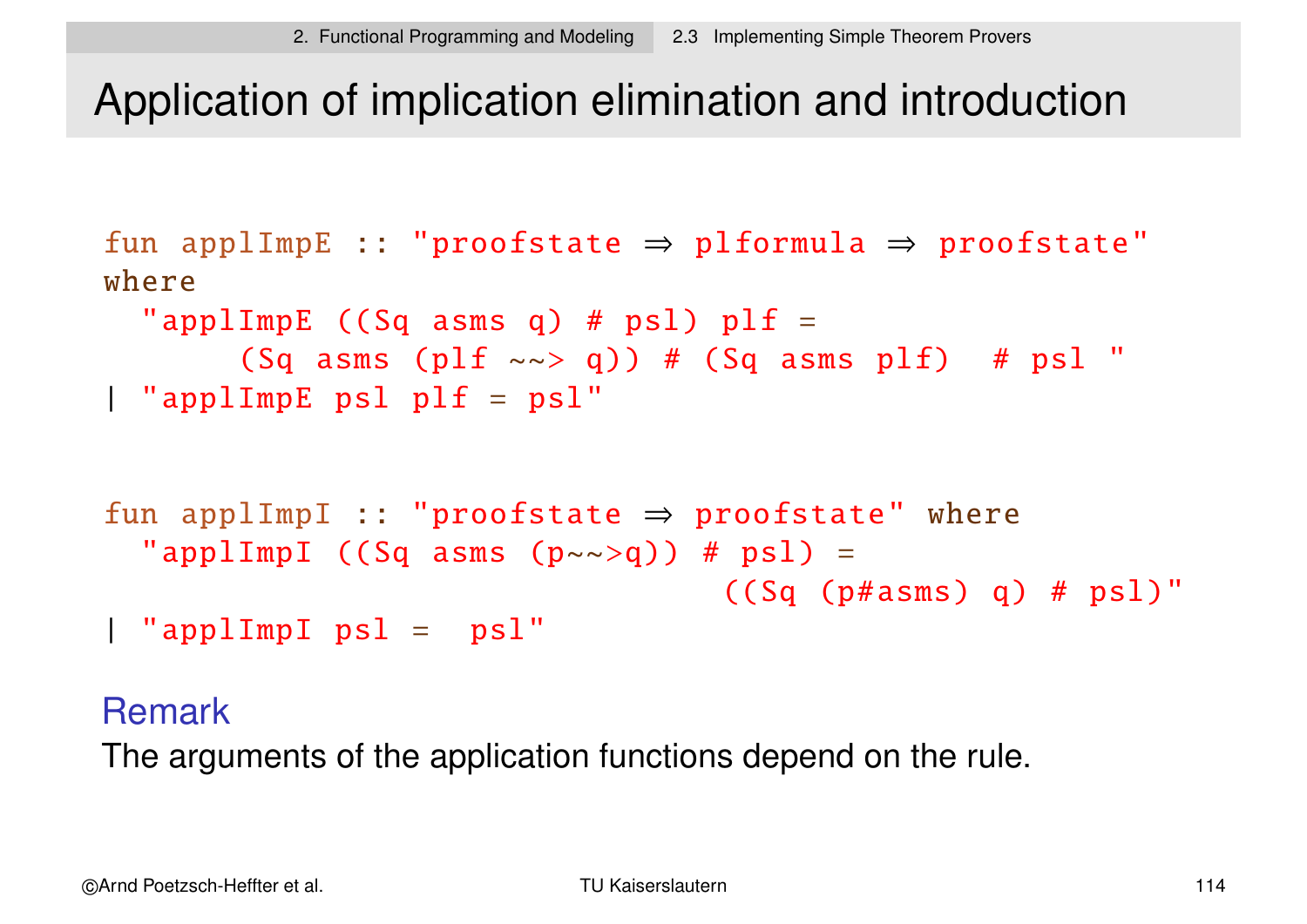## Application of negation elimination and introduction

```
fun applNegE :: "proofstate \Rightarrow plformula \Rightarrow proofstate"
where
  "applNegE ((Sq asms FFalse) # ps1) p1f =(Sq asms (Neg plf)) # (Sq asms plf) # psl "
| "applNegE psl plf = psl"
```

```
fun applNegI :: "proofstate \Rightarrow proofstate" where
  "applNegI ((Sq asms (Neg plf)) # ps1) =
                             (Sq (plf#asms) FFalse) # psl "
| "applNegI psl = psl"
```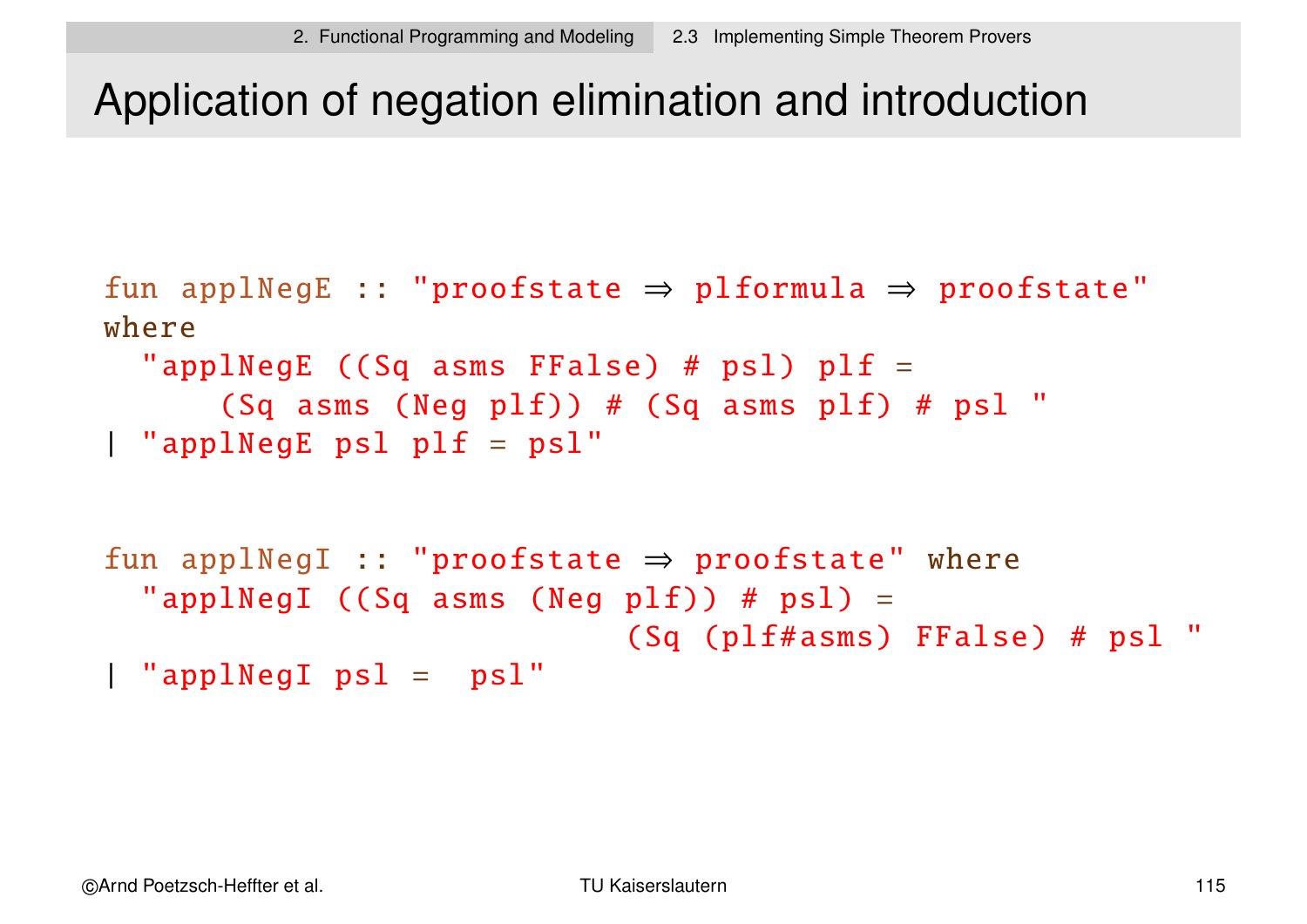## Application of assumption axiom

```
primrec iselem :: "'a \Rightarrow 'a list \Rightarrow bool" where
  "iselem x [] = False"
| "iselem x (y \# y s) = (if x=y) then True else iselem x ys)'
```

```
fun assumpt :: "proofstate \Rightarrow proofstate" where
  "assumpt ((Sq asms q) # psl) =(if iselem q asms then psl else (Sq asms q) # psl )"
| "assumpt psl = psl"
```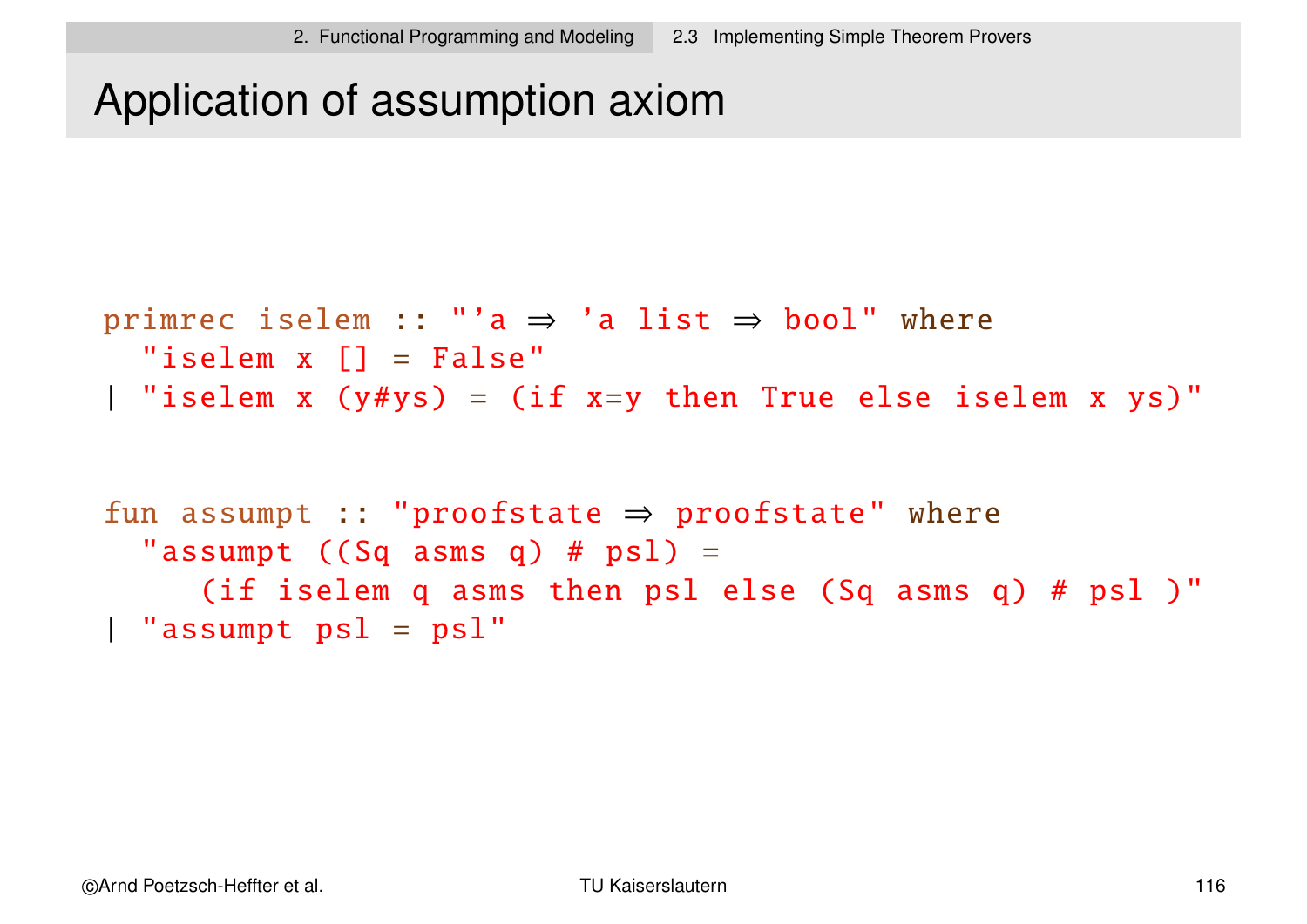## **Discussion**

#### Properties of implementation

- Pattern matching mechanism of Isabelle/HOL is used to match the rules to the proof goal.
- For additional rules we have to add further functions to the prover.

#### Properties of logic

- Is the logic sound? I.e., is every derived formula a tautology?
- Is the logic complete? I.e., is every tautology derivable?
- Can these properties be formulated in Isabelle/HOL?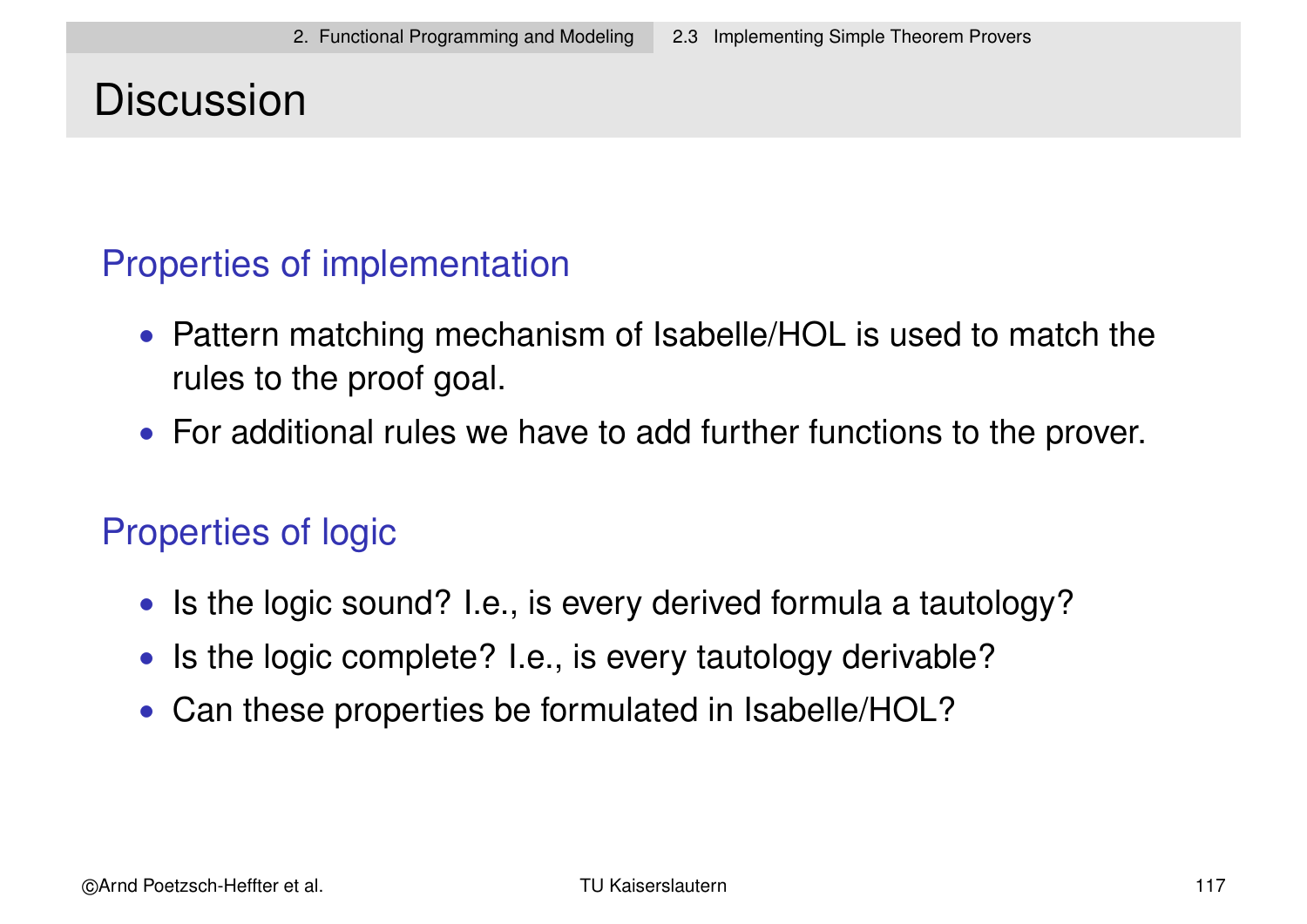## Subsection 2.3.3

# **Generic Application of Proof Rules**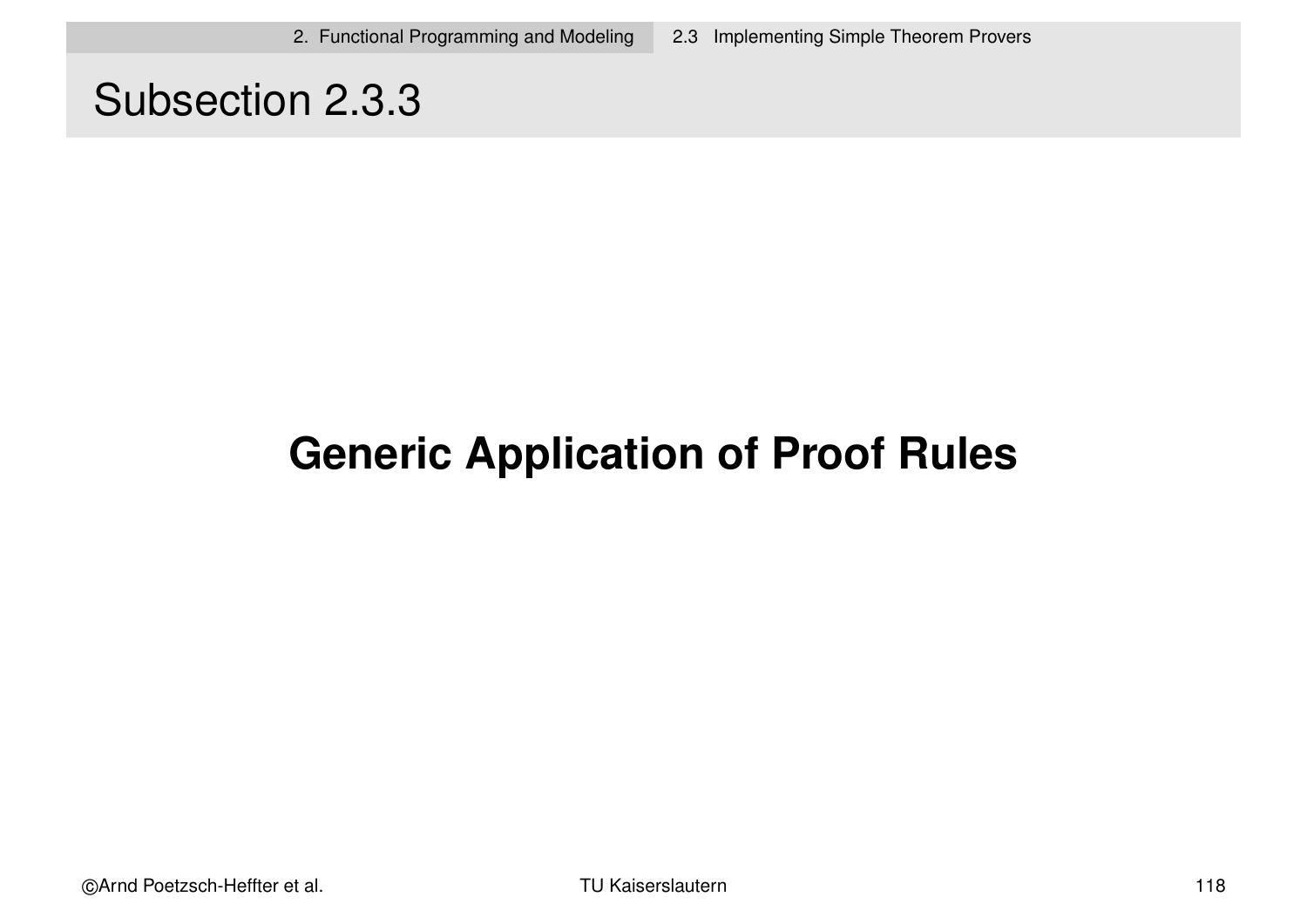## Extensible proof systems

#### **Motivation**

User should be able to prove rules and add them to the proof system.

#### **Consequences**

- Rules have to be derivable and become syntactical objects.
- We have to distinguish between formulas and formula schemas:  $\rightarrow$  introduce schema variables
- Generic *methods* are needed that can apply different rules, in particular rules derived by the user.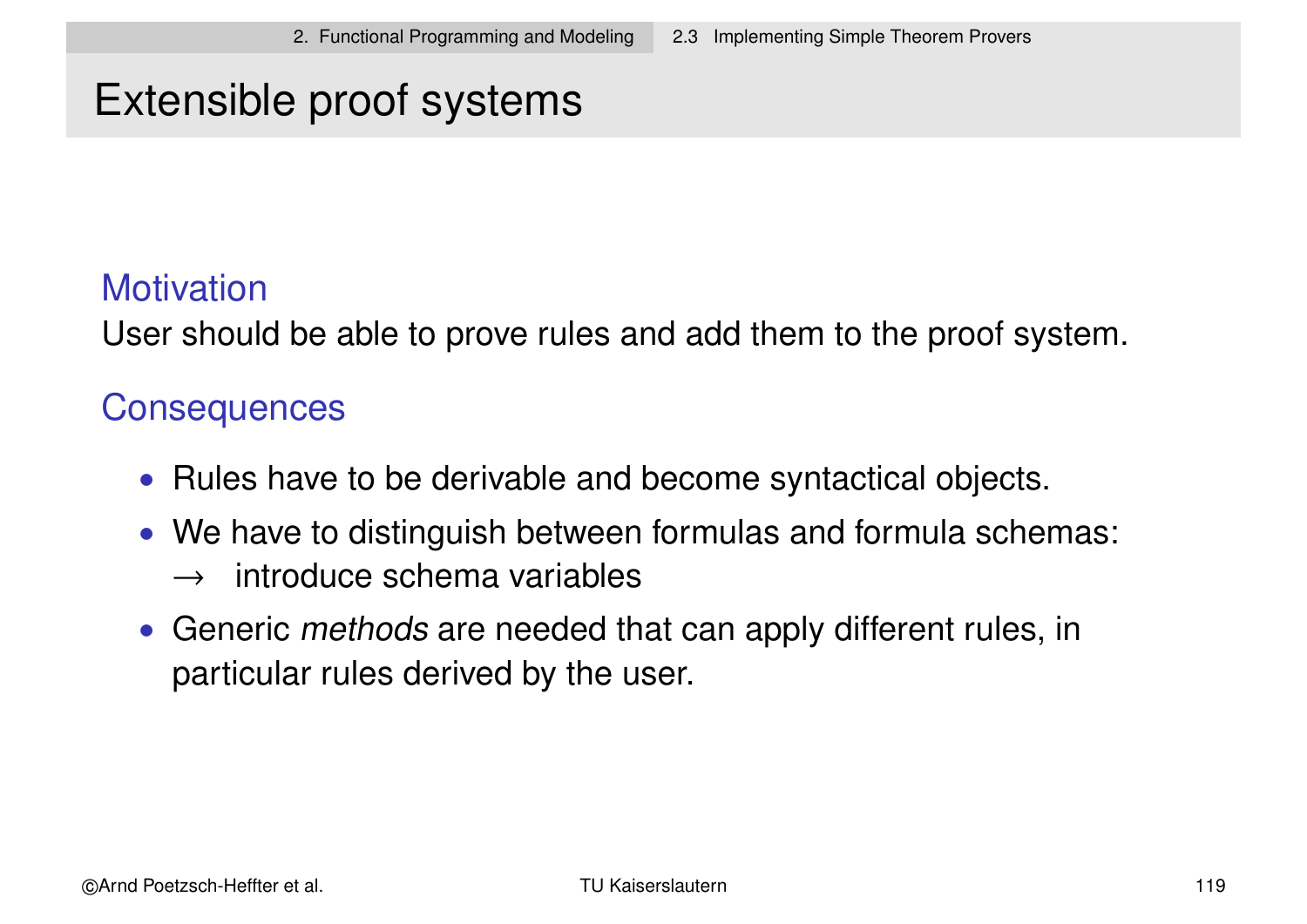```
datatype plformula =
     Var string
     | SVar string (* schema variables *)
    | TTrue
   | FFalse
    | Neg plformula
     | Imp plformula plformula (infixr "~~>" 100)
```
Example (Formula with schema variables)

```
(SVar 'A') \sim > (SVar 'B')
```
Can be used to express rules (see below)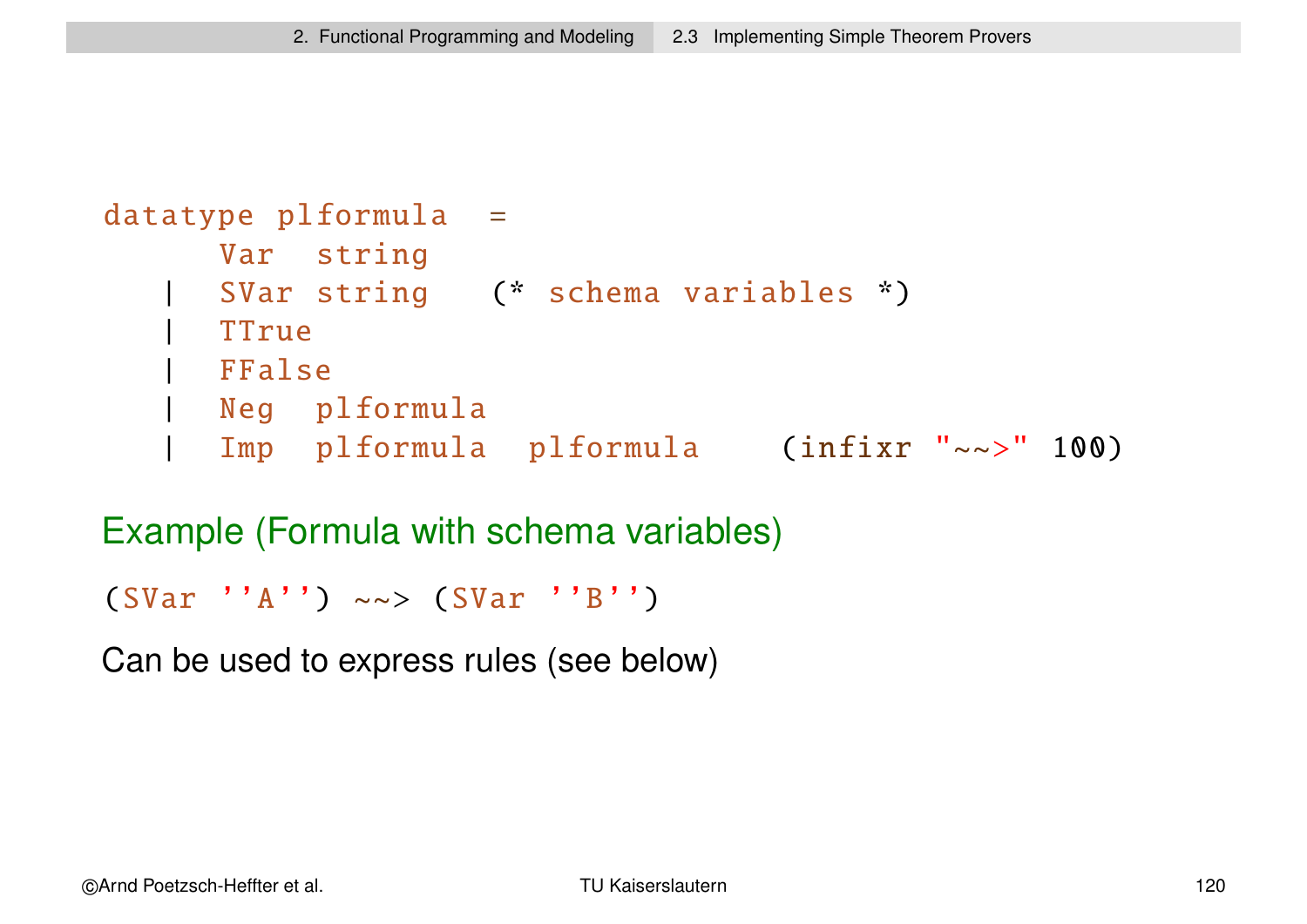# Substitutions and matching

#### Definition (Substitution)

A substitution  $\sigma$  is a partial function from (schema) variables to formulas (or terms).

#### Definition (Matching)

Let  $f_1$ ,  $f_2$  be formulas (or terms).

 $f_1$  matches  $f_2$  if  $f_2$  can be obtained by substituting the (schema) variables in  $f_1$  by suitable formulas/terms:

matches $(f_1, f_2) \Leftrightarrow \exists \sigma$ . (applSubst  $\sigma f_1$ ) =  $f_2$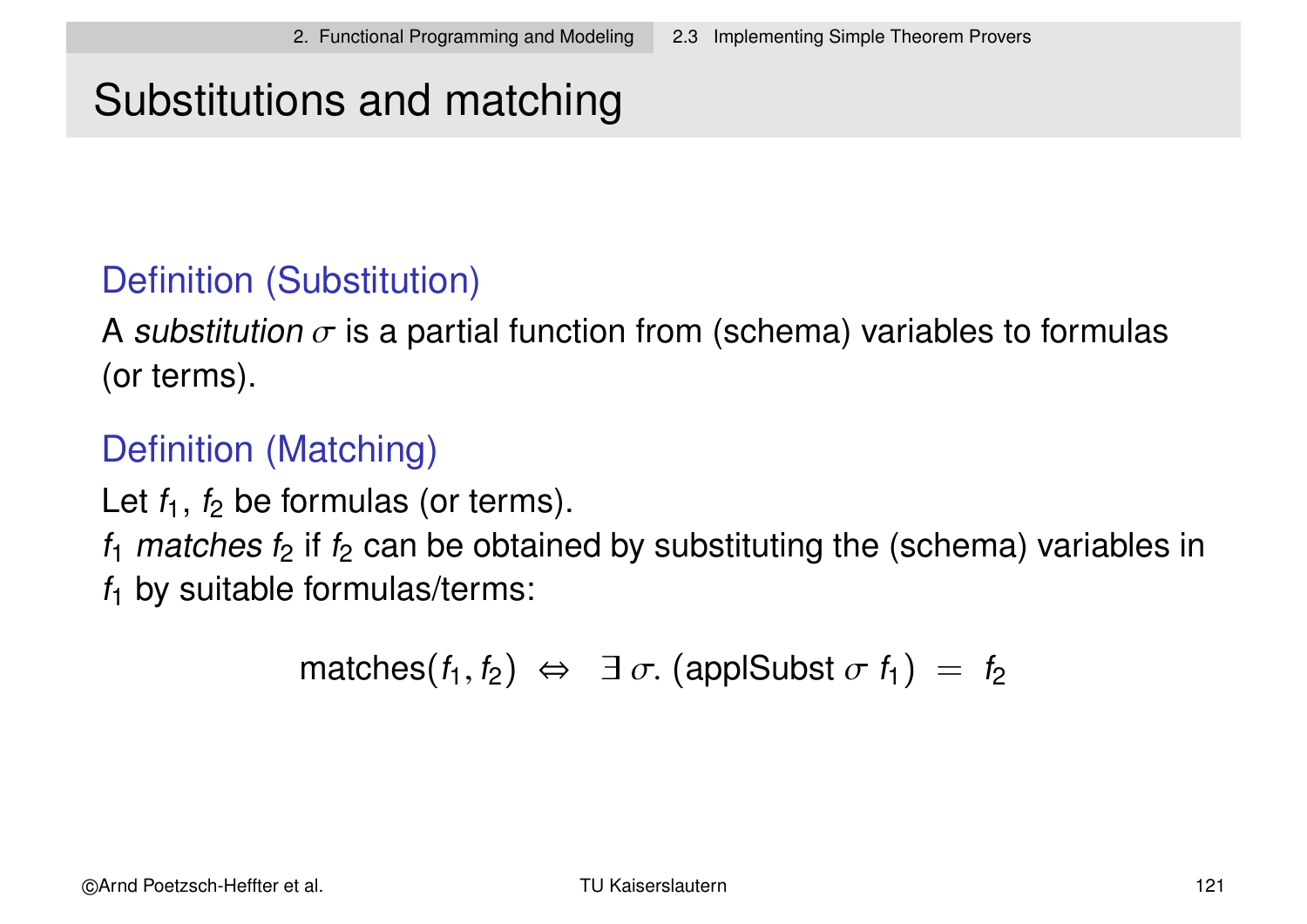# Unification

#### Definition (Unifier, unifiability)

A substitution  $\sigma$  is a *unifier* of two formulas/terms if it makes them equal:

$$
\text{unifier}(\sigma, f_1, f_2) \Leftrightarrow \text{ (applSubst } \sigma f_1 = \text{applSubst } \sigma f_2)
$$

Two formulas/terms are unifiable if they have a unifier:

$$
\text{unifiable}(f_1, f_2) \Leftrightarrow \exists \sigma. \text{unifier}(\sigma, f_1, f_2)
$$

#### **Remarks**

- Two formulas/terms might have several unifiers. Usually, one is interested in the most general unifier (MGU).
- For many logics, it is a non-trivial task to compute the MGU.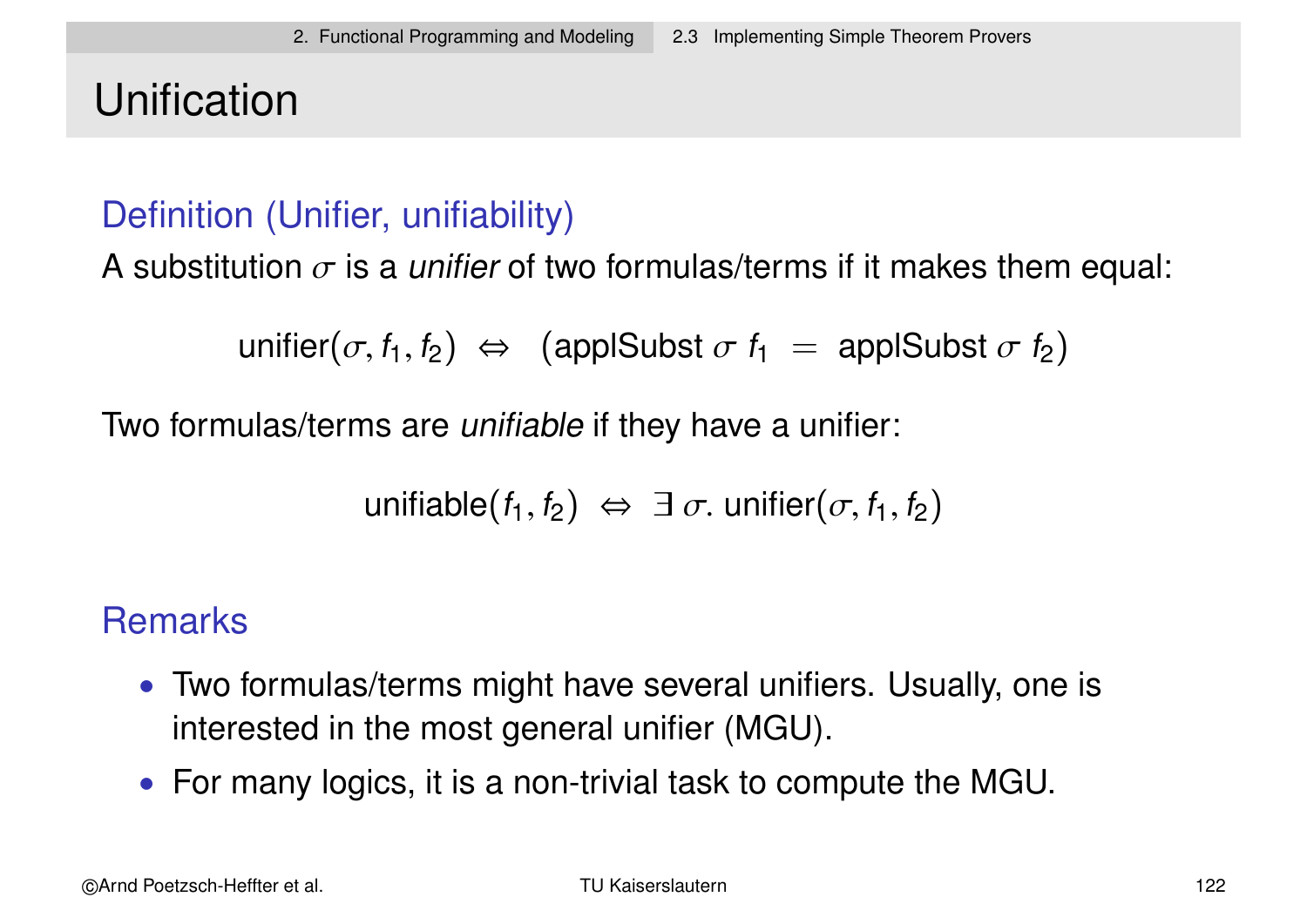# Rules  $(\rightarrow)$  and  $(\rightarrow)$  as data

```
datatype plrule = Rule "plsequent list" plsequent
```

```
definition impI :: plrule where
"impl = (Rule)[ [ (SVar 'A'') ] \vdash (SVar 'B'') ]
  ( [] \vdash ((SVar ''A'') ~~> (SVar ''B'')) )
 )"
definition impE :: plrule where
"impE = (Rule[ [] + - ((SVar ''A'')~~>(SVar ''B'')), [] + - (SVar ''A'') ]
  \begin{pmatrix} \begin{bmatrix} \end{bmatrix} & \vdots \\ \end{pmatrix} +- (SVar ''B'') )
 )"
```
Remark Rule representation leaves Γ implicit.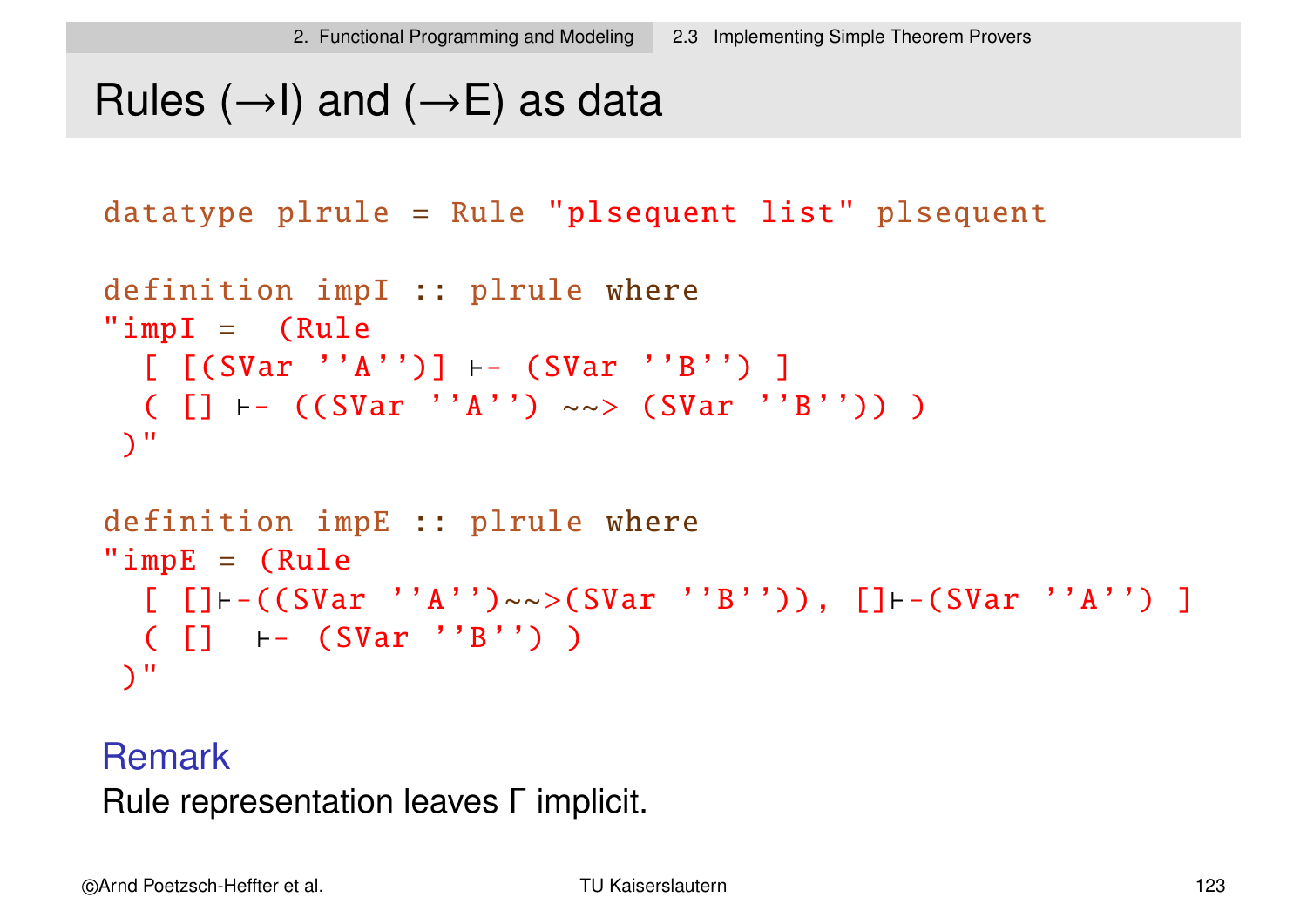# Rules  $(\neg I)$  and  $(\neg E)$  as data

```
definition negI :: plrule where
"negI = (Rule[ [ (SVar 'A'')] \vdash FFalse ]
    ( [] \vdash (Neg (SVar ''A'')) )
 )"
definition negE :: plrule where
"neqE = (Rule)[ [] \vdash (Neg (SVar ''A'')), [] \vdash (SVar ''A'') ]
   ([ ] \vdash FFalse )
)"
```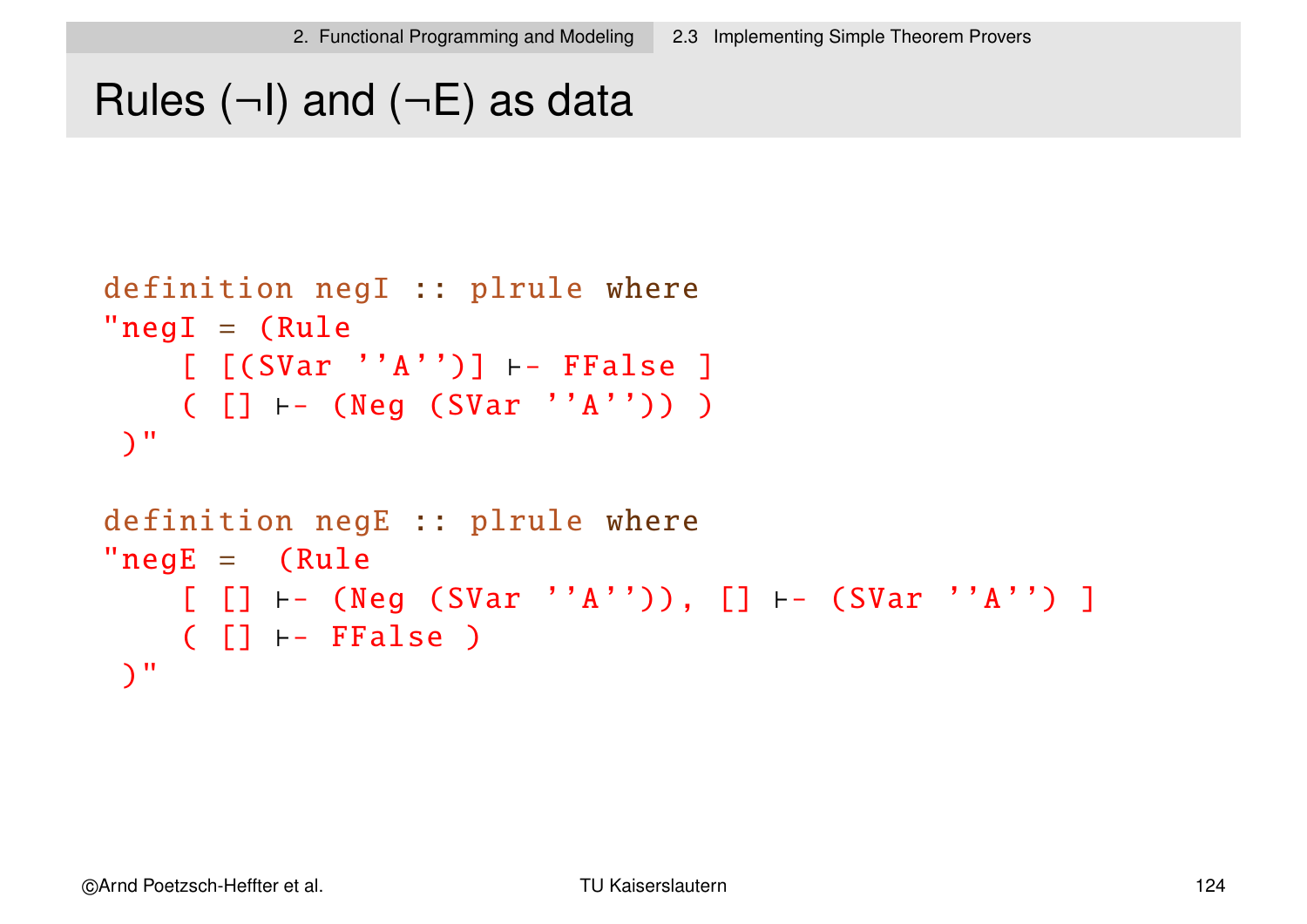# Rule application and matching

## Rule application

- Goal: function that applies rules to sequents
- Central aspect: formula matching

#### Algorithm for matching formulas

- traverse two formulas  $f_x$ ,  $f_y$  where  $f_x$  might contain schema variables
- recursively descent into  $f_x$ ,  $f_y$  and build up a substitution  $\sigma$
- when a schema variable s is encountered in  $f_x$ , and  $f_{\text{S}}$  is the corresponding subformula in  $f_\mathsf{y},$  check whether the current  $\sigma$  already has a binding for s:
	- If yes and  $\sigma(s) = f \sin b_y$ , then continue with  $\sigma$
	- if yes and  $\sigma(s) \neq f \text{sub}_v$ , then matching fails
	- $\blacktriangleright$  if no, then add a binding  $(s\mapsto \mathit{fsub}_y)$  to  $\sigma$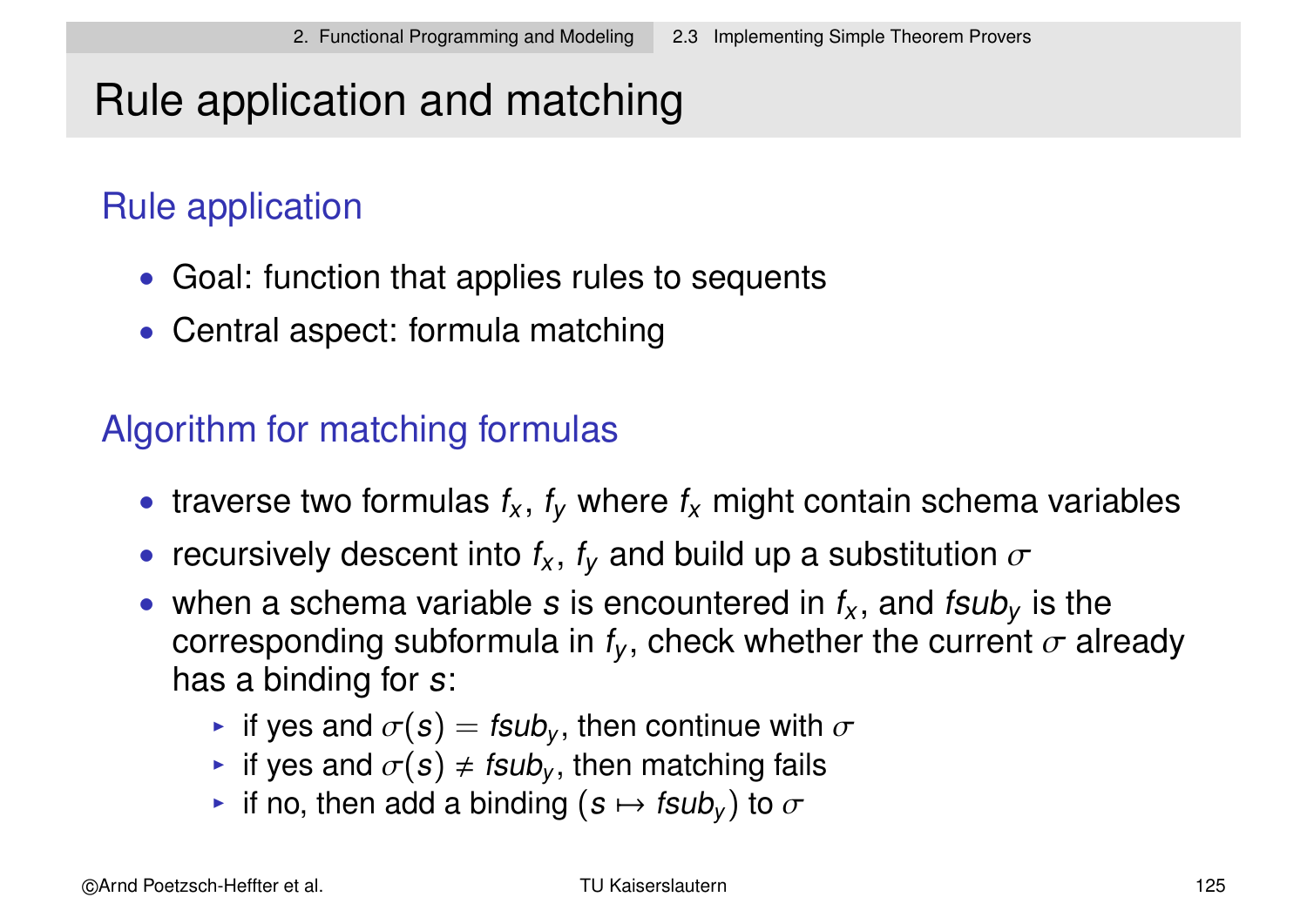```
type\_symonym substitution = "string \rightarrow plformula"
fun matchf :: "plformula \Rightarrow plformula \Rightarrow substitution
                 \Rightarrow (substitution \times bool)"
where
"matchf (Var s1) (Var s2) \sigma =
  (if s1=s2 then (\sigma, True) else (empty, False))"
"matchf (SVar s) fy \sigma = (case (\sigma s) of
  None \Rightarrow (\sigma(s\mapstofy), True) |
  Some f \Rightarrow (if f=fy then (\sigma, True) else (empty, False)))''"matchf TTrue TTrue \sigma = (\sigma, \text{ True})"
"matchf FFalse FFalse \sigma = (\sigma, \text{ True})"
"matchf (Neg px) (Neg py) \sigma = matchf px py \sigma"
"matchf (Imp px1 px2) (Imp py1 py2) \sigma =
    (let (\sigma_1, success1) = matchf px1 py1 \sigma in
      if success1 then matchf px2 py2 \sigma_1else (empty, False)
\texttt{matchf} \begin{array}{ccc} \texttt{matchf} \end{array}
```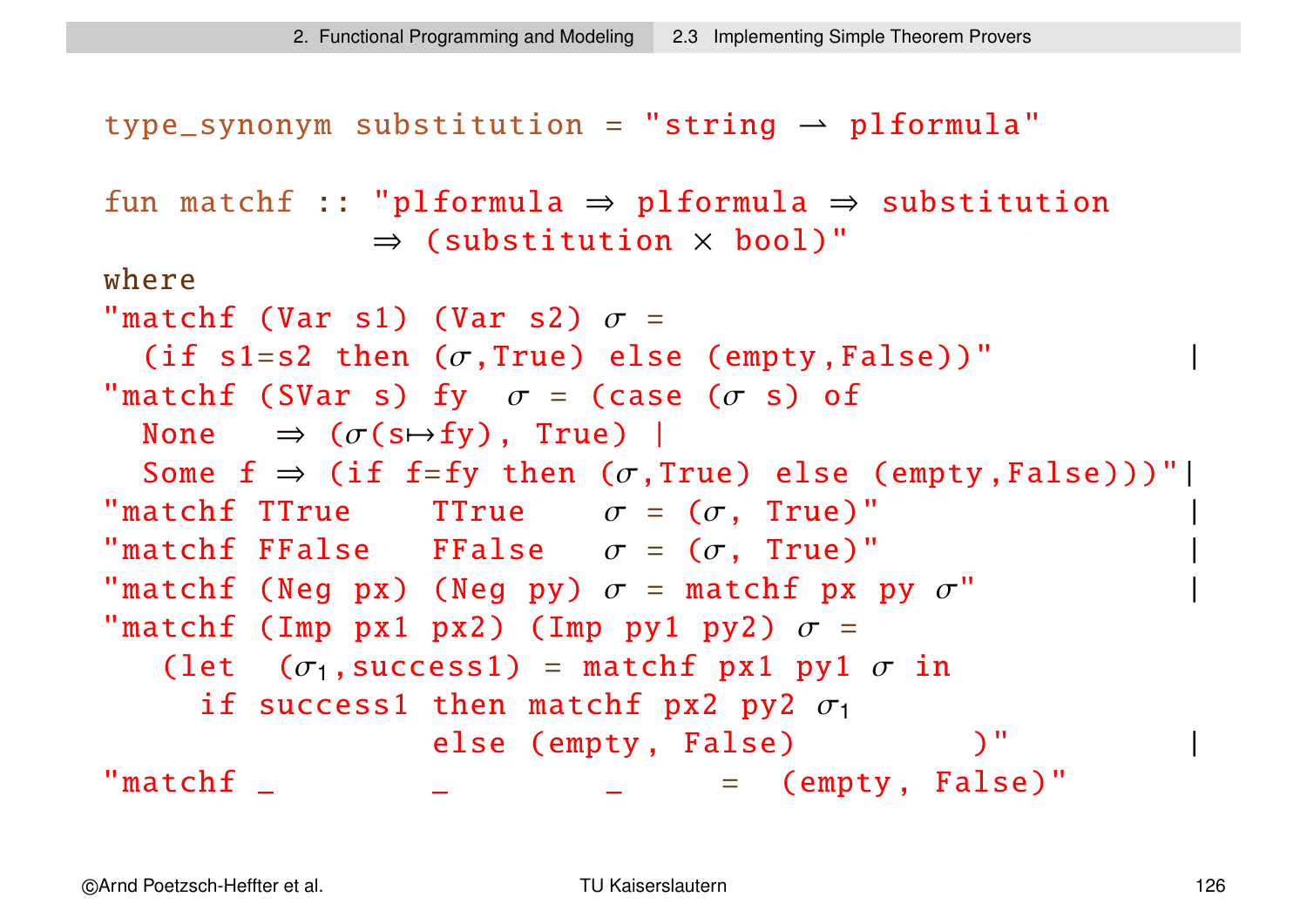## Matching sequents

#### Simplifying assumptions:

For the application of rules, we need to match sequents. In particular, we have to match Γ to the list of assumptions. To keep things simple here, we

- assume that sequent schemas in consequences only have the schema variable Γ as assumption list
- handle the binding for Γ as the first component of the result

```
fun match :: "plsequent \Rightarrow plsequent
                 \Rightarrow (plformula list \times substitution \times bool)"
where
"match (gamma \vdash fx) (fly \vdash fy) =
                                    (fly, (matchf fx fy empty))"
```
match should only be used with gamma  $= [$ ]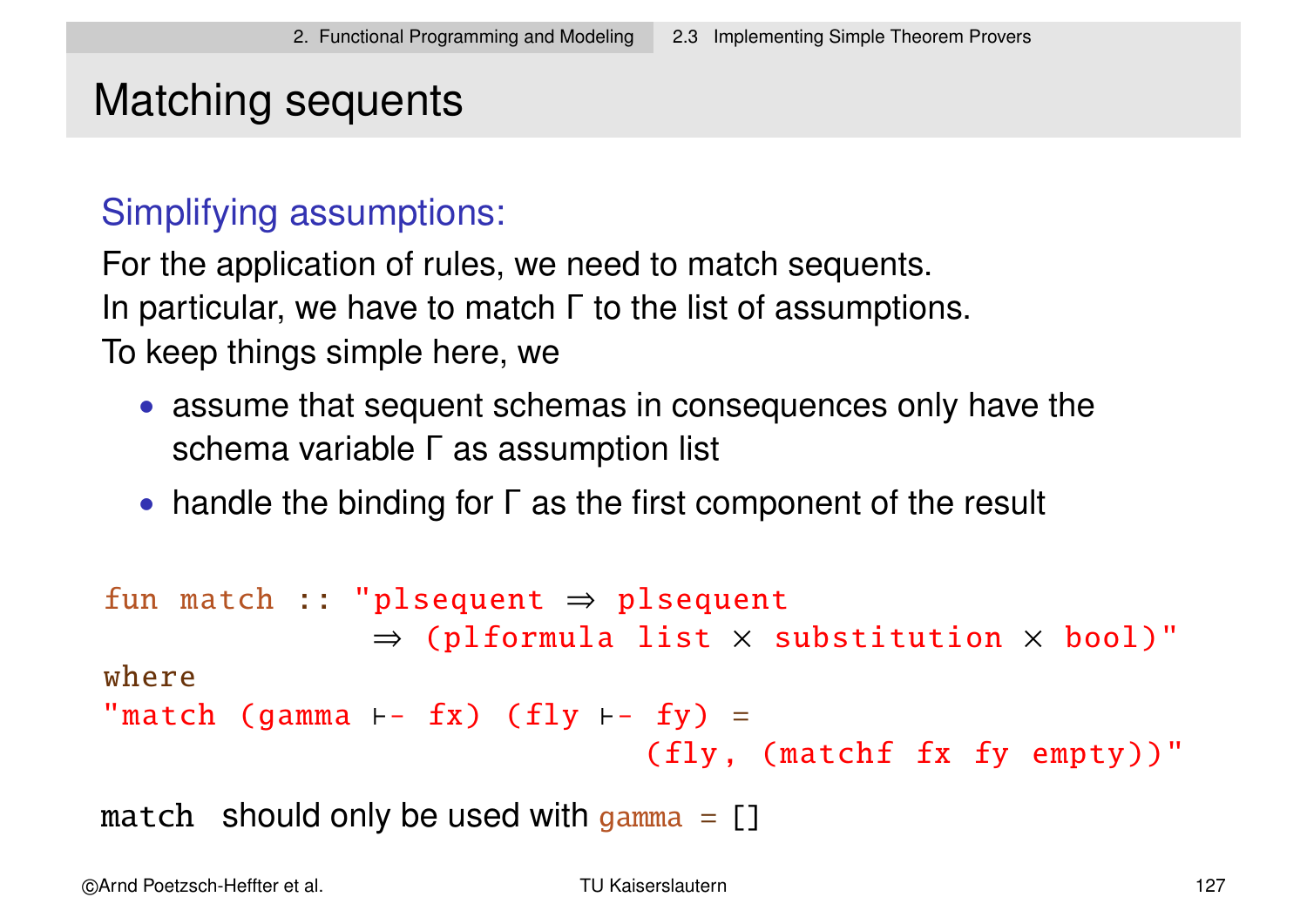## Application of substitutions to formulas

```
fun applySubst::"substitution \Rightarrow plformula \Rightarrow plformula"
where
"applySubst sigma (Var s) = (Var s)"
"applySubst sigma (SVar s) =
     (case (sigma s) of None \Rightarrow (SVar s)
                      | Some f \Rightarrow f \qquad )"
"applySubst sigma TTrue = TTrue"
"applySubst sigma FFalse = FFalse" |
"applySubst sigma (Neg p1f) =
   (Neg (applySubst sigma plf))"
"applySubst sigma (Imp p1f1 p1f2) =
   (Imp (applySubst sigma plf1) (applySubst sigma plf2))"
```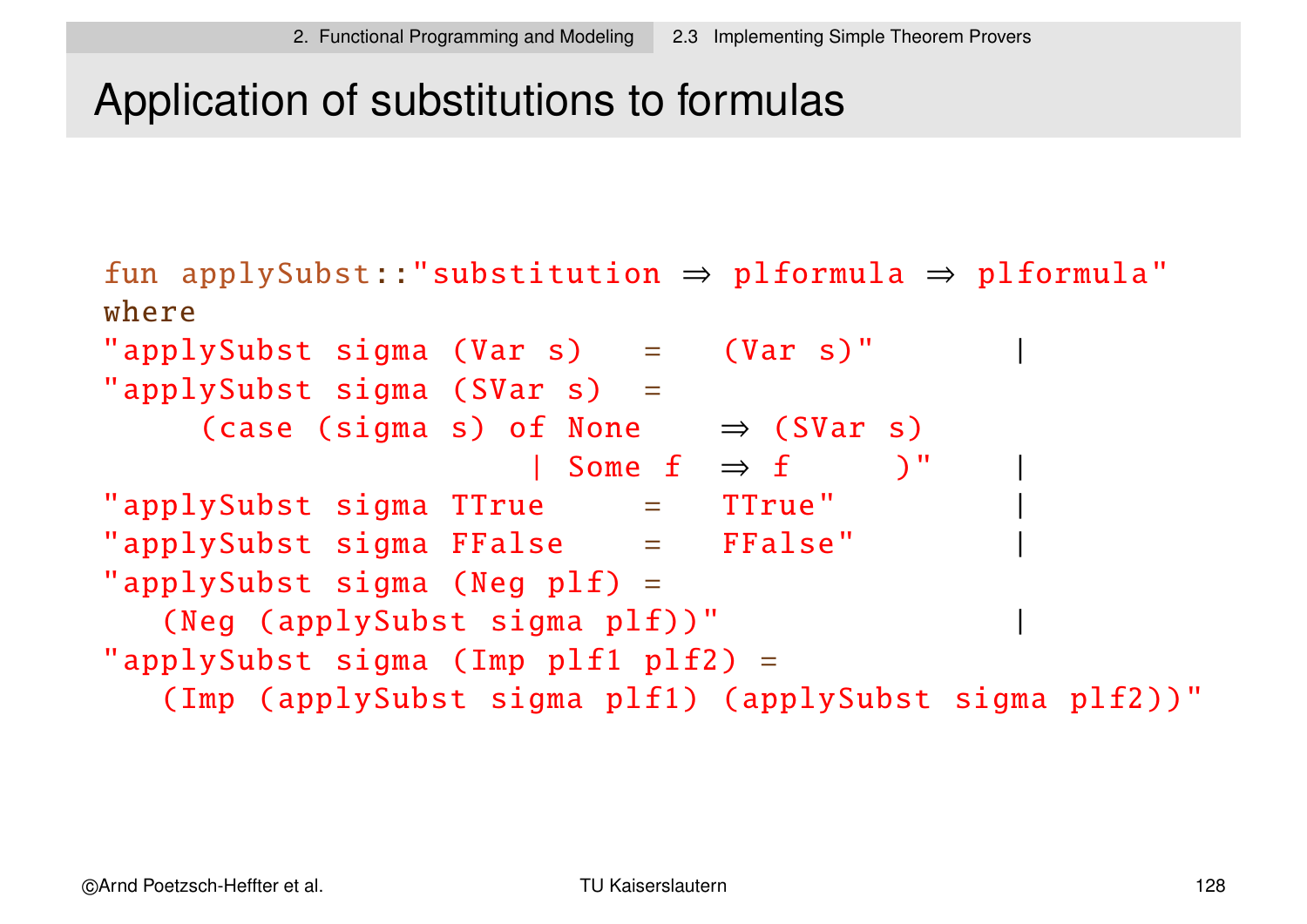#### Application of substitutions to sequents

```
fun applySubstSq ::
"plformula list \Rightarrow substitution \Rightarrow plsequent \Rightarrow plsequent"
where
"applySubstSq gammasubst sigma (Sq asms concl) =
   ( gammasubst@(map (applySubst sigma) asms)
    \vdash (applySubst sigma concl)
   )"
```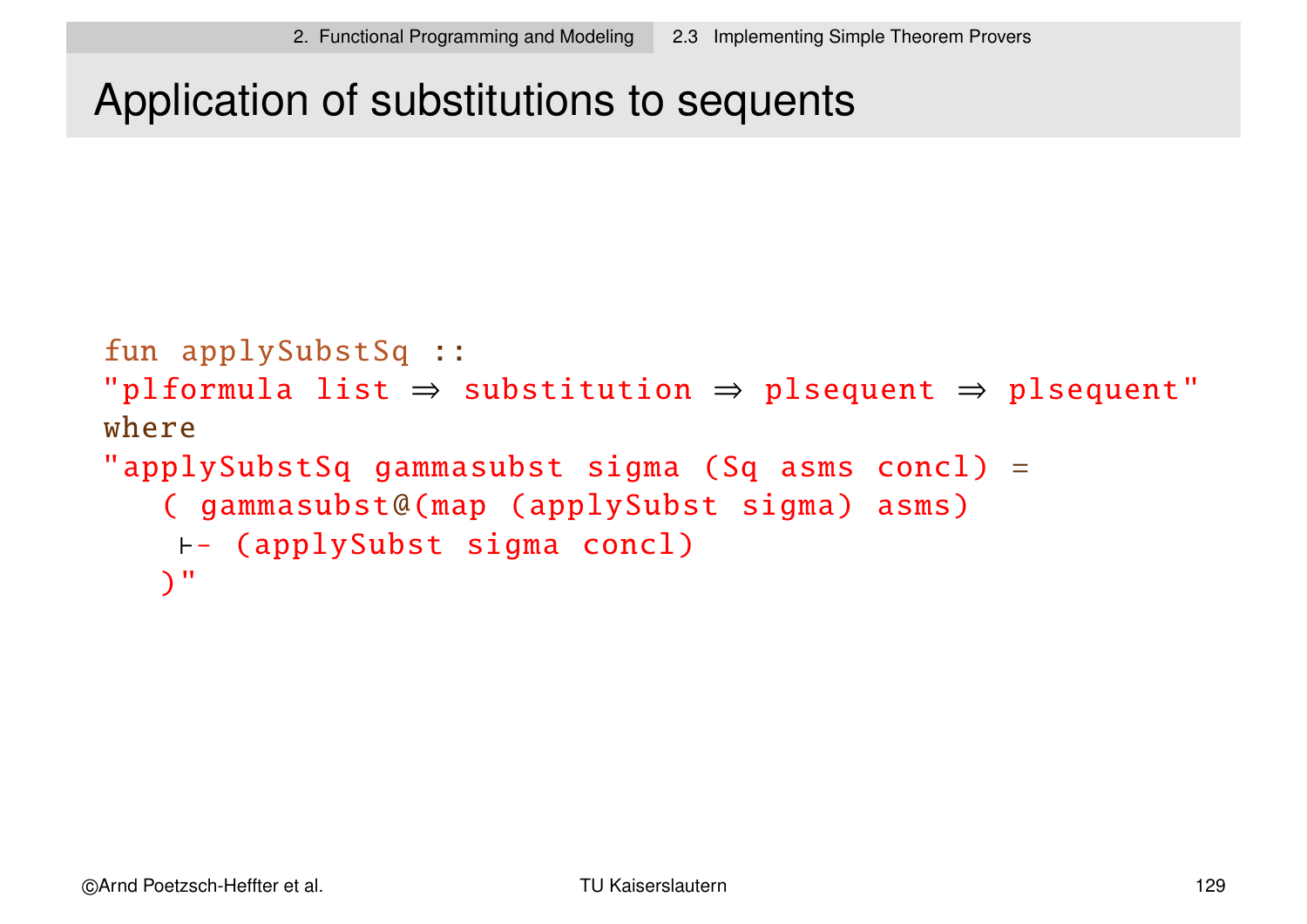# Application of rules

#### Application "methods"

Application of a rule to a proof state might take different arguments. In our setting, applying

- the introduction rules  $(\rightarrow)$  and  $(\neg)$  need only the rule as argument (handled by appl).
- the elimination rules  $(\rightarrow E)$  and  $(\neg E)$  also need the formula to instantiate the schema variable A in the premisses that does not occur in the consequent; we pass the substitution for  $A$  as additional argument (handled by applE).
- the assumption rule needs a special treatment (unchanged from 1st version)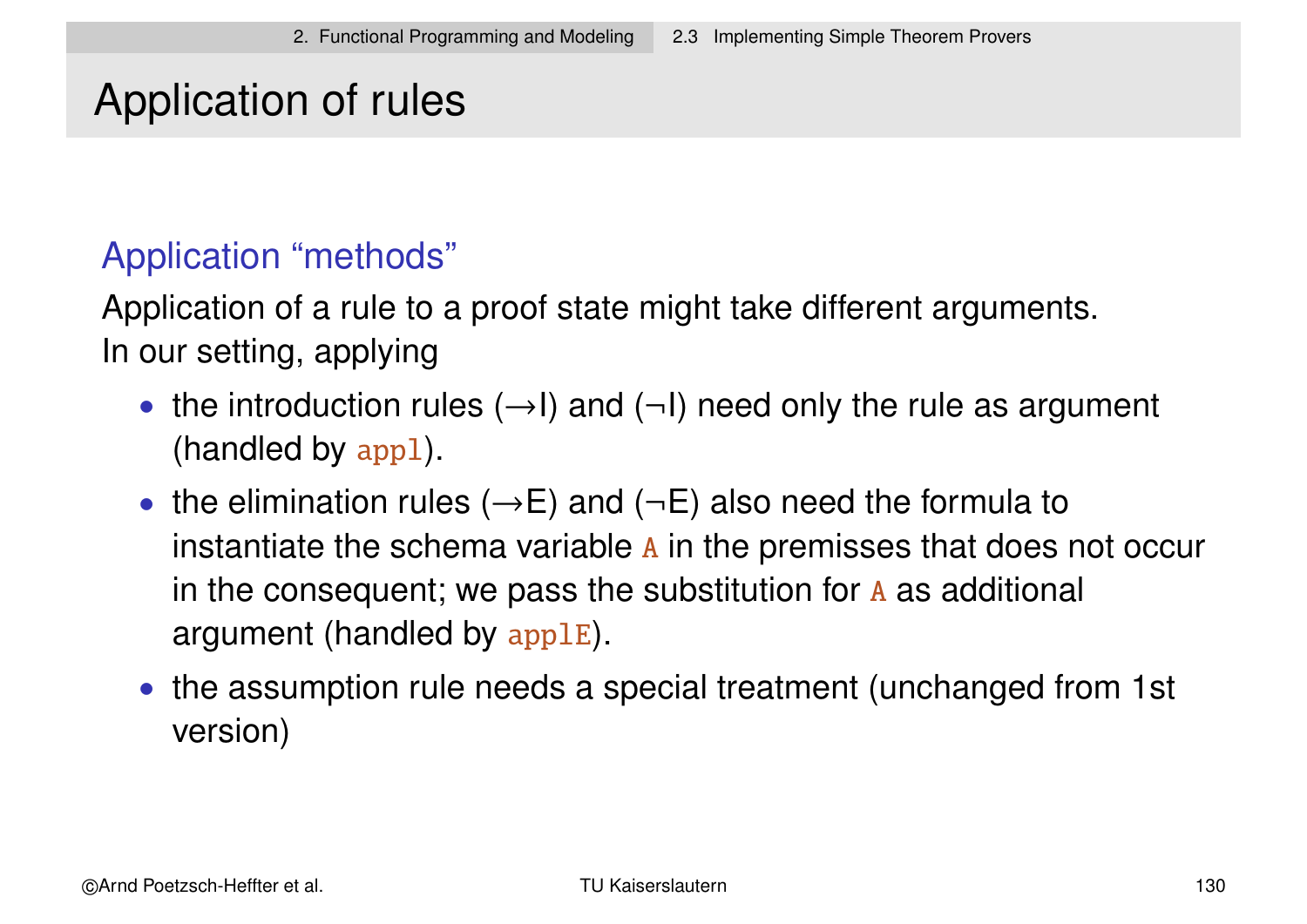# Definition of function appl

```
fun appl :: "plrule \Rightarrow proofstate \Rightarrow proofstate"
where
"appl pr [] = []" |
"appl (Rule prems conseq) (currentgoal#psl) =
  (let (gsubst, sigma, success) = match conseq currentgoal
    in if success
       then (map (applySubstSq gsubst sigma) prems) @ psl
       else (currentgoal # psl)
  )"
```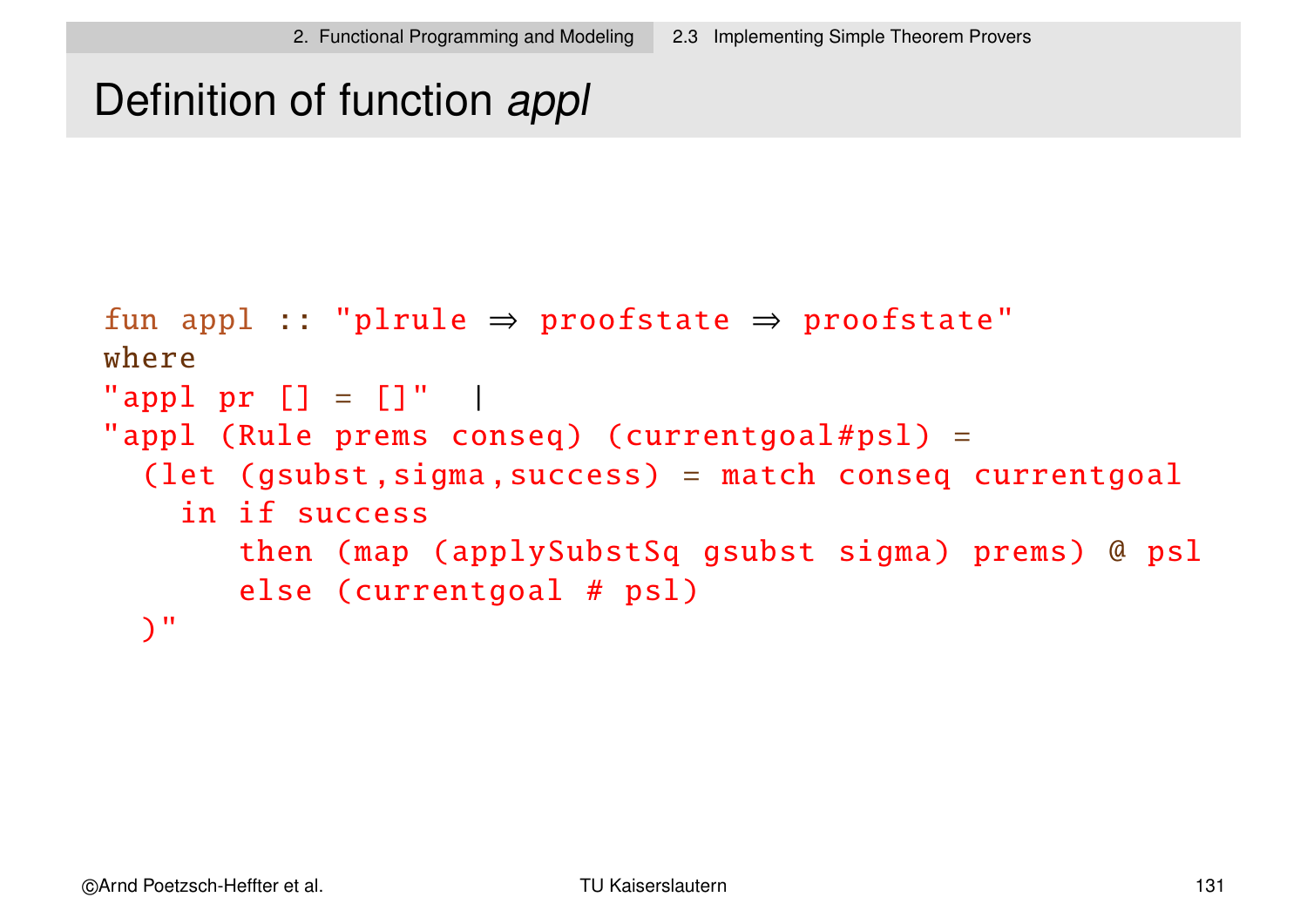# Definition of function applE

```
fun applE ::
"plane \Rightarrow proofsate \Rightarrow substitation \Rightarrow proofsate"where
"applE pr [] sigmal = []" |
"applE (Rule premisses conseq) (currentgoal#psl) sigma1 =
  (let (gsubst ,sigma2 ,success) = match conseq currentgoal
    in if success
       then (map (applySubstSq gsubst (sigma1++sigma2))
                  premisses) @ psl
       else (currentgoal # psl)
  )"
```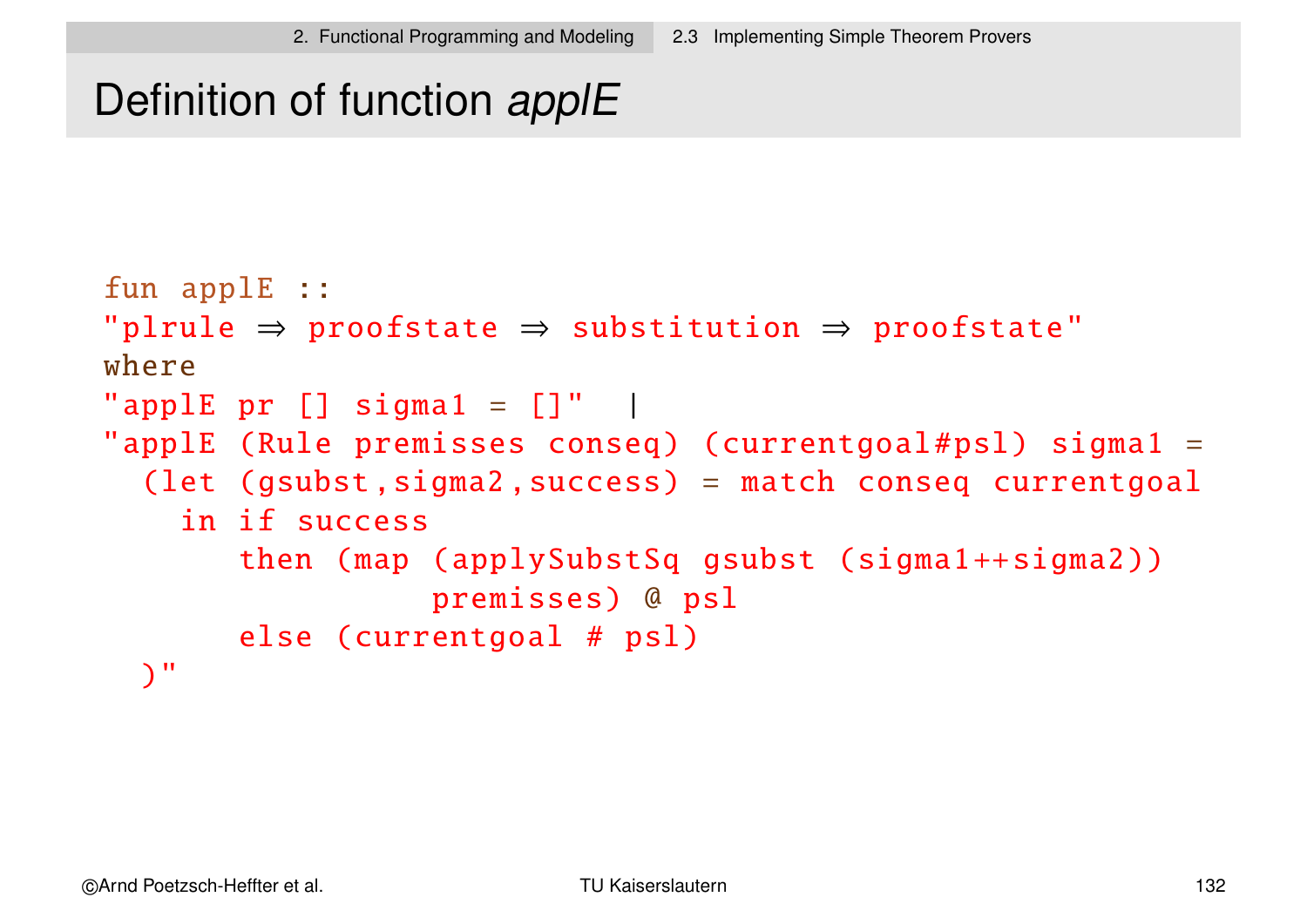## Concluding remarks

• Note that we only need applE, because

```
appl plr pstate = applE plr pstate empty
```
- Thus, most rules of the natural deduction calculus can be applied to a proof state using one application function.
- To prove a formula, start with a single goal and apply rules until no subgoal is left.
- The simple prover illustrates many concepts of Isabelle/HOL's proof system like schema variable, rule application, different arguments depending on the used method/tactic.
- Having described the prover in Isabelle/HOL allows to specify and verify its correctness!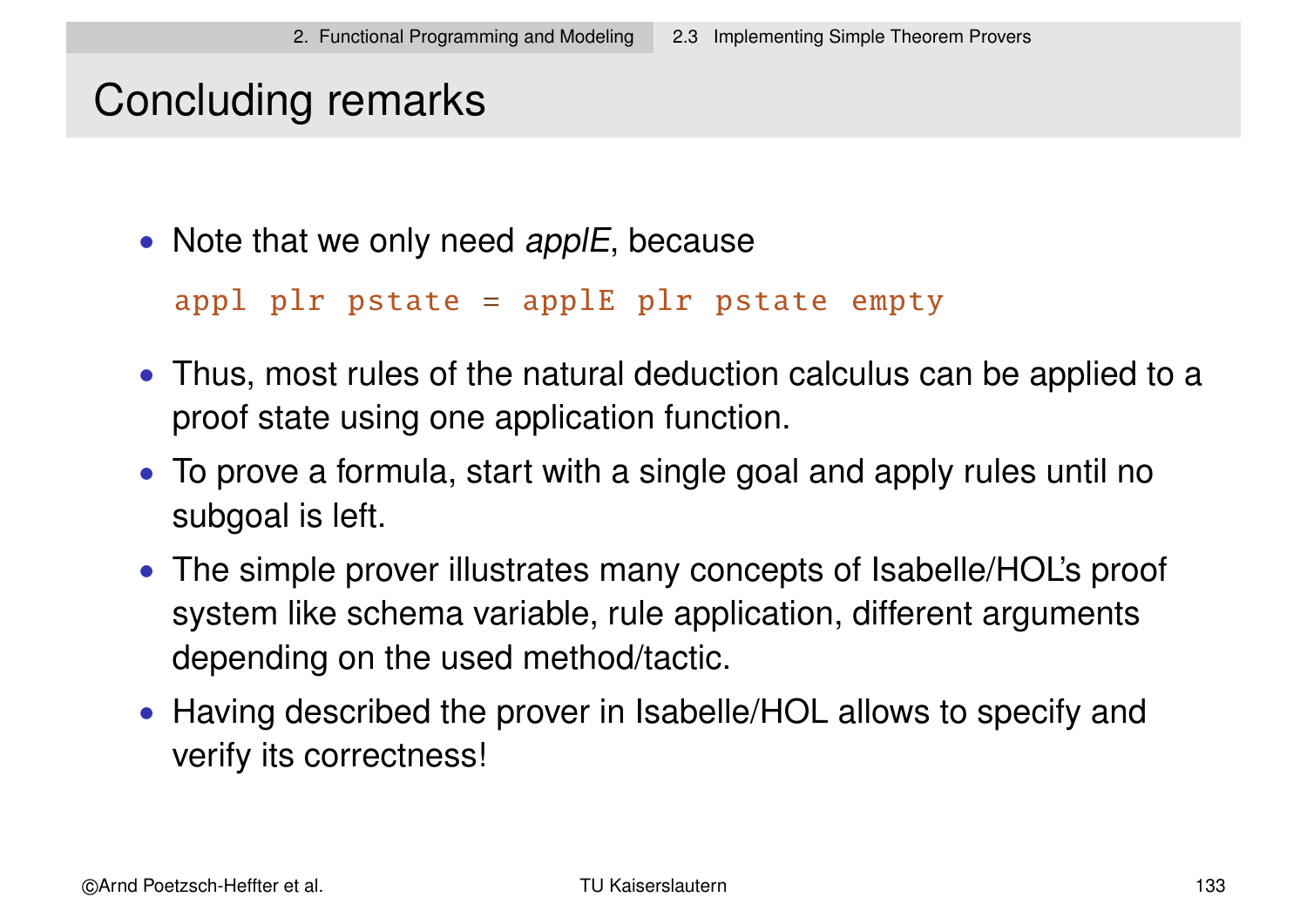## Chapter summary

- Introduction to functional programming and modeling in Isabelle/HOL
- Illustration of basic concepts underlying interactive proof systems
- Mentioning the idea that we could develop a theorem prover (or some other software system) in Isabelle/HOL and prove it correct